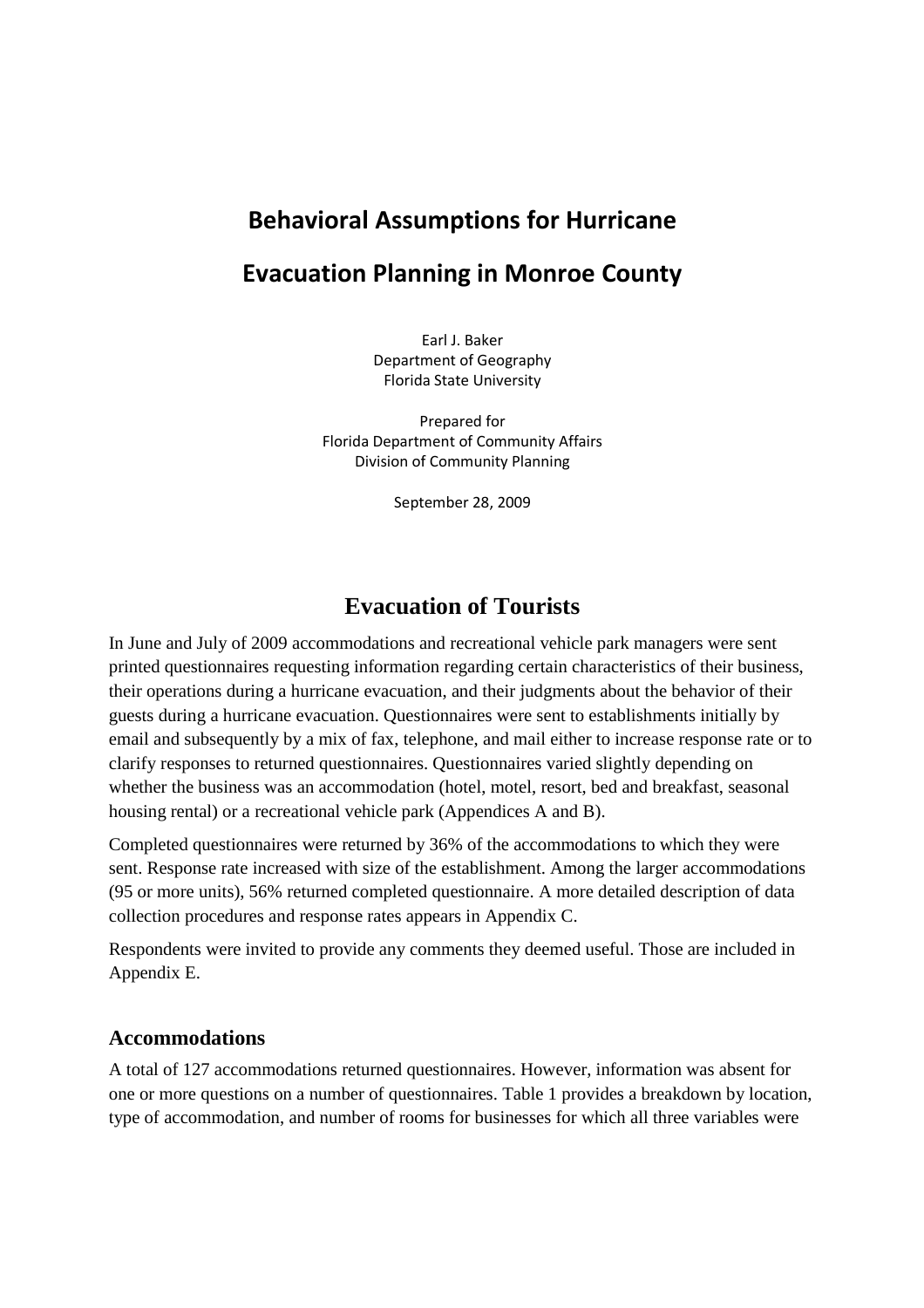known. Almost half the responses came from Key West. There were fewer than 10 responses each from Key Largo the Lower Keys. *In subsequent tables and graphs Lower Keys responses are grouped with those from Marathon, rather than computing statistics for just four establishments.* There were nine responses from Key Largo.

In tables reporting average values for the Keys, the Keys average is computed across all responding establishments, unless indicated otherwise. Locations with larger numbers of establishments responding have greater influence on the average for the Keys.

|                         | $1 - 19$                | $20 - 94$        | $95+$          | Total          |
|-------------------------|-------------------------|------------------|----------------|----------------|
|                         | Units                   | Units            | Units          |                |
| Key Largo               |                         |                  |                |                |
|                         |                         |                  |                |                |
| Hotel/Motel/Resort      | 4                       | $\mathbf{1}$     | $\mathbf{1}$   | 6              |
| Bed/Breakfast           | $\mathbf{1}$            | $\mathbf 0$      | $\mathbf 0$    | $\mathbf{1}$   |
| <b>Seasonal Housing</b> | $\mathbf 0$             | 0                | $\overline{2}$ | $\overline{2}$ |
|                         | 5                       | $\mathbf{1}$     | 3              | 9              |
| Islamorada              |                         |                  |                |                |
|                         |                         |                  |                |                |
| Hotel/Motel/Resort      | 8                       | 9                | $\mathbf{1}$   | 18             |
| Bed/Breakfast           | $\mathbf 0$             | $\mathbf 0$      | $\mathbf 0$    | 0              |
| Seasonal Housing        | $\mathbf{1}$            | $\mathbf{1}$     | 0              | $\overline{2}$ |
|                         | 9                       | 10               | $\mathbf{1}$   | 20             |
| Marathon                |                         |                  |                |                |
|                         |                         |                  |                |                |
| Hotel/Motel/Resort      | 3                       | 8                | $\overline{2}$ | 13             |
| Bed/Breakfast           | $\mathbf{1}$            | $\boldsymbol{0}$ | $\mathbf 0$    | $\mathbf{1}$   |
| <b>Seasonal Housing</b> | $\overline{\mathbf{4}}$ | 5                | $\mathbf{1}$   | 10             |
|                         | 8                       | 13               | 3              | 24             |
| Lower Keys              |                         |                  |                |                |
|                         |                         |                  |                |                |
| Hotel/Motel/Resort      | 0                       | $\mathbf 2$      | $\mathbf 0$    | $\overline{2}$ |
| Bed/Breakfast           | $\mathbf{1}$            | $\boldsymbol{0}$ | $\mathbf 0$    | $\mathbf{1}$   |
| Seasonal Housing        | $\pmb{0}$               | $\mathbf{1}$     | $\pmb{0}$      | $\mathbf{1}$   |
|                         | $\mathbf{1}$            | 3                | 0              | $\overline{4}$ |
| Key West                |                         |                  |                |                |
|                         |                         |                  |                |                |
| Hotel/Motel/Resort      | 4                       | 11               | 12             | 27             |
| Bed/Breakfast           | 14                      | 8                | 0              | 22             |
| Seasonal Housing        | 3                       | 3                | $\mathbf{1}$   | 7              |
|                         | 21                      | 22               | 13             | 56             |
|                         |                         |                  |                |                |
| Total                   | 44                      | 49               | 20             | 113            |

**Table 1. Number of responses by location, type of accommodation, and number of units**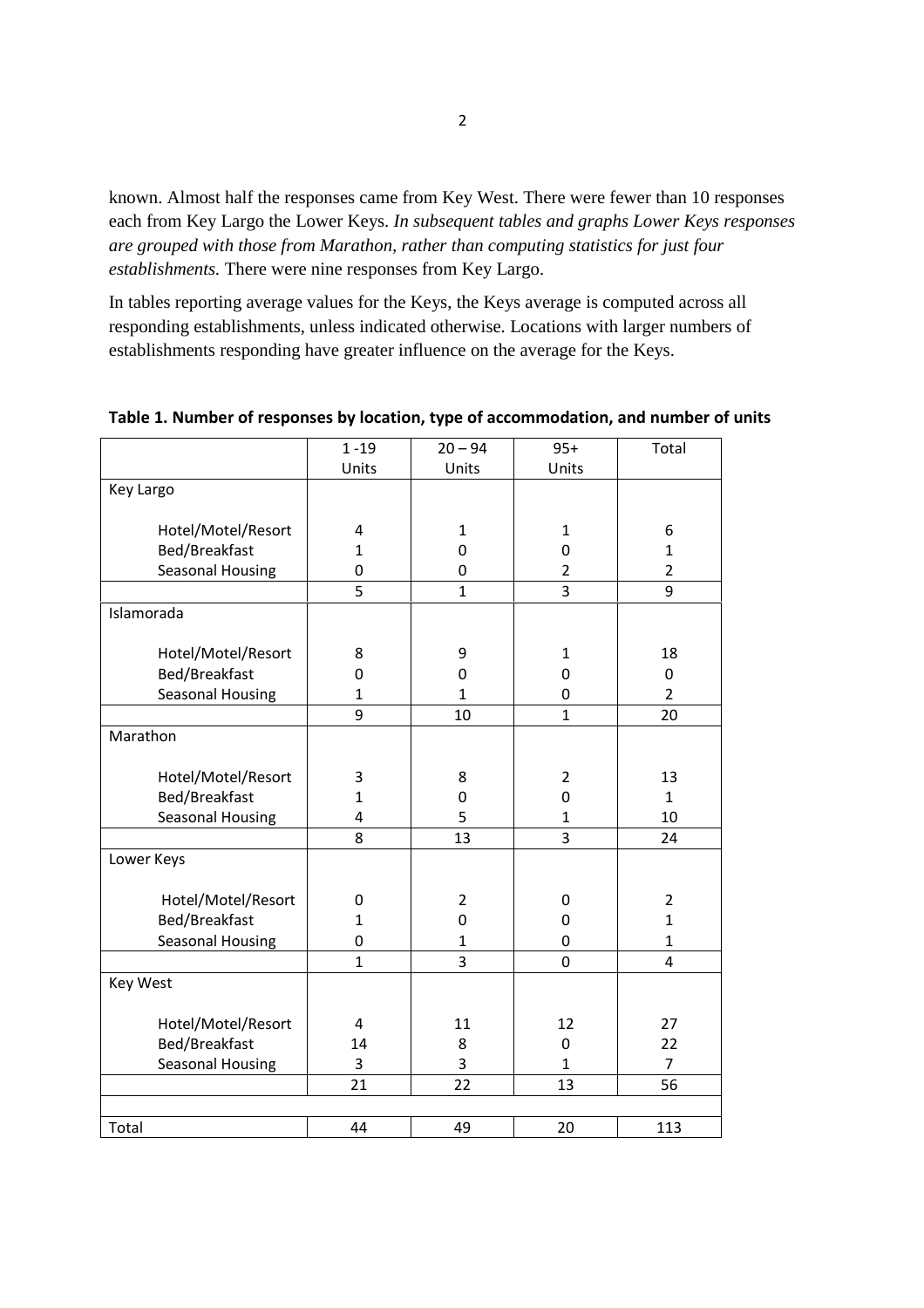#### **Number of Bedrooms**

Respondents were asked to indicate the number of their rental units having one, two, and more than two bedrooms. On average (i.e., in the "average establishment") there were 34 units with one bedroom, 12 with two, and 3 with more than two bedrooms. Key Largo establishments reported more 2+ bedroom units than other locations.

**Table 2. Average number of units per establishment and location**

|                         | Keys Avg. | Key Largo | Islamorada | Marathon | <b>Kev West</b> |
|-------------------------|-----------|-----------|------------|----------|-----------------|
| No. of 1 Bedroom Units  | 34        | 34        | 28         | 16       | 45              |
| No. of 2 Bedroom Units  | 12        |           |            |          |                 |
| No. of 2+ Bedroom Units |           | 14        |            |          |                 |

### **Numbers of Vehicles per Unit**

Questionnaires asked managers to indicate the average number of vehicles associated with one, two, and more-than-two bedroom units. Numbers of vehicles increased with number of bedrooms, and Key West accommodations reported fewer vehicles per unit than other locations (Table 3). Some respondents indicated that they had no units with more than two bedrooms but specified a number of vehicles for that category of units. Table 3 displays data only for establishments saying they had at least one unit with more than two bedrooms.

| Table 3. Average number of vehicles per unit |  |  |  |
|----------------------------------------------|--|--|--|
|                                              |  |  |  |

|                         | Keys Avg. | Key Largo | Islamorada | Marathon | Key West |
|-------------------------|-----------|-----------|------------|----------|----------|
| Vehicles per 1 BR Unit  | .89       | 1.04      | 1.05       | 1.00     |          |
| Vehicles per 2 BR Unit  | 1.28      | 1.67      | 1.46       | 1.29     | 1.01     |
| Vehicles per 2+ BR Unit | 1.88      | 2.67      | 2.12       | 1.88     | 1.33     |

#### **Occupancy Rates**

Managers were asked to estimate their typical occupancy rate for three time periods during hurricane season: June 1 through mid-August, mid-August through mid-October, and mid-October through the end of November. The three time periods were used at the suggestion of Monroe County Tourist Development representatives to account for changes that normally occur in occupancy during those months. Key West establishments indicated the highest occupancy rates, and all locations stated that their occupancy rates were lowest during the middle time period, which is approximately the same as peak hurricane season (Table 4).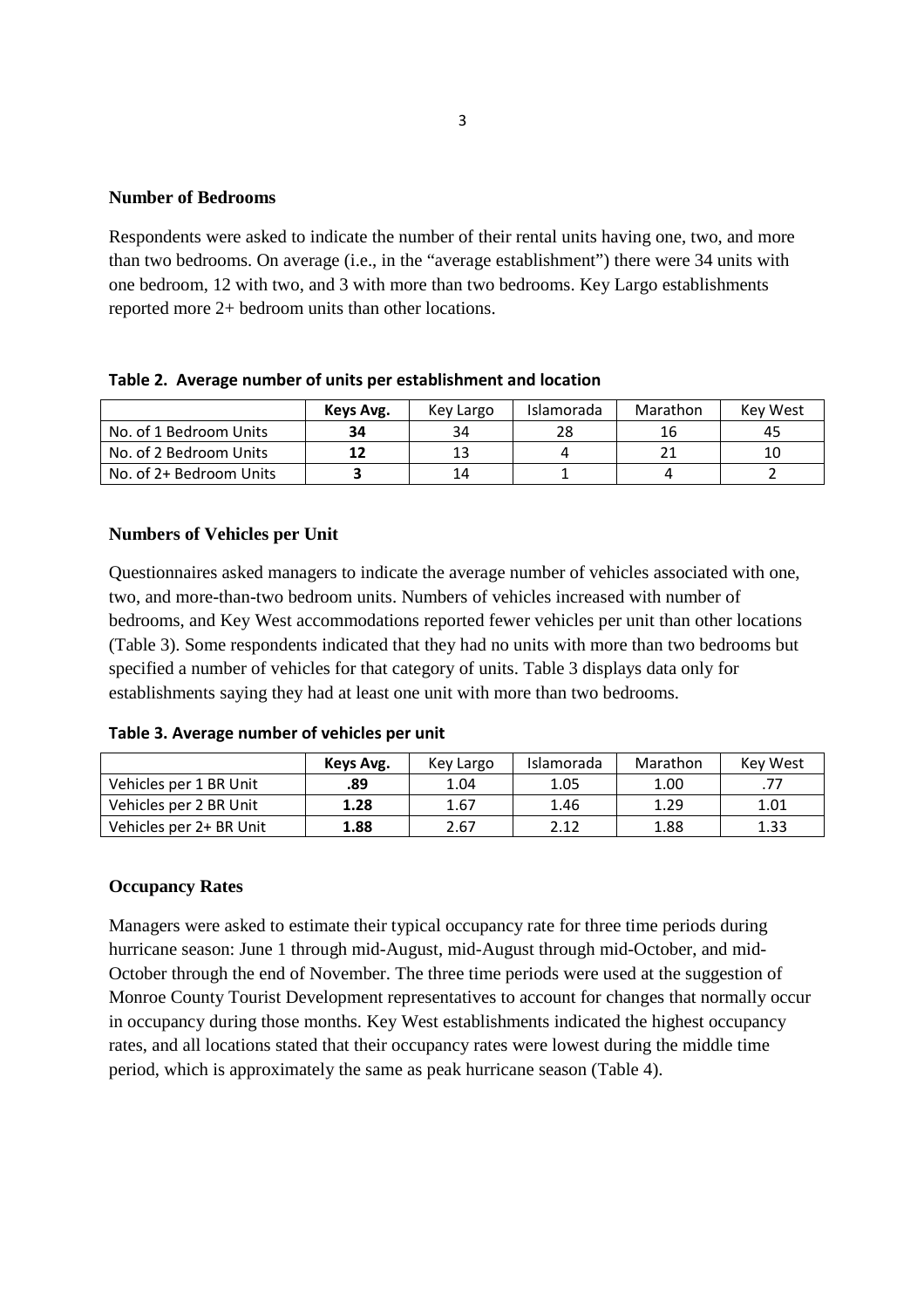| Date             | Keys Avg. | Key Largo | Islamorada | Marathon | <b>Key West</b> |
|------------------|-----------|-----------|------------|----------|-----------------|
| 6-1 thru 8-15    | 64        | 63        | 63         | 57       | 69              |
| 8-16 thru 10-15  | 49        | 46        | 39         | 37       | 58              |
| 10-16 thru 11-30 | 56        | 56        | 37         | 41       | 70              |

| Table 4. Average occupancy rate by time period and location (percent) |  |  |  |
|-----------------------------------------------------------------------|--|--|--|
|-----------------------------------------------------------------------|--|--|--|

#### **Evacuation Timing of Guests**

Respondents were asked how their guests would respond in a hypothetical hurricane evacuation scenario. In the scenario a major hurricane was threatening the Keys, the National Hurricane Center had issued a hurricane watch, the weather was fair, the storm's forecast track was within 50 miles of the establishment's location, and Monroe County officials issued a mandatory evacuation order for all nonresidents and visitors at 11 AM.

Managers were asked how many of their guests would have already evacuated on their own by the time the evacuation order was issued, than how many would have left within 6, 12, 24, 36, and 48 hours of the order. Results are shown in Figures 1 and 2.



**Fig. 1. Keys Tourist Evacuation Timing by Weighting by Number of Units and Vehicles**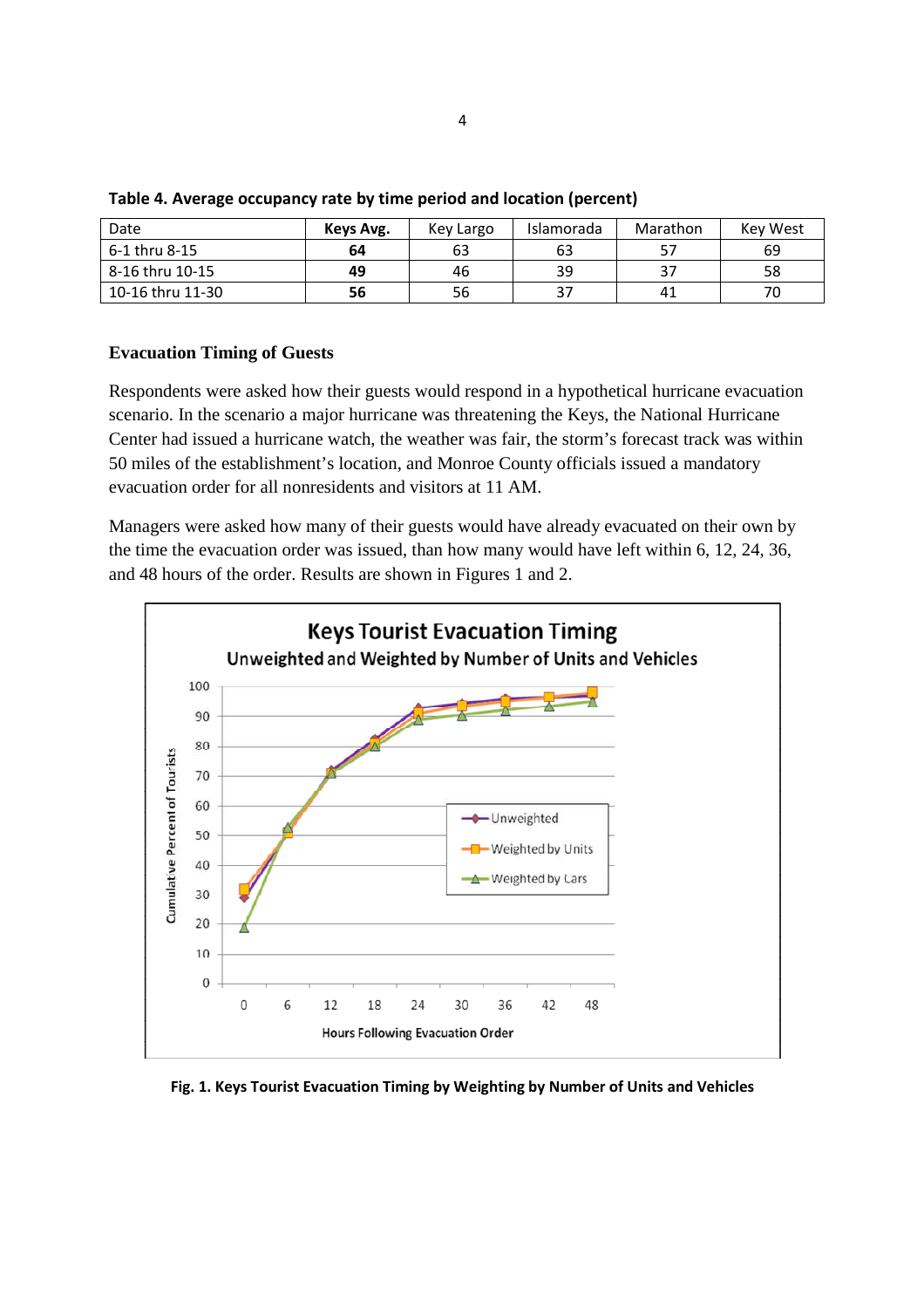Overall managers estimated that 30% of their guests would leave prior to the evacuation order, due to awareness of the threat. Including those who had already departed on their own, 70% would be gone within 12 hours of the evacuation order and 93% within 24 hours. Weighting responses by number of rooms (giving proportionally greater influence to larger establishments) produced almost identical results. Weighting responses by number of vehicles (number of one, two, and two-plus bedroom units times the number of vehicles associated with each) produced a similar curve, but one that started with fewer departures prior to the evacuation order.

Data points for 18, 30 and 42 hours were interpolated to preserve the six-hour interval established at the beginning of the axis. In the evacuation specified in the hypothetical it is unlikely that guests would continue departing during the night of the first day of the evacuation unless it appeared that the arrival of the hurricane was imminent. The more important interpretation is that 24 hours following the evacuation notice, between 89% and 93% of the guests would have departed, depending on the weighting scheme employed.



**Fig. 2. Keys Tourist Evacuation Timing by Survey Location**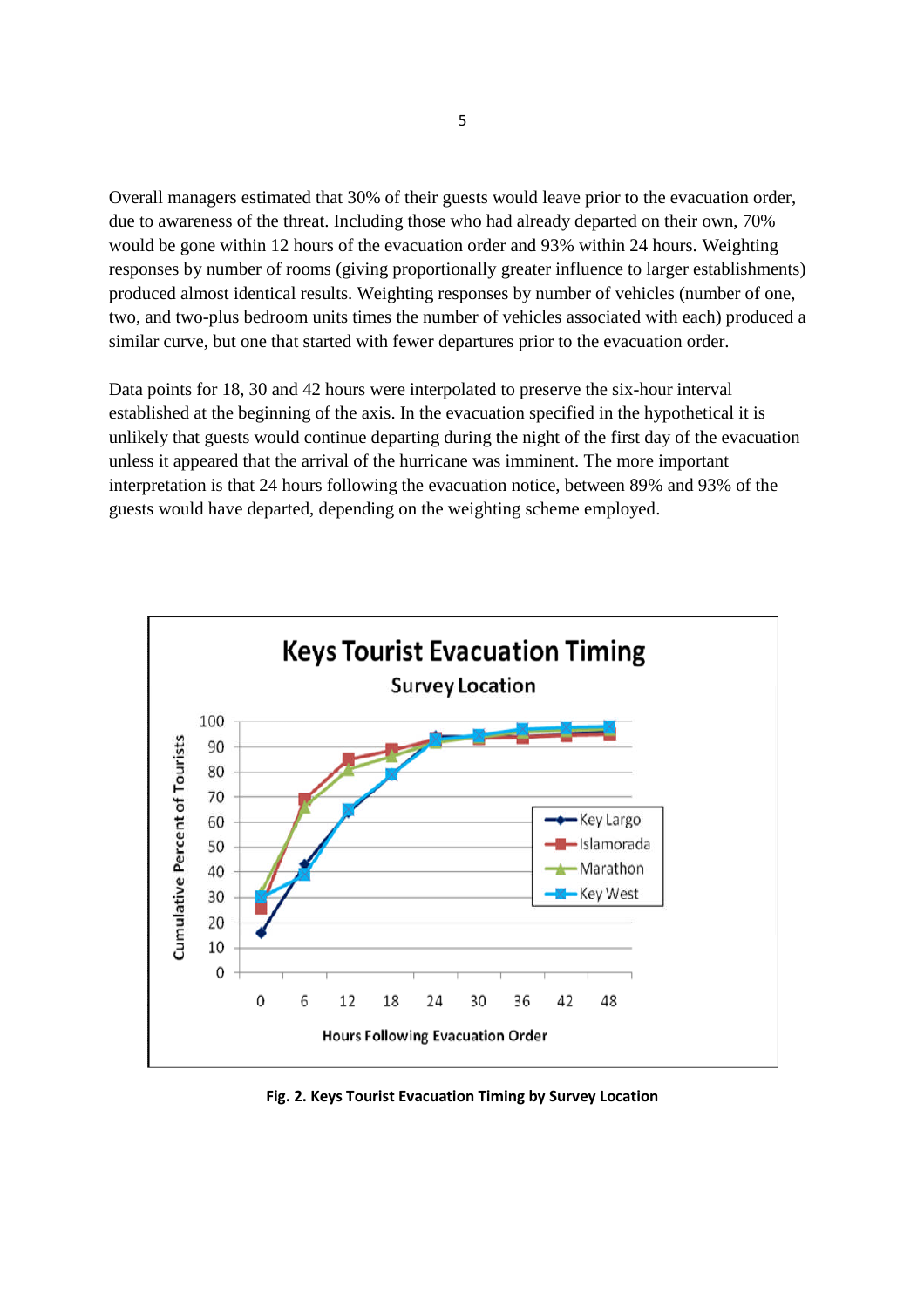Islamorada and Marathon timing curves were essentially the same. Key West departures started out the same, but lagged Islamorada and Marathon slightly until 24 hours following the evacuation order. Key Largo managers estimated that only 15% of their guests would leave prior to the order but then would depart at about the same rate as those in Key West. The locationspecific curves are less reliable statistically than the overall curves due to the smaller number of responses upon which each is based.

#### **Closing of Accommodations**

Managers were asked how when they would close their establishments following an evacuation order. Overall 30% said they would close within 12 hours of the order and 66% within 24 hours. Three percent said they would not close at all, but 18% said they would not close until landfall was imminent.

|                        | <b>Keys</b> | Key Largo | Islamorada | Marathon | Key West |
|------------------------|-------------|-----------|------------|----------|----------|
| 6 hours                | 15          |           | 29         | 21       | 10       |
| 12 hours               | 15          |           | 24         | 21       | 13       |
| 24 hours               | 36          | 50        | 29         | 24       | 43       |
| 36 hours               |             |           | 10         |          | 10       |
| 48 hours               |             | 10        |            |          |          |
| When landfall imminent | 18          | 30        |            | 24       | 18       |
| Would not close        |             | 10        |            |          |          |

#### **Table 5. Hours until establishment would close following evacuation order (percent)**

#### **Instructions to Guests**

Respondents were asked if they would tell their guests that they must leave the establishment and evacuate out of the Keys. Over 90% in all locations said they would provide that instruction to guests.

#### **Table 6. Would tell guests they must evacuate out of the Keys (percent)**

|                | <b>Keys</b> | Key Largo | Islamorada | Marathon  | <b>Kev West</b> |
|----------------|-------------|-----------|------------|-----------|-----------------|
| Would tell     | 94          | 90        | n 1        | ۵a<br>ر ر | 07              |
| Would not tell |             | 10        |            |           |                 |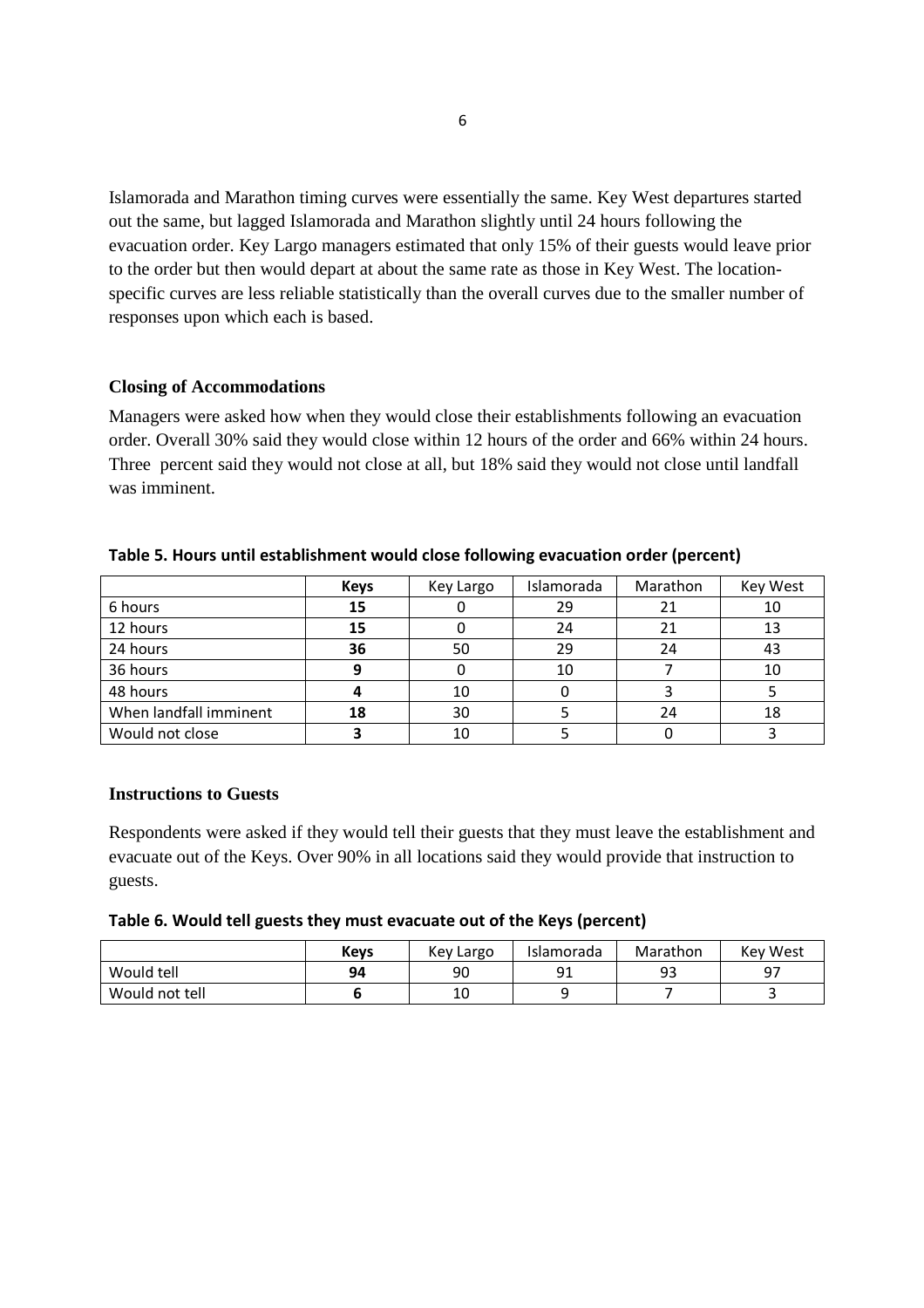## **Recreational Vehicle Parks**

There were far fewer responses from RV parks. Twenty parks were contacted, but only seven returned questionnaires. Although the response rate (35%) was comparable to that from accommodations, the absolute number is statistically small. The addition of just one or two parks to the sample could potentially alter the data significantly.

Most of the parks responding to the survey were located in the Lower Keys. No RV parks were identified in Key West during sampling.

**Table 7. Location of responding RV parks**

| Location   | <b>Number of Parks</b> |
|------------|------------------------|
| Key Largo  |                        |
| Marathon   |                        |
| Lower Keys |                        |

All but one of the RV parks had very few if any permanent units (Table 8). The largest reported 100 permanent units. All six of the parks providing data for transient units said they had 100 or nearly 100 (Table 8).

**Table 8. Number of units in responding RV parks**

| Number of<br><b>Permanent Units</b><br>In Park        | <b>Number of Parks</b> |
|-------------------------------------------------------|------------------------|
|                                                       | 3                      |
| 4                                                     | 1                      |
| 6                                                     | 1                      |
| 100                                                   | 1                      |
|                                                       |                        |
|                                                       |                        |
| Number of<br><b>Transient Units</b><br><b>In Park</b> | <b>Number of Parks</b> |
| 94                                                    | 1                      |
| 96                                                    | 1                      |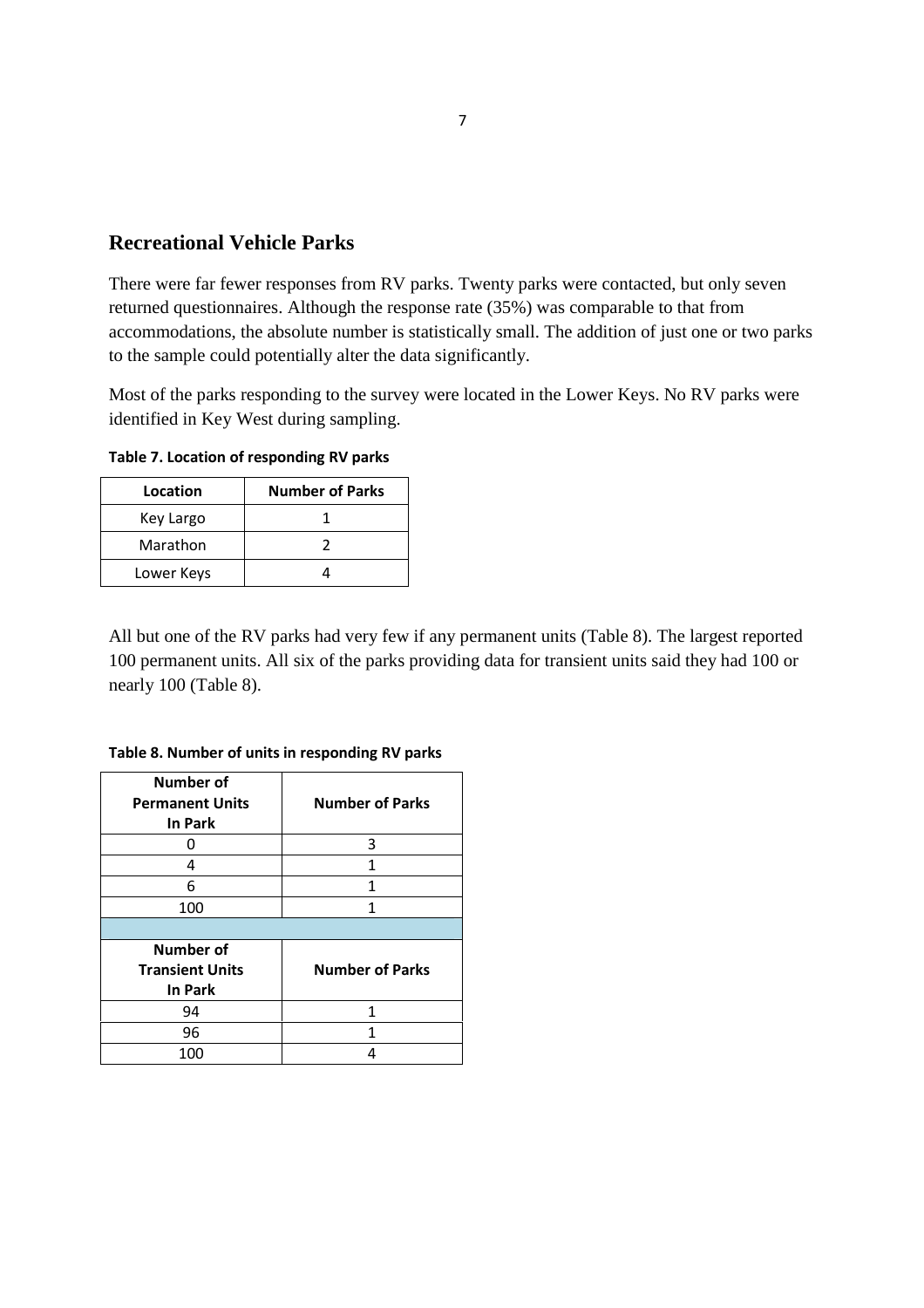### **Occupancy Rates**

The reported occupancy rate for the permanent units was 100% for the large park, which dominated the data. It also makes sense that if the units are permanently occupied, the occupancy rate concept might not be applicable.

The occupancy rates for transient units were lower than those reported by accommodations. It did follow the same temporal pattern of mid-August to mid-October being the period of lowest occupancy.

**Table 9. Occupancy rates of transient units in RV parks by time period**

| Date             | <b>Occupancy Rate</b> |
|------------------|-----------------------|
| 6-1 thru 8-15    | 7                     |
| 8-16 thru 10-15  | 37                    |
| 10-16 thru 11-30 | ΛЛ                    |

#### **Evacuation Timing of Guests**

RV park managers estimated that guests would depart almost as quickly as guests in accommodations (Fig. 3). When the evacuation order was issued, 23% would already have departed. Then 67% would be gone within 12 hours, and 80% within 24 hours. The average at 48 hours was 87%, which was about 10 percentage point lower than accommodations guests.



**Fig. 3. Keys RV Evacuation Timing**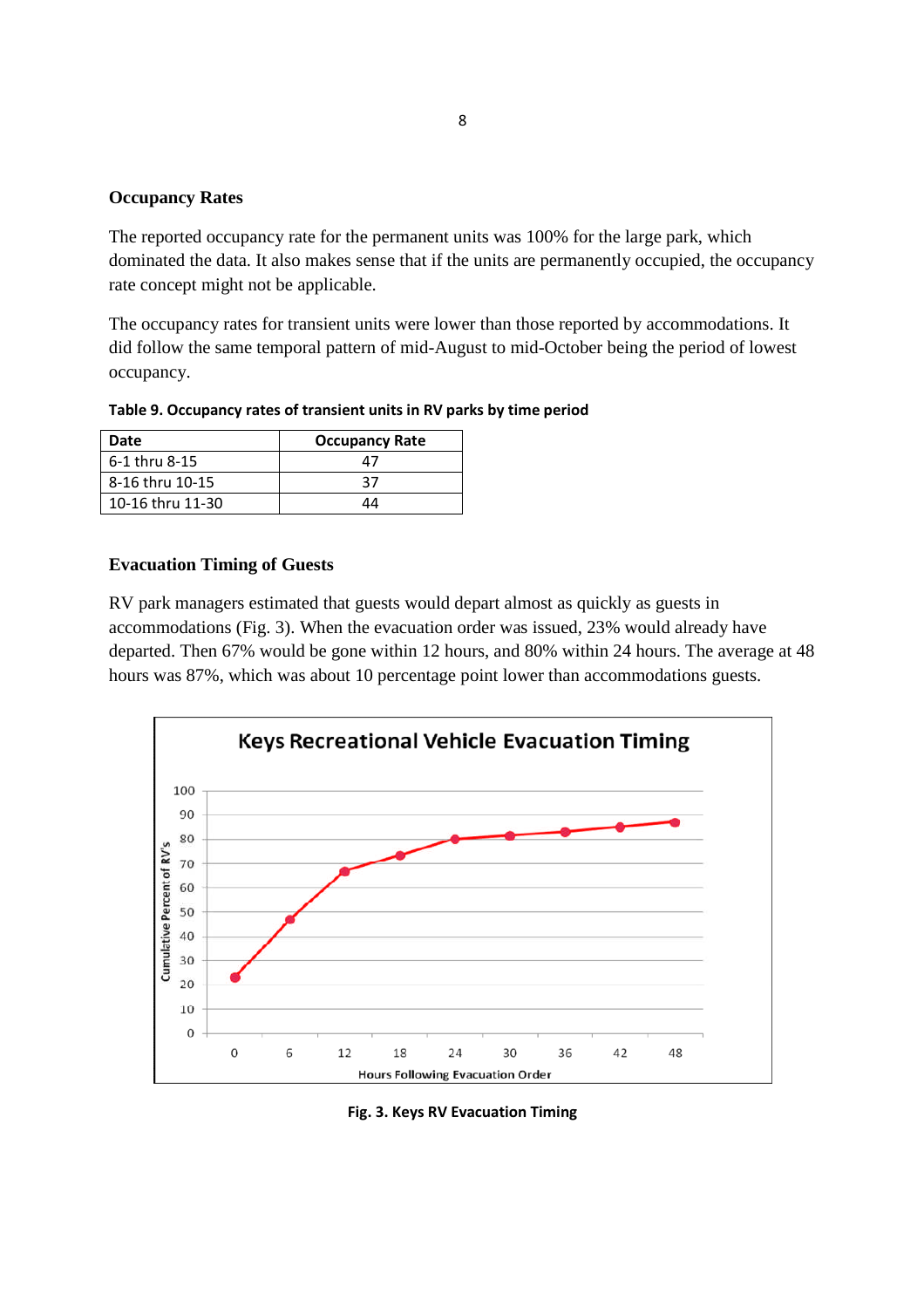#### **Closing of RV Parks**

All of the RV park managers said they would close following an evacuation order. In 24 hours 71% would close, and all would be closed within 48 hours.

|  |  |  | Table 10. Hours until RV park would close following evacuation order (cumulative percent) |
|--|--|--|-------------------------------------------------------------------------------------------|
|--|--|--|-------------------------------------------------------------------------------------------|

|                        | Percent       |
|------------------------|---------------|
|                        | <b>Closed</b> |
| 6 hours                | 29            |
| 12 hours               | 43            |
| 24 hours               | 71            |
| 36 hours               | 86            |
| 48 hours               | 100           |
| When landfall imminent | Ω             |
| Would not close        |               |

#### **Instructions to Guests**

All seven of the RV park managers said they would instruct guests that they must leave the park and evacuate out of the Keys.

## **Evacuation of Military Installations**

At the suggestion of Monroe County Emergency Management, a representative of Key West Naval Air Station was interviewed with respect to the installation's evacuation procedures. Although there are other military installations in the Keys, the Naval Air Station is the largest, and procedures followed by others were thought to be similar. Jim Brooks, the Public Information Officer, was interviewed.

There are 1,676 uniformed military personnel in the Keys, including all installations, with 1,015 family members. There are up to 459 military training personnel *in addition* who would be flown out in an evacuation. Other personnel and their families would drive their own vehicles in and evacuation. Up to 100 would remain on base. Civilians assigned to the base number 848.

No one would evacuate prior to an evacuation order being issued by the County. (The exception presumably would be personnel removing equipment.) Salary and expenses would be paid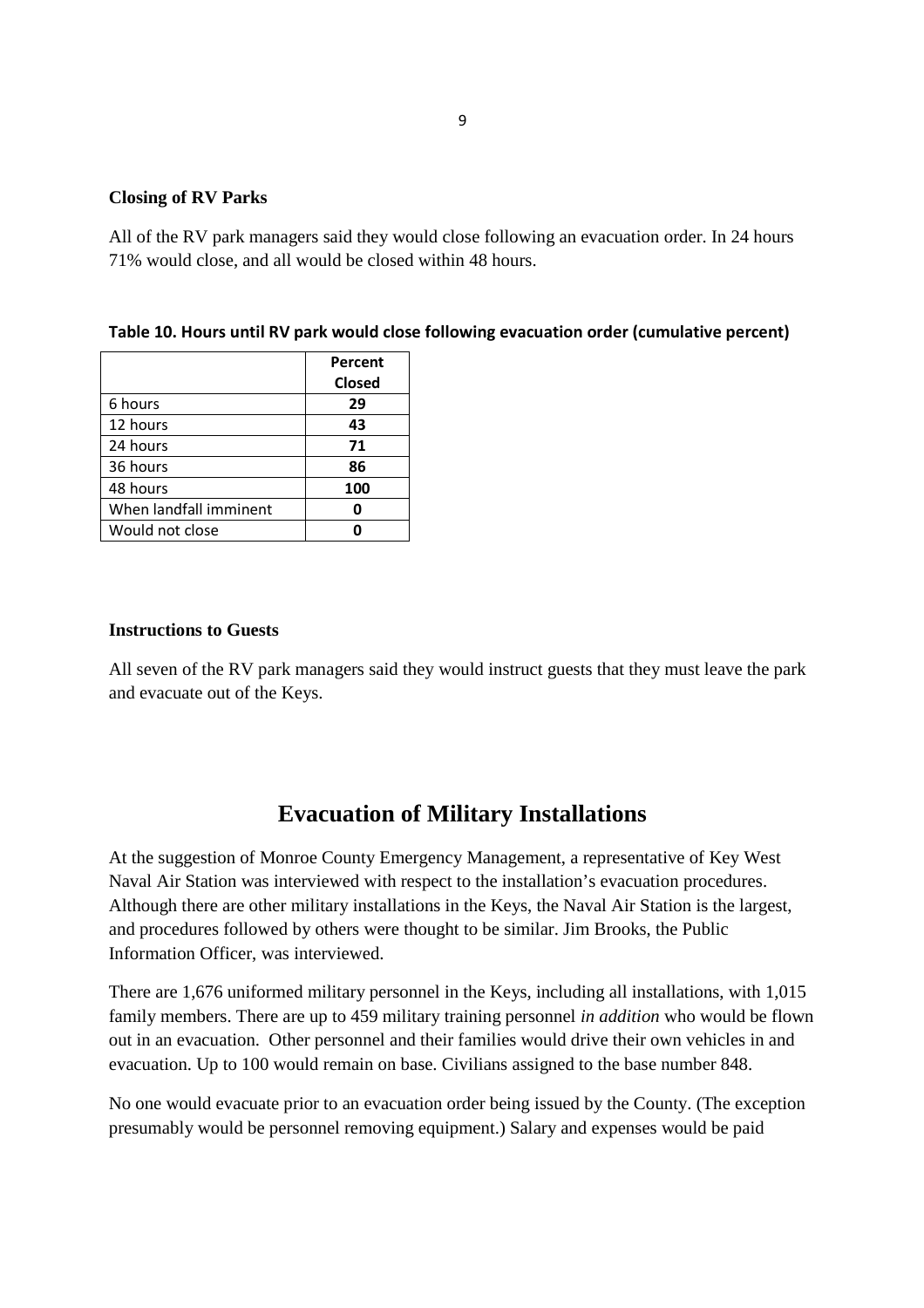during an mandatory evacuation, and NAS reserves hotel rooms in Orlando for personnel and dependents. Mr. Brooks estimated that 90% of personnel and families would leave within 6 hours of the evacuation order and 98% would be gone within 12 hours.

His general impression was that vehicle ownership would be comparable to the general population. It is possible that a larger percentage of available vehicles would be taken in an evacuation because certain personnel would be required to return to the base within 24 hours of passage of a hurricane.

## **Mobile Homes**

Beginning in August, an attempt was made to send a survey about evacuation procedure to thirty-two mobile home parks. The questionnaire is attached as Appendix D. The FSU Survey Research Laboratory attempted to find addresses and telephone numbers for mobile home parks located in Monroe County. Fax numbers were generally not available for the mobile home parks. A fax was sent to 5 units while the rest were mailed a copy of the survey. Four surveys were returned for bad or non-existent addresses; only one response were received by the August 24. A synopsis of responses from that single respondent follows.

- 25 unit park—Key West
- 75 permanent/25 seasonal
- 100% occupancy throughout the year
- q3— 0% would evacuate prior to an order
- $q5 20\%$  would leave within 12 hours (only response provided)
- q6— Would tell residents must leave
- q7— Go someplace else in keys—15-20%
- q8— Most residents are domestic employees (hotel) and construction type of services. If any leave park they would go to local shelter for cat 1and 2. If cat 3—who knows?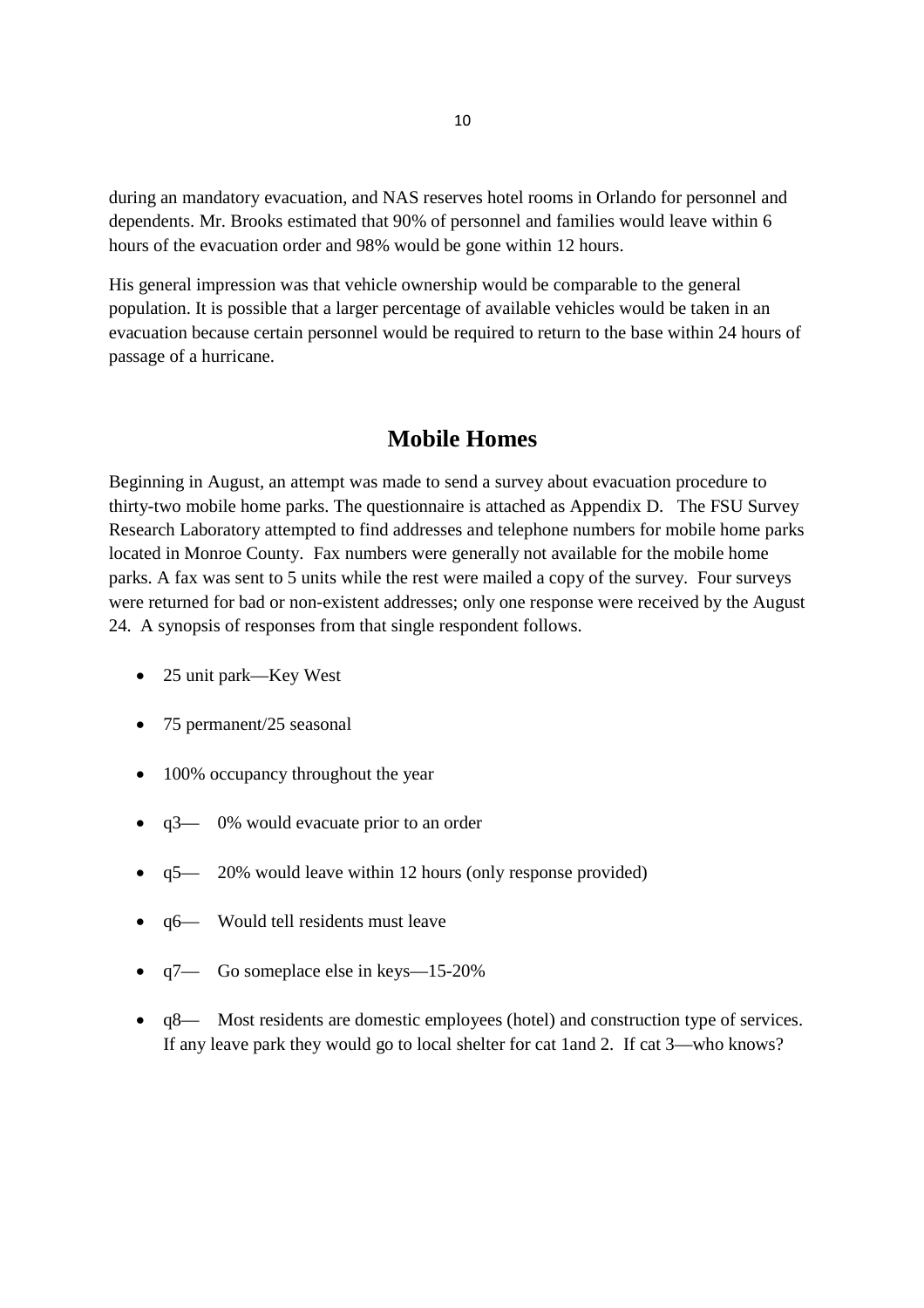## **Evacuation of Residents**

## **Evacuation Participation Rates**

Surveys have been conducted with Keys residents following hurricanes Andrew, Georges, Irene, Michelle, Ivan, and Wilma to document response. In general evacuation rates, especially among residents of site-built homes, have been lower than desired by emergency management officials. Failure to evacuate has been related most strongly to

- beliefs by residents that their homes would be safe even if struck by a hurricane,
- beliefs that particular threatening hurricanes would miss, and
- not "hearing" evacuation notices issued by public officials.

Although the numbers of mobile homes in the samples have been relatively small, the evidence has been consistent that mobile home residents are much more likely to evacuate, compared to residents in site-built homes.

The planning assumptions for major hurricanes in tables 11 and 12 were developed for the Florida Statewide Regional Evacuation Study (SRES). They are based on surveys conducted over the past decade or more, in addition to 400 interviews done as part of the SRES. The assumptions for category 1 and 2 hurricanes are consistent with current evacuation policies in Monroe County, but are lower than planning assumptions used in the SRES.

Figures in Tables 11 and 12 assume that current Monroe County evacuation policies are employed:

- People living in structures in low-lying areas adjacent to water will be recommended to evacuate in category 1 and 2 hurricanes;
- People living in structures in any location will be ordered to evacuate in category 3, 4, and 5 storms;
- People living in mobile homes, travel trailers, and RV's will be ordered to evacuate in all hurricanes.

Evacuation rates have also tended to be higher in one or more portions of the Keys than overall, corresponding to the forecast track of the threatening hurricane. The planning assumptions apply when threats are greatest in each region of the Keys. That is, when the forecast storm track is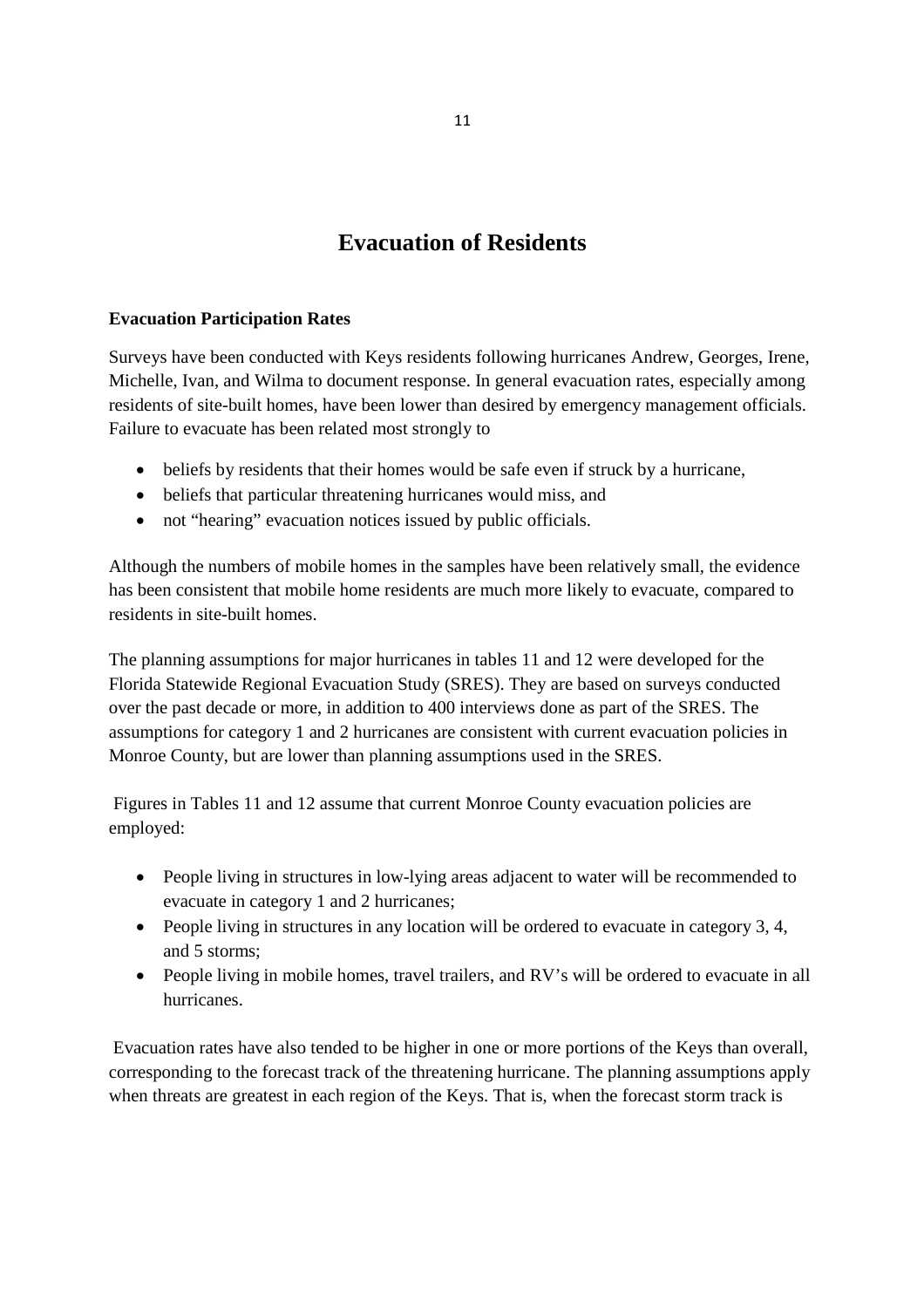closest to each region and the threatening storm makes landfall in that region. In that sense they overstate the aggregate evacuation throughout the County.

| <b>Monroe Evacuation Rates (%)</b> | <b>Storm Threat Scenario</b> |       |       |       |       |
|------------------------------------|------------------------------|-------|-------|-------|-------|
| <b>Site Built Homes</b>            | Cat 1                        | Cat 2 | Cat 3 | Cat 4 | Cat 5 |
| Upper Keys                         | 25                           | 35    | 70    | 80    | 90    |
| Middle Keys                        | 30                           | 35    | 75    | 85    | 90    |
| Lower Keys                         | 25                           | 35    | 70    | 80    | 90    |
| <b>Kev West</b>                    | 25                           | 35    |       | 80    | 90    |

**Table 11. Maximum probable evacuation participation rates by residents of site-built homes**

| <b>Monroe Evacuation Rates (%)</b> | <b>Storm Threat Scenario</b> |       |                  |       |       |
|------------------------------------|------------------------------|-------|------------------|-------|-------|
| <b>Mobile Homes</b>                | Cat 1                        | Cat 2 | Cat <sub>3</sub> | Cat 4 | Cat 5 |
| Upper Keys                         | 65                           | 75    | 85               | 90    | 95    |
| Middle Keys                        | 65                           | 75    | 85               | 90    | 95    |
| Lower Keys                         | 65                           | 75    | 85               | 90    | 95    |
| Key West                           | 65                           | 75    | 85               | 90    | 95    |

### **Vehicle Use**

Not all vehicles available to households are used during evacuations. Surveys following Georges and Michelle asked how many vehicles evacuating households had available for use in evacuation and how many were actually used. The SRES survey asked residents how many vehicles they have available and how many they anticipate using in an evacuation.

Tables 13 and 14 indicate planning assumptions from the SRES with respect to the percentage of available vehicles that will be used in evacuations. They can be applied to Census or other statistically dependable inventories of numbers of vehicles in households. The Georges and Michelle usage was slightly lower than the intended usage rates indicated in the SRES hypothetical response scenario. The figures in Tables 12 and 13 are about five percentage points greater than those observed in Georges and Michelle to account for possible behavioral changes that might have occurred since those storms.

Usage rates are higher for mobile homes than for site-built homes and higher for Key West than other parts of the Keys. In households having fewer vehicles, taking a single vehicle (often the only one available) results in a greater overall vehicle usage rate. There is no empirical evidence that usage rate increases in stronger storms.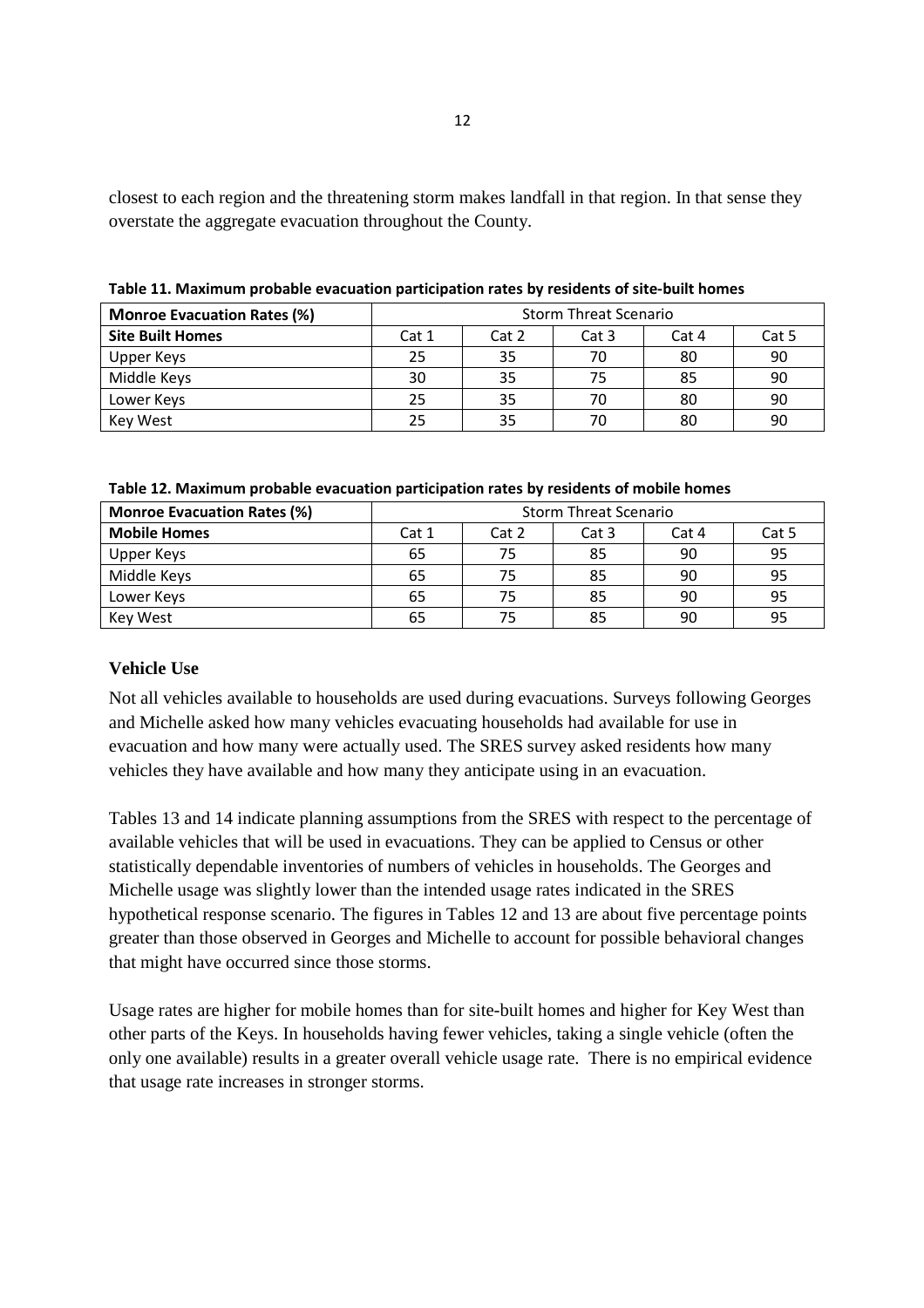| <b>Monroe Vehicle Use Rate (%)</b> | <b>Storm Threat Scenario</b> |       |       |       |       |
|------------------------------------|------------------------------|-------|-------|-------|-------|
| <b>Site-built Homes</b>            | Cat 1                        | Cat 2 | Cat 3 | Cat 4 | Cat 5 |
| Upper Keys                         | 75                           | 75    | 75    | 75    | 75    |
| Middle Keys                        | 75                           | 75    | 75    | 75    | 75    |
| Lower Keys                         | 75                           | 75    | 75    | 75    | 75    |
| Key West                           | 80                           | 80    | 80    | 80    | 80    |

**Table 13. Percent of available vehicles used by evacuating households by residents in site-built homes**

| Table 14. Percent of available vehicles used by evacuating households by residents in mobile homes |
|----------------------------------------------------------------------------------------------------|
|----------------------------------------------------------------------------------------------------|

| <b>Monroe Vehicle Use Rate (%)</b> | <b>Storm Threat Scenario</b> |       |       |       |       |
|------------------------------------|------------------------------|-------|-------|-------|-------|
| <b>Mobile Homes</b>                | Cat 1                        | Cat 2 | Cat 3 | Cat 4 | Cat 5 |
| Upper Keys                         | 80                           | 80    | 80    | 80    | 80    |
| Middle Keys                        | 80                           | 80    | 80    | 80    | 80    |
| Lower Keys                         | 80                           | 80    | 80    | 80    | 80    |
| Key West                           | 85                           | 85    | 85    | 85    | 85    |

Tables 15 and 16 apply the usage rates in Tables 13 and 14 to the SRES survey data indicating numbers of vehicles available to households. However, the SRES surveyed just 100 residents in each of the four Keys locations. A better approach would be to apply the usage rates to more complete inventories of available vehicles.

| <b>Vehicles Used per Household</b> | <b>Storm Threat Scenario</b> |       |       |       |       |
|------------------------------------|------------------------------|-------|-------|-------|-------|
| <b>Site-built Homes</b>            | Cat 1                        | Cat 2 | Cat 3 | Cat 4 | Cat 5 |
| Upper Keys                         | 1.30                         | 1.30  | 1.30  | 1.30  | 1.30  |
| Middle Keys                        | 1.29                         | 1.29  | 1.29  | 1.29  | 1.29  |
| Lower Keys                         | 1.47                         | 1.47  | 1.47  | 1.47  | 1.47  |
| Key West                           | 1.09                         | 1.09  | 1.09  | 1.09  | 1.09  |

**Table 15. Number of vehicles used per evacuating household by residents of site-built homes**

| Vehicles Available per Household | <b>Storm Threat Scenario</b> |       |       |       |       |
|----------------------------------|------------------------------|-------|-------|-------|-------|
| <b>Mobile Homes</b>              | Cat 1                        | Cat 2 | Cat 3 | Cat 4 | Cat 5 |
| Upper Keys                       | 1.13                         | 1.13  | 1.13  | 1.13  | 1.13  |
| Middle Keys                      | 1.14                         | 1.14  | 1.14  | 1.14  | 1.14  |
| Lower Keys                       | 1.30                         | 1.30  | 1.30  | 1.30  | 1.30  |
| Key West                         | .96                          | .96   | .96   | .96   | .96   |

## **Pulling Trailers and Taking Motorhomes**

In the SRES survey respondents were asked if they would pull a trailer, a boat, or take a motorhome when evacuating. In Key West 5%, the other Lower Keys 22%, in the Middle Keys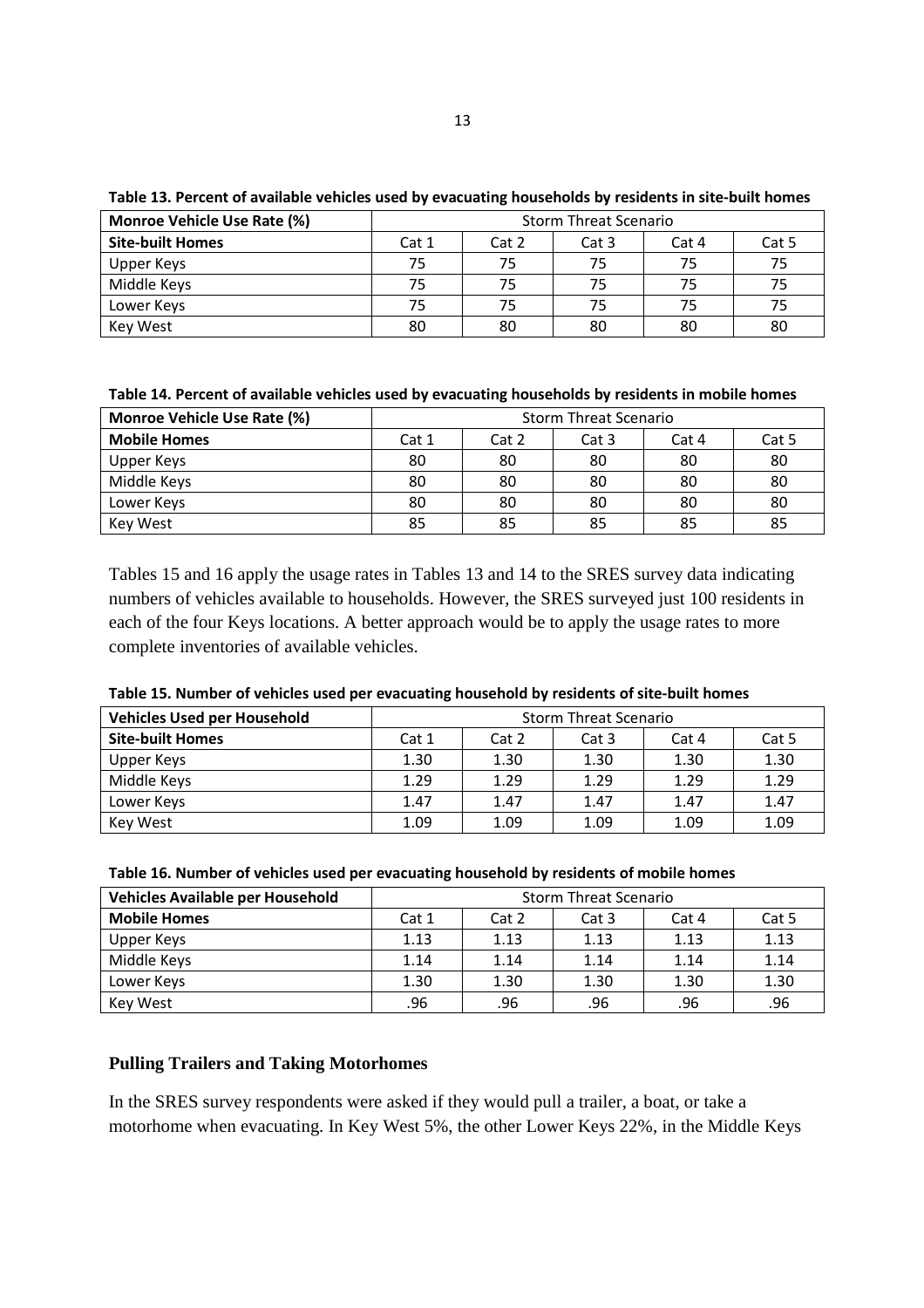18%, and in the Upper Keys 19% said they would. Percentages actually taking trailers and motorhomes in Georges and Michelle were substantially lower except in Key West. The planning assumptions in Tables 17 and 18 are weighted toward actual response in Georges and Michelle but increased slightly to give some weight to the more recent SRES hypothetical responses. There is no data to indicate that the incidence of pulling trailers and taking motorhomes varies with storm intensity.

| Table 17. Evacuees from site-built homes pulling trailers or taking motor homes (percent) |  |  |  |
|-------------------------------------------------------------------------------------------|--|--|--|
|-------------------------------------------------------------------------------------------|--|--|--|

| Vehicles Available per Household | <b>Storm Threat Scenario</b> |       |       |       |       |
|----------------------------------|------------------------------|-------|-------|-------|-------|
| <b>Mobile Homes</b>              | Cat 1                        | Cat 2 | Cat 3 | Cat 4 | Cat 5 |
| Upper Keys                       | 10                           | 10    | 10    | 10    | 10    |
| Middle Keys                      | 10                           | 10    | 10    | 10    | 10    |
| Lower Keys                       | 15                           | 15    |       | 15    | 15    |
| Kev West                         |                              |       |       |       |       |

| Vehicles Available per Household | <b>Storm Threat Scenario</b> |       |       |       |       |
|----------------------------------|------------------------------|-------|-------|-------|-------|
| <b>Mobile Homes</b>              | Cat 1                        | Cat 2 | Cat 3 | Cat 4 | Cat 5 |
| Upper Keys                       |                              |       |       |       |       |
| Middle Keys                      |                              |       |       |       |       |
| Lower Keys                       | 15                           | 15    |       | 15    | 15    |
| Key West                         |                              |       |       |       |       |

**Table 18. Evacuees from mobile homes pulling trailers or taking motor homes (percent)**

### **Evacuation Timing**

Most recent evacuation in Florida, including those in the Keys, have taken place over a period of two or more days. Figure 4 from Georges is an example. In computing the minimum time required for evacuation, however, timing needs to reflect how rapidly evacuees could reasonably be expected to depart, rather than the amount of time taken when it is available. The three curves in Figure 5 are used in the SRES, and the "quick" response curve depicts the fastest response recommended for planning. Opal in northwest Florida in 1995 is an example of a quick response. The normal and slow curves indicate departure rates when evacuation notices are issued approximately 24 hours prior to the onset of unsafe conditions.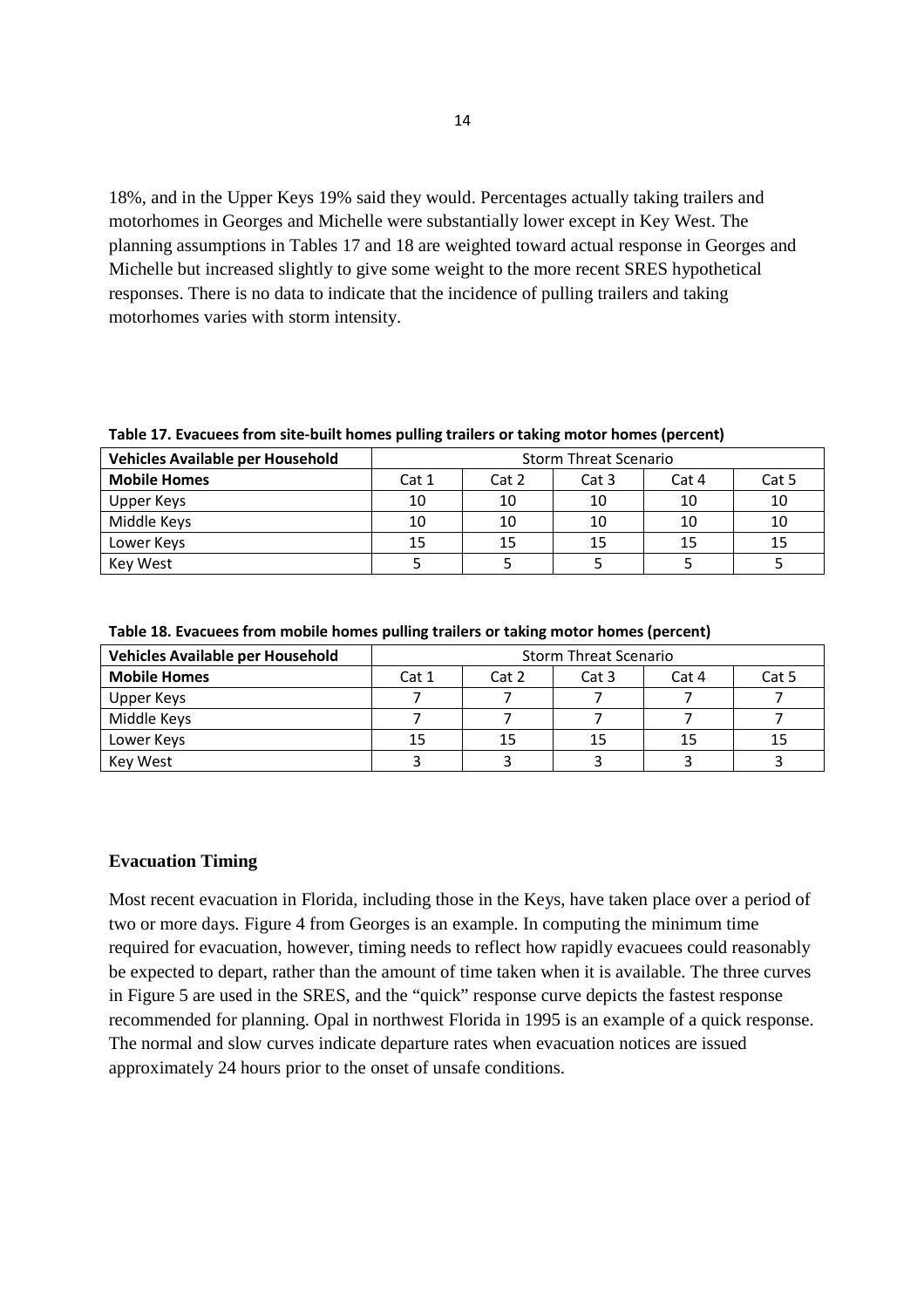





**Fig. 5. Evacuation timing curves for residents**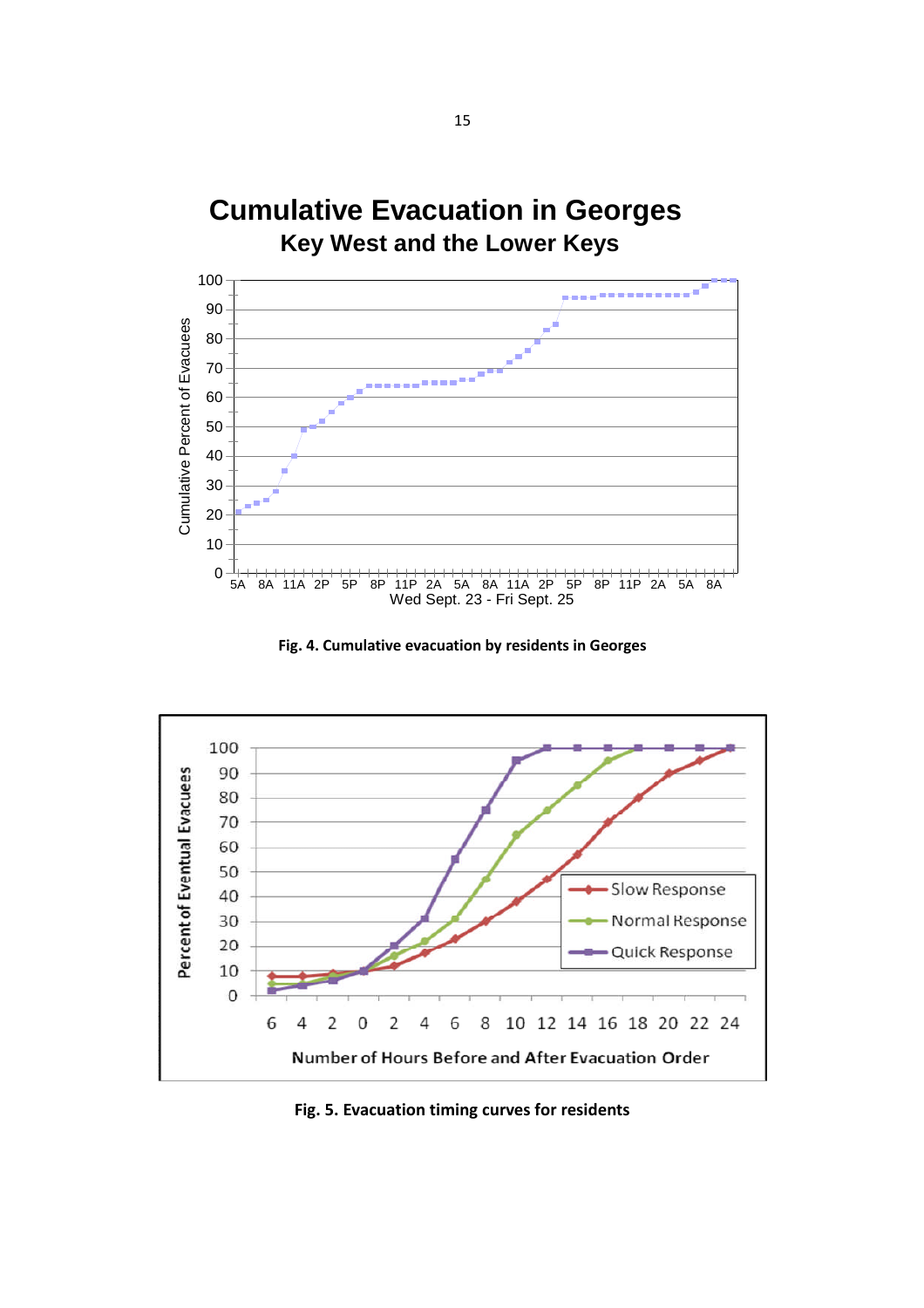#### **Comparison of Mobile Homes and Site-built Homes**

Evacuation timing data for mobile home residents is not as statistically reliable in the Keys as for site-built home residents because fewer have been included in past evacuation surveys. In largesample comparisons elsewhere, such as the four-state study conducted following hurricane Floyd, there was no difference in evacuation timing between evacuees from site-built homes vs. mobile homes.

In most evacuations, however, mobile home residents have not been told to evacuate earlier than people in site-built homes, as they sometimes are in Monroe County. In general few evacuees depart before evacuation notices are issued by officials. It would be reasonable to anticipate that if mobile homes are told to evacuate earlier than site-built homes, then departures from mobile homes would commence sooner. However, the sparse data from Monroe County is inconclusive with respect to that notion.

In Georges in 1998 Monroe County officials were very proactive with their evacuation notices. Mobile homes were advised to evacuate at 7 AM on Tuesday, Sept. 22, at the same time that non-residents were ordered to leave, prior to a hurricane watch being issued by the National Hurricane Center. Later at 4 PM on Tuesday mobile homes were ordered to leave. Other residents south of Seven-Mile Bridge were told at 7 AM the following day (Wednesday) that they must evacuate, followed at 11 AM in the Middle Keys and 4 PM in the Upper Keys. There were only 20 mobile home evacuees in the Key West and other Lower Keys sample shown in Table 17, so population estimates are tenuous. Using the sample data, more site-built evacuees left on Monday or Tuesday than mobile home residents. But by the end of the day on Wednesday more mobile home evacuees had left (70% vs. 60%). More of the site-built evacuees stretched their departures beyond Thursday.

|              |        |         |           | --        |        |          |
|--------------|--------|---------|-----------|-----------|--------|----------|
|              | Monday | Tuesday | Wednesday | Thursdav  | Fridav | Saturdav |
| Site-built   |        | ⊥Ο      | 42        | 21<br>⊥ ب |        |          |
| Mobile Homes |        | 10      | 60        | 30        |        |          |

**Table 19. Evacuation timing by site-built homes and mobile homes in Georges (percent)**

In Michelle in 2001, the evacuation of residents was phased within the Keys, but mobile home residents weren't told to leave earlier than other residents. At 4 AM on Saturday, Nov. 3<sup>rd</sup> a hurricane watch was issued that included the Keys, and at 6 PM that day emergency management officials issued a mandatory evacuation order for residents of the Lower Keys. A warning was issued at 4 AM on Sunday, Nov.  $4<sup>th</sup>$ , and an evacuation order for the remainder of the Keys was issued two hours later. Only about 25% of surveyed residents said they evacuated in Michelle, but of those who did, a larger percentage of site-built residents said they left prior to the hurricane watch, which also preceded the evacuation order. Mobile home evacuees "caught up" with and passed site-built evacuees between watch and warning periods. As in Georges,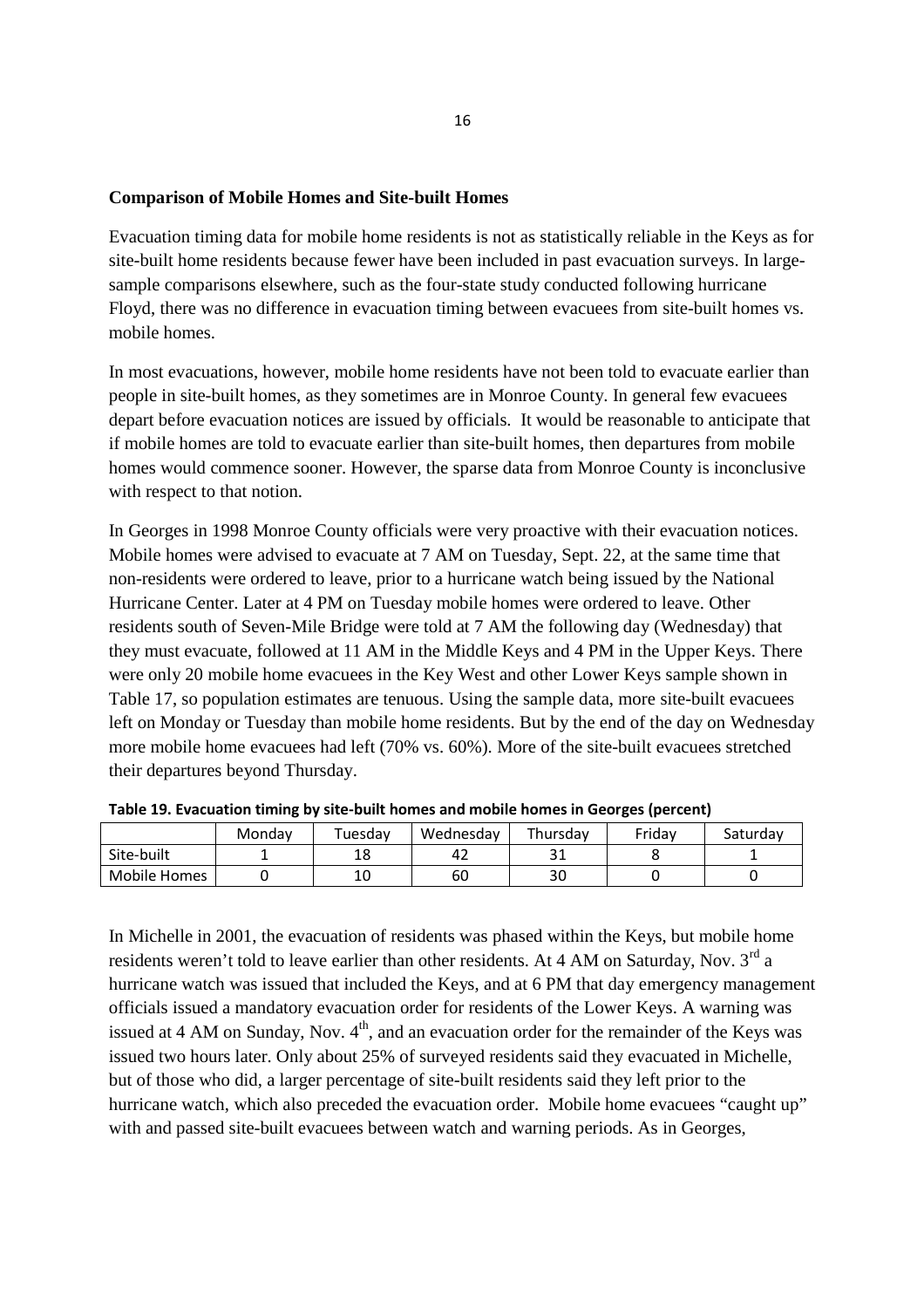estimates based on the mobile home sample are relatively unreliable, with only 22 mobile home evacuees included in the sample.

|              | <b>Before</b> | After Watch,          | After   |
|--------------|---------------|-----------------------|---------|
|              | Watch         | <b>Before Warning</b> | Warning |
| Site-built   | 52            | 25                    |         |
| Mobile Homes | 38            | 48                    | 14      |

**Table 20. Evacuation timing by site-built homes and mobile homes in Michelle (percent)**

## **Assumptions for Evacuation Transportation Model Runs**

### 1. Tourist Occupancy

The survey-derived occupancy rates in Tables 4 (accommodations) and 9 (RV Parks) are appropriate for planning. They are recent, and managers seemed confident in the figures they provided. Since most hurricanes will occur during the 8-16 to 10-15 time period, that is most reasonable rate to use if only one rate is to be used.

Many managers were confident that numerous guests would cancel reservations in advance of Monroe County issuing a mandatory evacuation notice for visitors and RV parks if a hurricane were threatening the Keys. If they are correct, then the occupancy rates in Tables 4 and 9 would be higher than actual occupancy at the time of an order. However, managers were not asked to provide an estimate of cancellations, so the anticipated reduction can't be quantified. Managers were asked to estimate the number of guests who would leave on their own prior to an evacuation order, and the figures were 30% for accommodations and 22% for RV parks. In the absence of data to the contrary, those figures appear to be a reasonable and adequate reductions in number of guests prior to an evacuation order. Thus figures in Tables 4 and 9 should be multiplied by .70 for accommodations and .78 for RV parks to reflect the occupancy rates at the time when evacuation orders are issued to reflect guests who would have already departed on their own initiative.

Alternative Scenarios. Although hurricane evacuations are most likely between 8-16 and 10-15, it would be advisable to run the model with occupancy rates for the earlier and later time periods, since an evacuation could occur early or late in the season, and planners should be aware of the additional amount of time an evacuation at those times might require.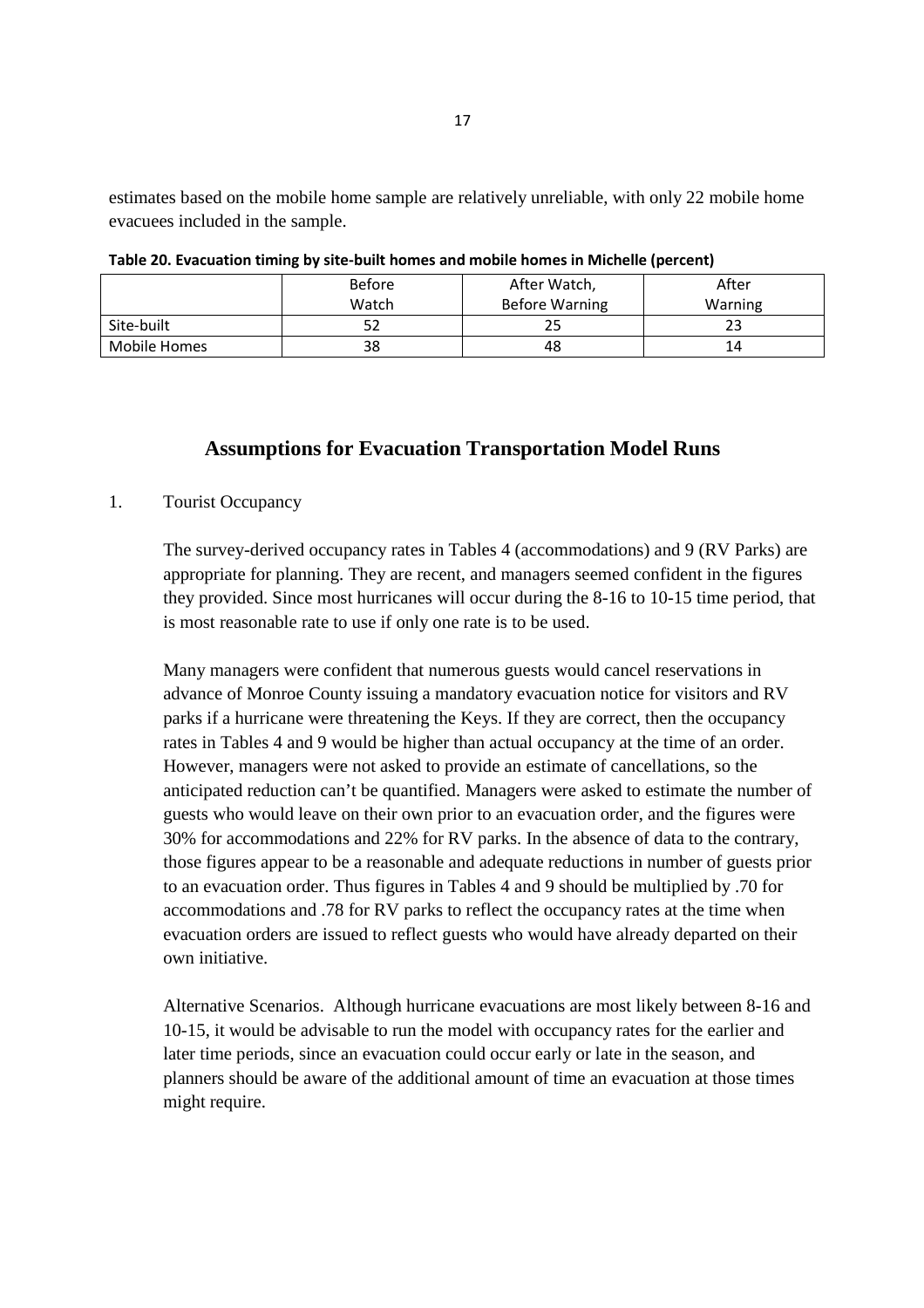#### 2. Participation Rates

Accommodations managers indicated that 97% of their guests would eventually depart the Keys, and all that would leave would be gone within 48 hours of the evacuation order. For RV parks the figure was only 88%. Three percent of the accommodations managers and none of the RV park managers said they would not close. However, 18% of the accommodations managers indicated that they would not close until a hurricane's landfall appeared imminent. Ninety-six percent of the accommodations managers and all of the RV park managers said they would tell their guests that they must evacuate out of the Keys.

It is reasonable that a small percentage of guests will not evacuate in a hurricane, especially if some establishments don't force guests to leave. The 97% figure provided by accommodations managers appears reasonable. There were only seven RV park managers who responded to the survey, so their responses are less reliable statistically. There was no explanation provided as to what the 12% not evacuating would do. A safer assumption is that at least 95% of the RV's would leave, a figure more consistent with the accommodations.

Tables 11 and 12 should be used for residents in site-built homes and mobile homes, respectively. They were derived for use in the Florida Statewide Regional Evacuation Study, and supporting data are provided in the South Florida SRES Behavioral Analysis.

Alternative Scenarios. It is common to conduct runs assuming that 100% of the population ordered to evacuate does evacuate, to compute the time necessary to clear the entire population at risk if all did participate in the evacuation. Although that scenario is highly unlikely, it is useful to know the upper bound on clearance times.

Note that participation rates will vary among category 3, 4, and 5 hurricanes, even if the same population is told to evacuate in all three categories of storm. Category threes are most likely, followed by category fours, but category fives will result in the highest participation rates and longest clearance times.

#### 3. Evacuation Timing

For accommodations the curve in Figure 1 weighted by units should be used for accommodations and the curve in Figure 3 should be used for RV parks. Although there are differences among the curves for Key Largo and Key West, compared to Islamorada and Marathon, the relatively small sample sizes don't justify variations in the curves based on location, especially since the figures are judgments of managers rather than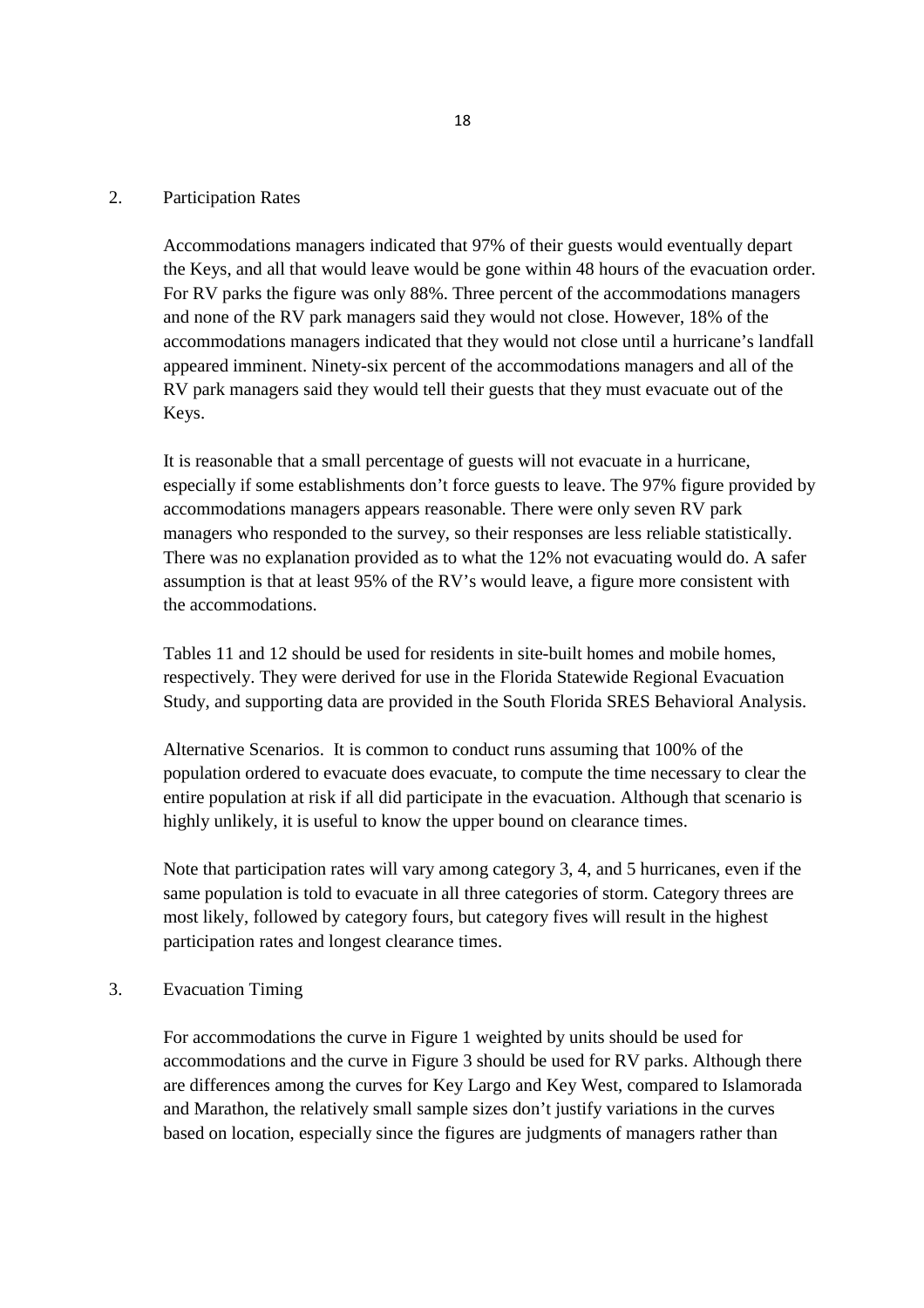objective measurements. When accommodations responses are weighted by number of vehicles at the establishments, fewer would leave prior to an evacuation order and slightly fewer would leave 24 to 48 hours following the order. However, managers didn't express confidence in estimating numbers of vehicles per unit, particularly for units with more than one bedroom. Given the fairly small difference in the vehicle-weighted response curves and the other response curves in Figure 1, the uncertainty in estimates of vehicle numbers doesn't warrant using that curve. Managers did, however, report numbers of units with confidence, so the unit-weighted curve is probably the best to use, although it is barely discernible from the unweighted curve.

For residents, three curves are provided in Figure 5. They correspond to how quickly residents (those that evacuate) will leave, and they vary depending on the warning scenarios describe earlier. The appropriate curve for modeling depends on the scenario one wishes to capture. The quick response curve is unlikely because Monroe County officials typically issue evacuation notices far enough in advance of the arrival of a storm that residents don't need to hasten their departures in a way that would generate a quick response. However, if the goal of the modeling is to compute the minimum time required to evacuate the Keys, if an urgent threat materialized unexpectedly, the quick response curve is the appropriate curve to model. The most common curve observed in recent years is similar to the one for hurricane Georges in Figure 4, in which orders were issued more than 24 hours in advance of possible landfall.

There is no empirical evidence that mobile home residents evacuate any more quickly than site-built residents, so the base model run should use the same response curves for both. However, in the Keys relatively few mobile home residents have been interviewed in post-storm surveys, so the failure to detect differences might change with more data.

Alternative Scenarios. For accommodation it would be advisable to model the vehicle weighted response curve, to see how much it impacts clearance time. If it changes clearance time significantly, that would suggest that more effort would be worthwhile to determine the number of vehicles at establishments in order to generate a more reliable vehicle-weighted curve.

Although there is no data showing that mobile home residents leave earlier than site-built home residents, Monroe County is one of the few places that plans to order mobile homes to evacuate earlier than site-built homes. There is ample evidence that few residents in any type of housing leave prior to evacuation notices (15% to 20%), but there is also ample evidence that once evacuation notices are issued, people begin evacuating. If Monroe County orders mobile homes to evacuate before they order site-built homes to evacuate, it is likely that SOME mobile home residents will begin evacuating at that time,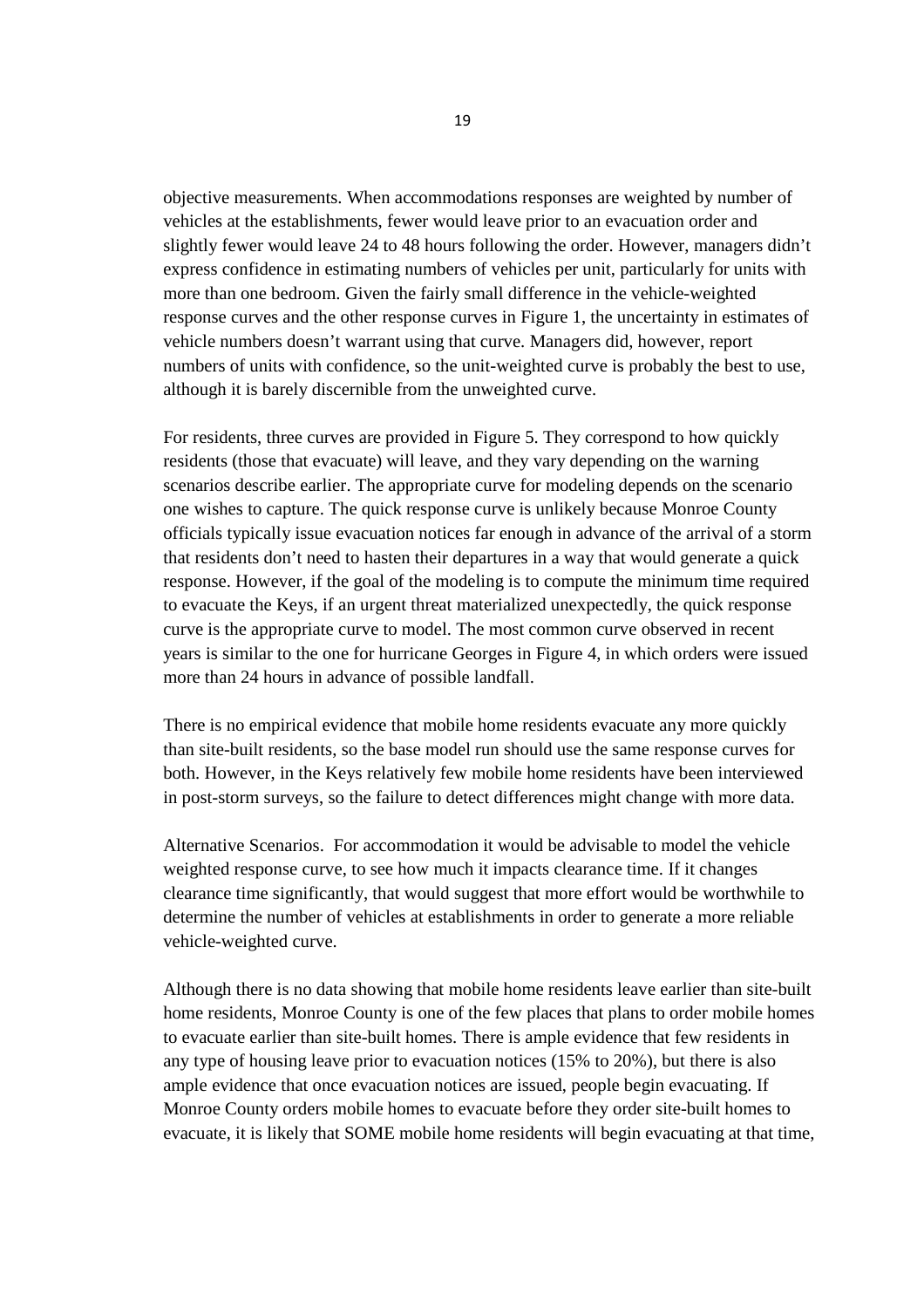although most will not leave promptly. A reasonable scenario for mobile homes would be to have their response curve begin its upward slope earlier than the corresponding curve for site-built homes, but to end at the same time.

#### 4. Vehicle Use

It should be assumed that visitors take all of their vehicles when they evacuate. Although the manager estimates of numbers of vehicles per unit in Table 3 are of unknown accuracy and some managers seemed unsure of their estimates, the numbers are reasonable to use for planning unless more dependable numbers can be located from other sources.

Tables 13 and 14 indicate the percentage of vehicles available to residents that will be used in evacuations. They should be applied to the most reliable available data indicating the number of vehicles available per household. Presumably the Florida SRES will provide that data from Census sources.

Tables 17 and 18 provide planning assumptions for the percentage of evacuating households that will take motorhomes or pull trailers.

Alternative Scenarios. If better sources are can't be found to indicate numbers of vehicles available per household, then the figures in Tables 15 and 16 should be used for planning. Multipliers from Tables 13 and 14 have already been applied to SRES survey data about available vehicles to yield the vehicle use figures in Tables 15 and 16.

The percent-of-available vehicle assumptions in Tables 13 and 14 are slightly higher than observed in past evacuations in the Keys and elsewhere. But they are lower than the numbers which residents in the SRES survey said they intended to use. It would be prudent to model an upper bound on the percentage of available vehicles that might be used at 85% for both site-built and mobile home evacuees.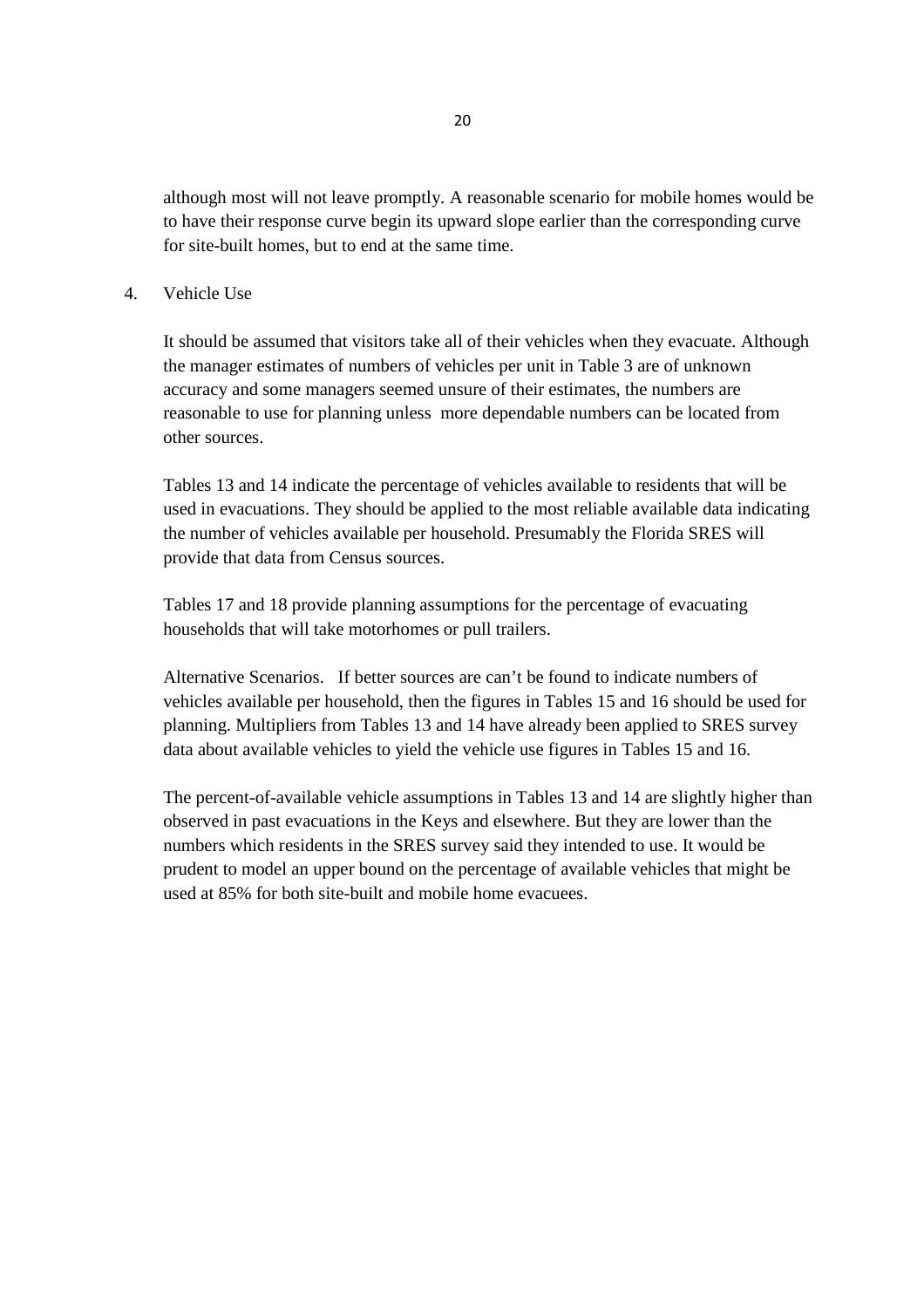## **Acknowledgement**

Mr. Andy Newman, acting on behalf of the Monroe County Tourist Development Council, provided valuable assistance in providing contact information and data about characteristics of lodging and RV park establishments in Monroe County, reviewing and offering suggestions regarding the questionnaire, and distributing copies of the questionnaire to establishments in the study area.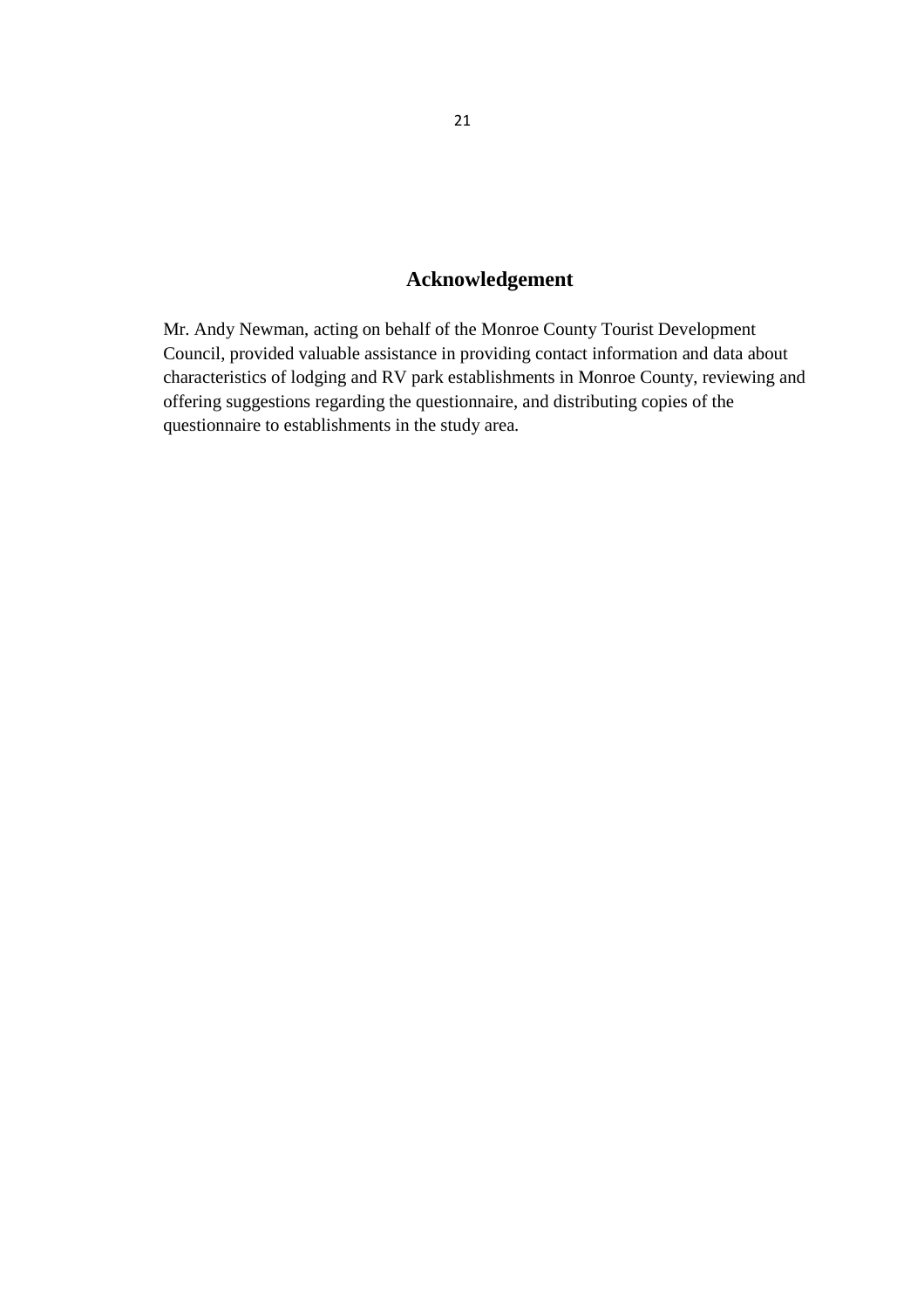



# **MONROE COUNTY ACCOMMODATIONS EVACUATION SURVEY**



For hurricane planning Florida uses computer models. The models require data about how many nonresidents and visitors will evacuate, when they will leave, and how many vehicles they will use, among other things. To ensure that the models use the most accurate data that is possible, we are asking you to indicate what you believe your guests would do and what you would do in certain situations. We realize that no one can say with certainty what would happen, but please provide your best estimate, based on your experience in past evacuations, your knowledge of your guests, and your own operating policies. **Your answers will be used only for evacuation modeling** and will be confidential to the extent allowed by law. The contact information is for follow-up only and will be deleted from the data.

This information will be used to better understand and develop the assumptions for the hurricane planning models used by Florida. If you have any questions, please contact the Department of Community Affairs at (850) 922-1766.

Thank you for your help.

|    | <b>Lodging Characteristics</b>                                                                                                                                                                                                                          |  |  |  |  |  |  |  |  |
|----|---------------------------------------------------------------------------------------------------------------------------------------------------------------------------------------------------------------------------------------------------------|--|--|--|--|--|--|--|--|
|    | To better understand the number of people who may be visiting the Keys during Hurricane<br>Season, we would like some information about the number of units you have, the number of<br>vehicles associated with the units, and the "typical occupancy". |  |  |  |  |  |  |  |  |
| 1. | How many of each of the following types of units do you have at your establishment?                                                                                                                                                                     |  |  |  |  |  |  |  |  |
|    | Number of 1-bedroom units                                                                                                                                                                                                                               |  |  |  |  |  |  |  |  |
|    | Number of 2-bedroom units                                                                                                                                                                                                                               |  |  |  |  |  |  |  |  |
|    | Number of units with more than 2 bedrooms                                                                                                                                                                                                               |  |  |  |  |  |  |  |  |
| 2. | What is the average number of vehicles driven by your guests for each type of unit?<br>Vehicles per 1-bedroom unit                                                                                                                                      |  |  |  |  |  |  |  |  |
|    | Vehicles per 2-bedroom units                                                                                                                                                                                                                            |  |  |  |  |  |  |  |  |
|    | Vehicles per units with more than 2 bedrooms                                                                                                                                                                                                            |  |  |  |  |  |  |  |  |
| 3. | Approximately, what are your typical occupancy rates during hurricane season?                                                                                                                                                                           |  |  |  |  |  |  |  |  |
|    | June 1 to mid-August<br>℅                                                                                                                                                                                                                               |  |  |  |  |  |  |  |  |
|    | %<br>Mid-August to mid-October                                                                                                                                                                                                                          |  |  |  |  |  |  |  |  |
|    | Mid-October to November 30                                                                                                                                                                                                                              |  |  |  |  |  |  |  |  |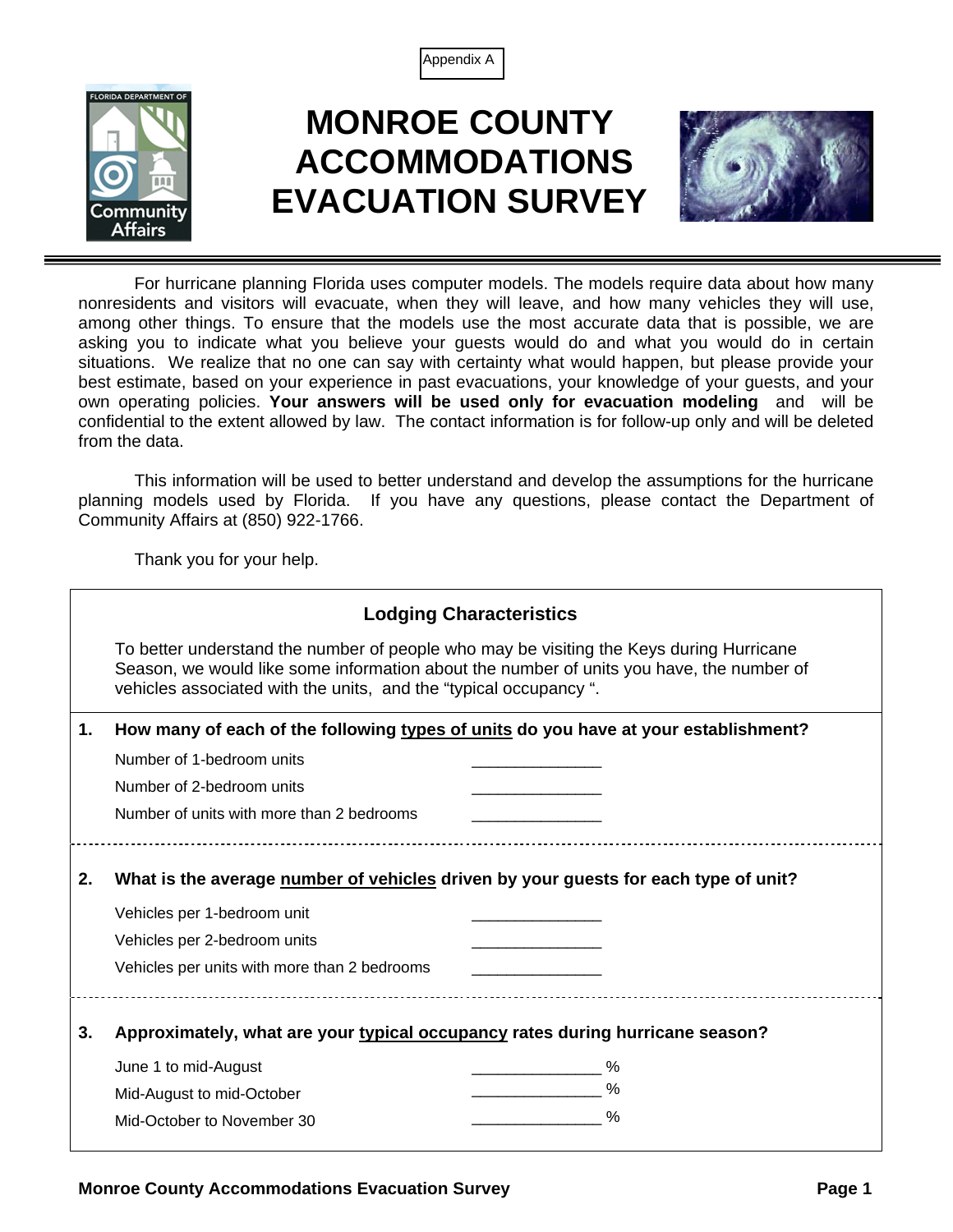|    | <b>EVACUATION SITUATION</b><br>Major Hurricane, 11 AM Evacuation Order, Fair Weather                                                                                                                                                                                                                                                                                                                                                                                                                                                  |         |                                                                                                                                                                                                                                                                                                                                                     |                                                      |          |                                                |                                                                                                                                                                                                              |  |  |
|----|---------------------------------------------------------------------------------------------------------------------------------------------------------------------------------------------------------------------------------------------------------------------------------------------------------------------------------------------------------------------------------------------------------------------------------------------------------------------------------------------------------------------------------------|---------|-----------------------------------------------------------------------------------------------------------------------------------------------------------------------------------------------------------------------------------------------------------------------------------------------------------------------------------------------------|------------------------------------------------------|----------|------------------------------------------------|--------------------------------------------------------------------------------------------------------------------------------------------------------------------------------------------------------------|--|--|
|    | For the following questions, please assume the following situation.                                                                                                                                                                                                                                                                                                                                                                                                                                                                   |         |                                                                                                                                                                                                                                                                                                                                                     |                                                      |          |                                                |                                                                                                                                                                                                              |  |  |
|    | There is a <b>major hurricane</b> threatening the Keys $-$ a category 3, 4, or 5 storm.<br>п<br>The National Hurricane Center has issued a <b>hurricane watch</b> for the Keys, but not a hurricane warning.<br>٠<br>The weather is fair (not overcast, no rain, no strong winds).<br>٠<br>The forecast <b>track</b> of the storm is close to your location in the Keys (within 50 miles).<br>The County has issued a mandatory evacuation order for nonresidents and visitors for all of the Keys.<br>The order was issued at 11 AM. |         |                                                                                                                                                                                                                                                                                                                                                     |                                                      |          |                                                |                                                                                                                                                                                                              |  |  |
| 4. | was issued?                                                                                                                                                                                                                                                                                                                                                                                                                                                                                                                           |         | What percentage of your guests would <b>have already evacuated</b> on their own, before the order                                                                                                                                                                                                                                                   |                                                      |          |                                                |                                                                                                                                                                                                              |  |  |
|    |                                                                                                                                                                                                                                                                                                                                                                                                                                                                                                                                       | 0%      | 20%                                                                                                                                                                                                                                                                                                                                                 | 40%                                                  | 60%      | 80%                                            | 100%                                                                                                                                                                                                         |  |  |
| 5. | issued?                                                                                                                                                                                                                                                                                                                                                                                                                                                                                                                               |         | What percentage of your guests would <b>eventually evacuate</b> on their own, after the order was                                                                                                                                                                                                                                                   |                                                      |          |                                                |                                                                                                                                                                                                              |  |  |
|    |                                                                                                                                                                                                                                                                                                                                                                                                                                                                                                                                       | 0%      | 20%                                                                                                                                                                                                                                                                                                                                                 | 40%                                                  | 60%      | 80%                                            | 100%                                                                                                                                                                                                         |  |  |
|    | your guests depart?<br><b>Hours After</b>                                                                                                                                                                                                                                                                                                                                                                                                                                                                                             |         | Listed below are periods of time following the time the evacuation order is issued.<br>What total (cumulative) percentage of your guests would have left by each of those times,<br>including those who had left on their own before the order.<br>check 40% to the right of "12 hours" in addition to the previous box to the right of "6 hours."] |                                                      |          |                                                | [For example, if 20% of your guests would be gone within 6 hours after the time of the evacuation<br>order, check 20% to the right of "6 hours." If an additional 10% to 20% would leave in the next 3 hours |  |  |
|    | <b>Evacuation</b>                                                                                                                                                                                                                                                                                                                                                                                                                                                                                                                     |         |                                                                                                                                                                                                                                                                                                                                                     | <b>Cumulative Percentage of Guests Who Have Left</b> |          |                                                |                                                                                                                                                                                                              |  |  |
|    | Order<br>By                                                                                                                                                                                                                                                                                                                                                                                                                                                                                                                           |         |                                                                                                                                                                                                                                                                                                                                                     | The percentage of guests who left is                 |          |                                                |                                                                                                                                                                                                              |  |  |
|    | 6 hours                                                                                                                                                                                                                                                                                                                                                                                                                                                                                                                               | 0%      | 20%                                                                                                                                                                                                                                                                                                                                                 | 40%                                                  | 60%      | 80%                                            | 100%                                                                                                                                                                                                         |  |  |
|    | 12 hours                                                                                                                                                                                                                                                                                                                                                                                                                                                                                                                              | 0%      | 20%                                                                                                                                                                                                                                                                                                                                                 | 40%                                                  | 60%      | 80%                                            | 100%                                                                                                                                                                                                         |  |  |
|    | 24 hours                                                                                                                                                                                                                                                                                                                                                                                                                                                                                                                              | 0%      | 20%                                                                                                                                                                                                                                                                                                                                                 | 40%                                                  | 60%      | 80%                                            | 100%                                                                                                                                                                                                         |  |  |
|    | 36 hours                                                                                                                                                                                                                                                                                                                                                                                                                                                                                                                              | 0%      | 20%                                                                                                                                                                                                                                                                                                                                                 | 40%                                                  | 60%      | 80%                                            | 100%                                                                                                                                                                                                         |  |  |
|    | 48 hours                                                                                                                                                                                                                                                                                                                                                                                                                                                                                                                              | 0%      | 20%                                                                                                                                                                                                                                                                                                                                                 | 40%                                                  | 60%      | 80%                                            | 100%                                                                                                                                                                                                         |  |  |
| 7. | How soon following the time the county issues a mandatory evacuation order would<br>you close your business? [Please check one response]                                                                                                                                                                                                                                                                                                                                                                                              |         |                                                                                                                                                                                                                                                                                                                                                     |                                                      |          |                                                |                                                                                                                                                                                                              |  |  |
|    |                                                                                                                                                                                                                                                                                                                                                                                                                                                                                                                                       | 6 hours | 12 hours                                                                                                                                                                                                                                                                                                                                            | 24 hours                                             | 36 hours | 48 hours                                       | More than<br>48 hours                                                                                                                                                                                        |  |  |
|    |                                                                                                                                                                                                                                                                                                                                                                                                                                                                                                                                       |         | Would not close                                                                                                                                                                                                                                                                                                                                     |                                                      |          | Would close only if storm arrival was imminent |                                                                                                                                                                                                              |  |  |
| 8. | Would you tell your guests that they must leave your establishment and evacuate out of the Keys?<br><b>NO</b><br>Yes                                                                                                                                                                                                                                                                                                                                                                                                                  |         |                                                                                                                                                                                                                                                                                                                                                     |                                                      |          |                                                |                                                                                                                                                                                                              |  |  |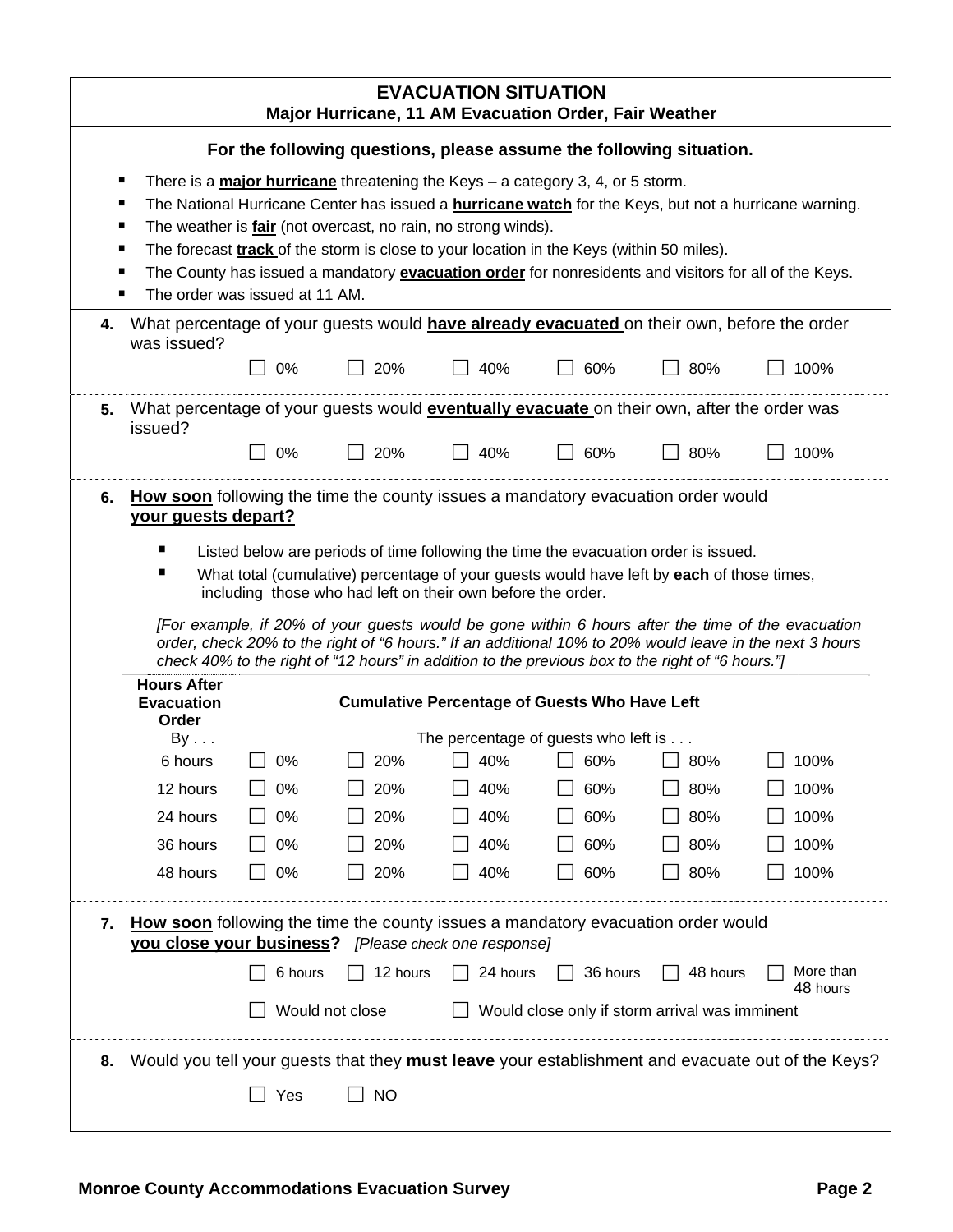| 9. |  |  | Is there anything else you would like to add? |  |
|----|--|--|-----------------------------------------------|--|
|----|--|--|-----------------------------------------------|--|

## **Contact Information**

Please give us information for contacting you if we have a question.

| <b>Name of Your Business:</b> |
|-------------------------------|
| <b>Address:</b>               |
| Phone:                        |
| Fax:                          |
| E-mail:                       |
| <b>Contact Name:</b>          |
| <b>Position:</b>              |

## **Thank you for taking the time to help us with the study.**

Please return in the business reply envelope or fax to:

**Fax**  FSU Survey Research Laboratory 850.644.0792 **Use Business Reply Envelope or Mail to:** FSU Survey Research Laboratory Florida State University MC 2221 Tallahassee FL 32306-2221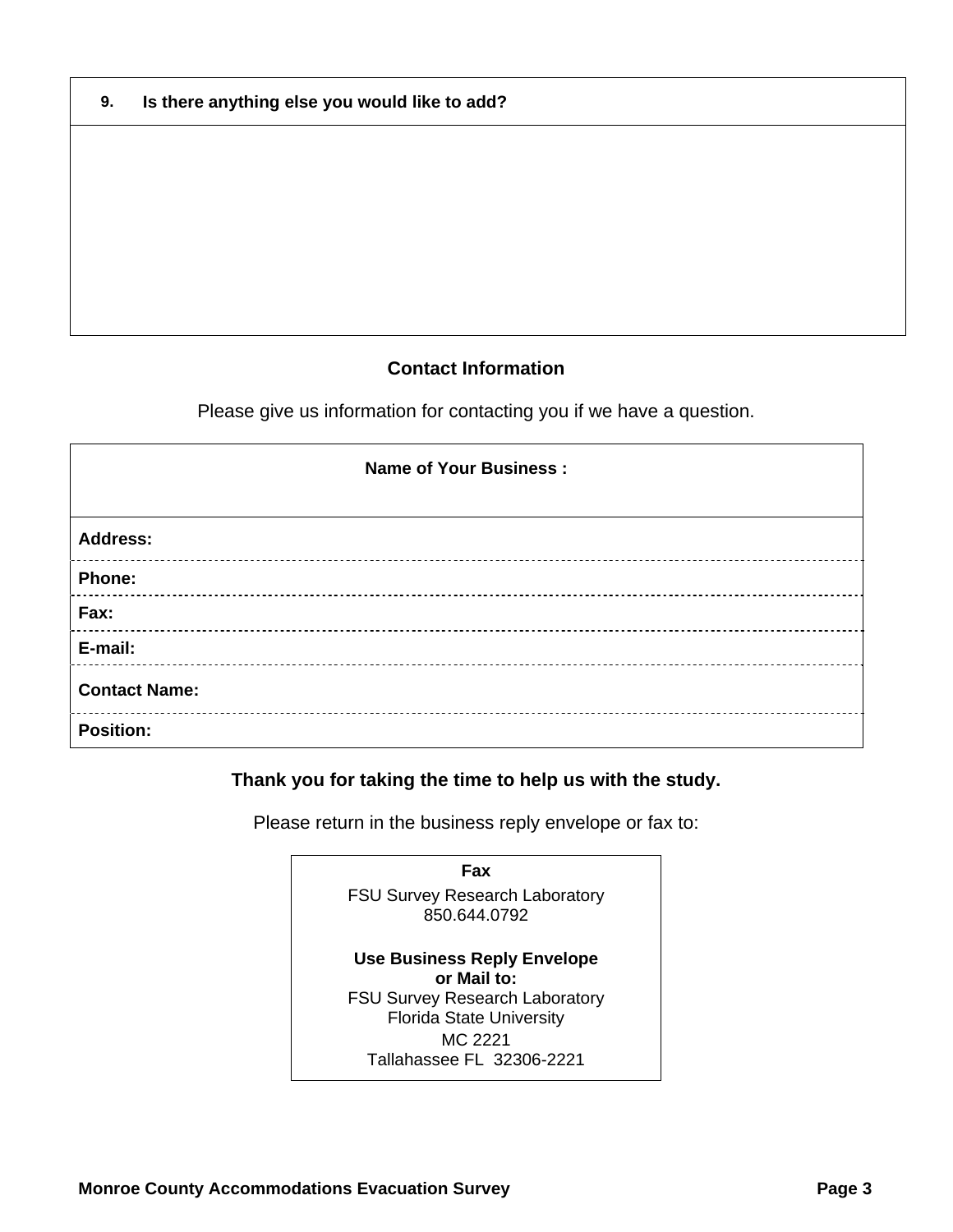Appendix B



# **MONROE COUNTY RV PARK EVACUATION SURVEY**



For hurricane planning Florida uses computer models. The models require data about how many nonresidents and visitors will evacuate, when they will leave, and how many vehicles they will use, among other things. To ensure that the models use the most accurate data that is possible, we are asking you to indicate what you believe your guests would do and what you would do in certain situations. We realize that no one can say with certainty what would happen, but please provide your best estimate, based on your experience in past evacuations, your knowledge of your guests, and your own operating policies. **Your answers will be used only for evacuation modeling** and will be confidential to the extent allowed by law. The contact information is for follow-up only and will be deleted from the data.

This information will be used to better understand and develop the assumptions for the hurricane planning models used by Florida. If you have any questions, please contact the Department of Community Affairs at (850) 922-1766.

Thank you for your help.

| <b>RV Park Characteristics</b>                                                                                                      |                                                                                                                                                                                                      |                                                                               |  |  |  |  |  |  |  |
|-------------------------------------------------------------------------------------------------------------------------------------|------------------------------------------------------------------------------------------------------------------------------------------------------------------------------------------------------|-------------------------------------------------------------------------------|--|--|--|--|--|--|--|
| Before we start with the questions about hurricane evacuations we have just a few<br>background questions about your establishment. |                                                                                                                                                                                                      |                                                                               |  |  |  |  |  |  |  |
| What percentage of the recreational vehicles/ units in your park are permanent as opposed to<br>transient residences?               |                                                                                                                                                                                                      |                                                                               |  |  |  |  |  |  |  |
|                                                                                                                                     | $\%$                                                                                                                                                                                                 |                                                                               |  |  |  |  |  |  |  |
|                                                                                                                                     | $\%$                                                                                                                                                                                                 |                                                                               |  |  |  |  |  |  |  |
|                                                                                                                                     | June1 to mid-August<br>Mid August to mid-October<br>Mid-October to November 30<br>June1 to mid-August<br>Mid August to mid-October<br>Mid-October to November 30                                     | $\%$<br>%<br>$\%$<br>$\%$<br>$\%$<br>$\%$                                     |  |  |  |  |  |  |  |
|                                                                                                                                     | <b>Permanent Recreational Vehicles/ Units</b><br><b>Transient Recreational Vehicles/ Units</b><br><b>Permanent Recreational Vehicles/ Units -</b><br><b>Transient Recreational Vehicles/ Units -</b> | Approximately, what are your typical occupancy rates during hurricane season? |  |  |  |  |  |  |  |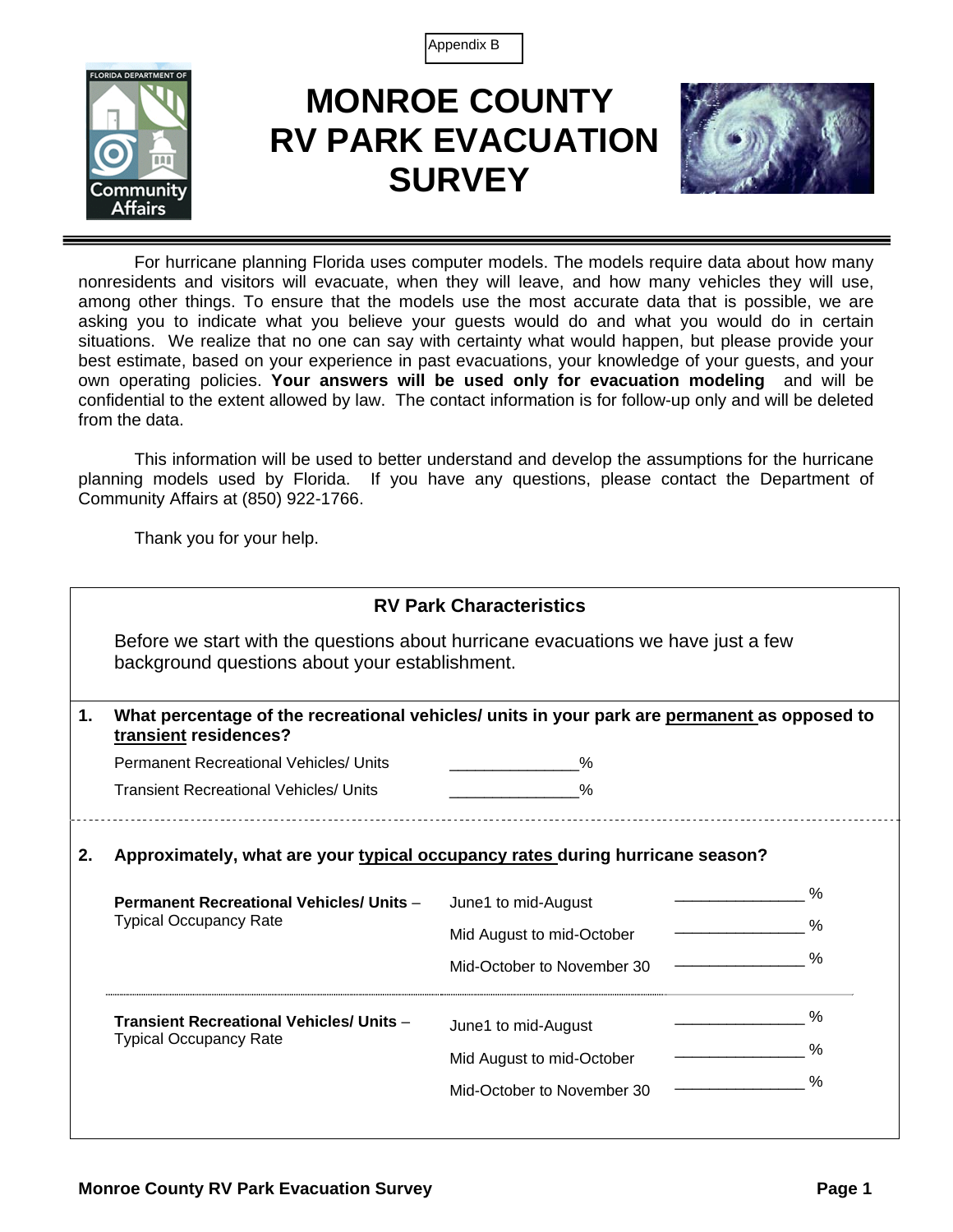|    | <b>EVACUATION SITUATION</b><br>Major Hurricane, 11 AM Evacuation Order, Fair Weather                                                                                                                                                                                                                                                                                                                                                                                                                                                                                                       |          |                                                                                                   |            |                                                      |            |                                                                                                  |  |  |
|----|--------------------------------------------------------------------------------------------------------------------------------------------------------------------------------------------------------------------------------------------------------------------------------------------------------------------------------------------------------------------------------------------------------------------------------------------------------------------------------------------------------------------------------------------------------------------------------------------|----------|---------------------------------------------------------------------------------------------------|------------|------------------------------------------------------|------------|--------------------------------------------------------------------------------------------------|--|--|
|    | For the following questions, please assume the following situation.                                                                                                                                                                                                                                                                                                                                                                                                                                                                                                                        |          |                                                                                                   |            |                                                      |            |                                                                                                  |  |  |
|    | There is a <b>major hurricane</b> threatening the Keys $-$ a category 3, 4, or 5 storm.<br>п<br>The National Hurricane Center has issued a <b>hurricane watch</b> for the Keys, but not a hurricane warning.<br>The weather is <b>fair</b> (not overcast, no rain, no strong winds).<br>The forecast <b>track</b> of the storm is close to your location in the Keys (within 50 miles).<br>The County has issued a mandatory evacuation order for nonresidents and visitors for all of the Keys.<br>The order was issued at 11 AM.                                                         |          |                                                                                                   |            |                                                      |            |                                                                                                  |  |  |
| 3. | was issued?                                                                                                                                                                                                                                                                                                                                                                                                                                                                                                                                                                                |          | What percentage of your guests would <b>have already evacuated</b> on their own, before the order |            |                                                      |            |                                                                                                  |  |  |
|    |                                                                                                                                                                                                                                                                                                                                                                                                                                                                                                                                                                                            | 0%       | 20%                                                                                               | 40%        | 60%                                                  | 80%        | 100%                                                                                             |  |  |
| 4. | What percentage of your guests would <b>eventually evacuate</b> on their own, after the order was                                                                                                                                                                                                                                                                                                                                                                                                                                                                                          |          |                                                                                                   |            |                                                      |            |                                                                                                  |  |  |
|    | issued?                                                                                                                                                                                                                                                                                                                                                                                                                                                                                                                                                                                    | 0%       | 20%                                                                                               | 40%        | 60%                                                  | 80%        | 100%                                                                                             |  |  |
|    | your guests depart?<br>Listed below are periods of time following the time the evacuation order is issued.<br>What total (cumulative) percentage of your guests would have left by each of those times,<br>including those who had left on their own before the order.<br>[For example, if 20% of your guests would be gone within 6 hours after the time of the evacuation<br>order, check 20% to the right of "6 hours." If an additional 10% to 20% would leave in the next 3 hours<br>check 40% to the right of "12 hours" in addition to the previous box to the right of "6 hours."] |          |                                                                                                   |            |                                                      |            |                                                                                                  |  |  |
|    | <b>Evacuation</b><br>Order                                                                                                                                                                                                                                                                                                                                                                                                                                                                                                                                                                 |          |                                                                                                   |            | <b>Cumulative Percentage of Guests Who Have Left</b> |            |                                                                                                  |  |  |
|    | By                                                                                                                                                                                                                                                                                                                                                                                                                                                                                                                                                                                         |          |                                                                                                   |            | The percentage of guests who left is                 |            |                                                                                                  |  |  |
|    | 6 hours                                                                                                                                                                                                                                                                                                                                                                                                                                                                                                                                                                                    | 0%       | 20%                                                                                               | 40%        | 60%                                                  | 80%        | 100%                                                                                             |  |  |
|    | 12 hours                                                                                                                                                                                                                                                                                                                                                                                                                                                                                                                                                                                   | 0%       | 20%                                                                                               | 40%        | 60%                                                  | 80%        | 100%                                                                                             |  |  |
|    | 24 hours<br>36 hours                                                                                                                                                                                                                                                                                                                                                                                                                                                                                                                                                                       | 0%<br>0% | 20%<br>20%                                                                                        | 40%<br>40% | 60%<br>60%                                           | 80%        | 100%<br>100%                                                                                     |  |  |
|    | 48 hours                                                                                                                                                                                                                                                                                                                                                                                                                                                                                                                                                                                   | 0%       | 20%                                                                                               | 40%        | 60%                                                  | 80%<br>80% | 100%                                                                                             |  |  |
|    |                                                                                                                                                                                                                                                                                                                                                                                                                                                                                                                                                                                            |          |                                                                                                   |            |                                                      |            |                                                                                                  |  |  |
| 6. | <b>How soon</b> following the time the county issues a mandatory evacuation order would<br>you close your business? [Please check one response]                                                                                                                                                                                                                                                                                                                                                                                                                                            |          |                                                                                                   |            |                                                      |            |                                                                                                  |  |  |
|    |                                                                                                                                                                                                                                                                                                                                                                                                                                                                                                                                                                                            | 6 hours  | 12 hours                                                                                          | 24 hours   | 36 hours                                             | 48 hours   | More than<br>48 hours                                                                            |  |  |
|    | Would not close<br>Would close only if storm arrival was imminent                                                                                                                                                                                                                                                                                                                                                                                                                                                                                                                          |          |                                                                                                   |            |                                                      |            |                                                                                                  |  |  |
| 7. |                                                                                                                                                                                                                                                                                                                                                                                                                                                                                                                                                                                            | Yes      | <b>NO</b>                                                                                         |            |                                                      |            | Would you tell your guests that they must leave your establishment and evacuate out of the Keys? |  |  |
|    |                                                                                                                                                                                                                                                                                                                                                                                                                                                                                                                                                                                            |          |                                                                                                   |            |                                                      |            |                                                                                                  |  |  |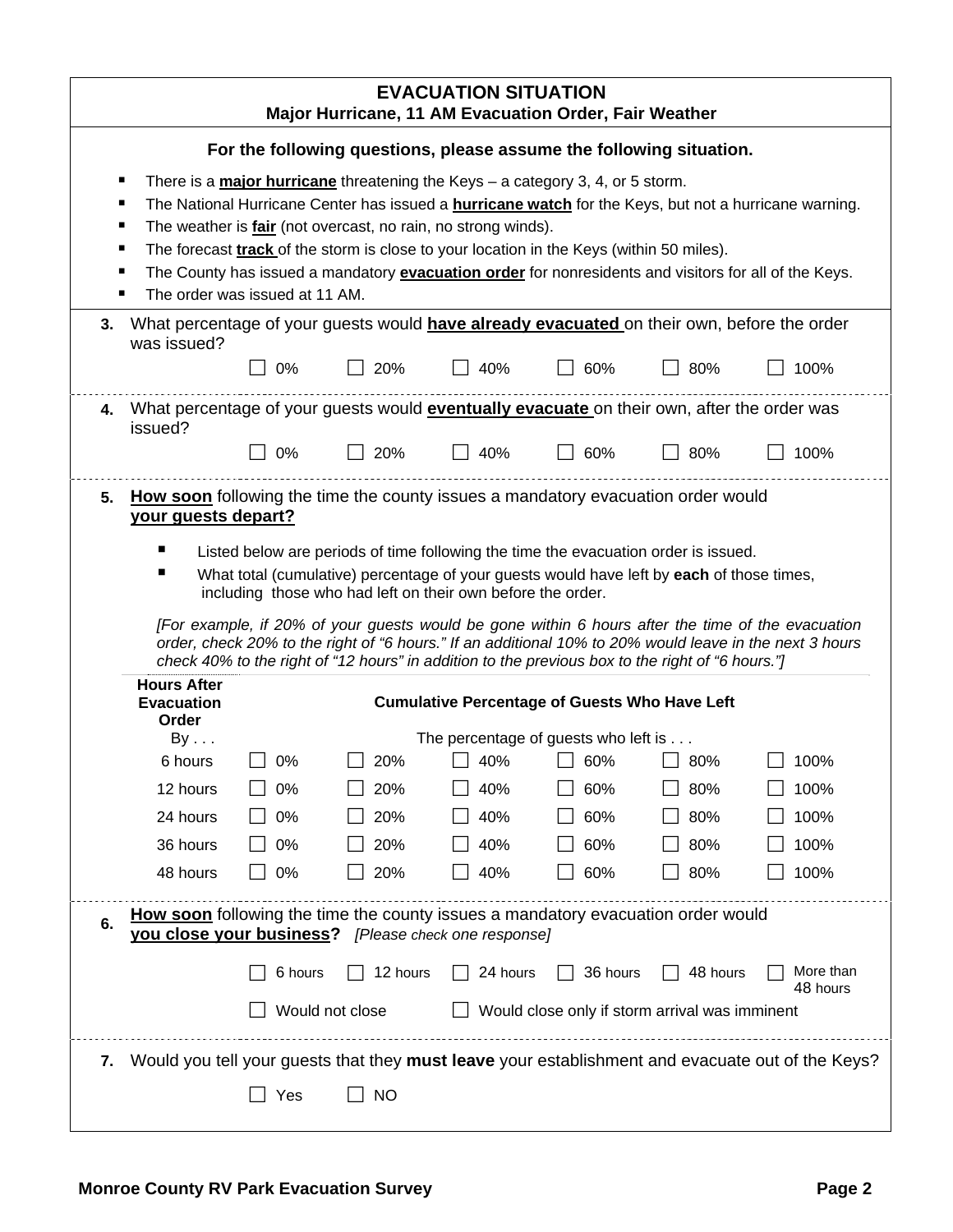| 8. | Is there anything else you would like to add? |
|----|-----------------------------------------------|
|----|-----------------------------------------------|

## **Contact Information**

Please give us information for contacting you if we have a question.

| <b>Name of Your Business:</b> |
|-------------------------------|
| <b>Address:</b>               |
| Phone:                        |
| Fax:                          |
| E-mail:                       |
| <b>Contact Name:</b>          |
| <b>Position:</b>              |

## **Thank you for taking the time to help us with the study.**

Please return in the business reply envelope or fax to:

**Fax**  FSU Survey Research Laboratory 850.644.0792 **Use Business Reply Envelope or Mail to:** FSU Survey Research Laboratory Florida State University MC 2221 Tallahassee FL 32306-2221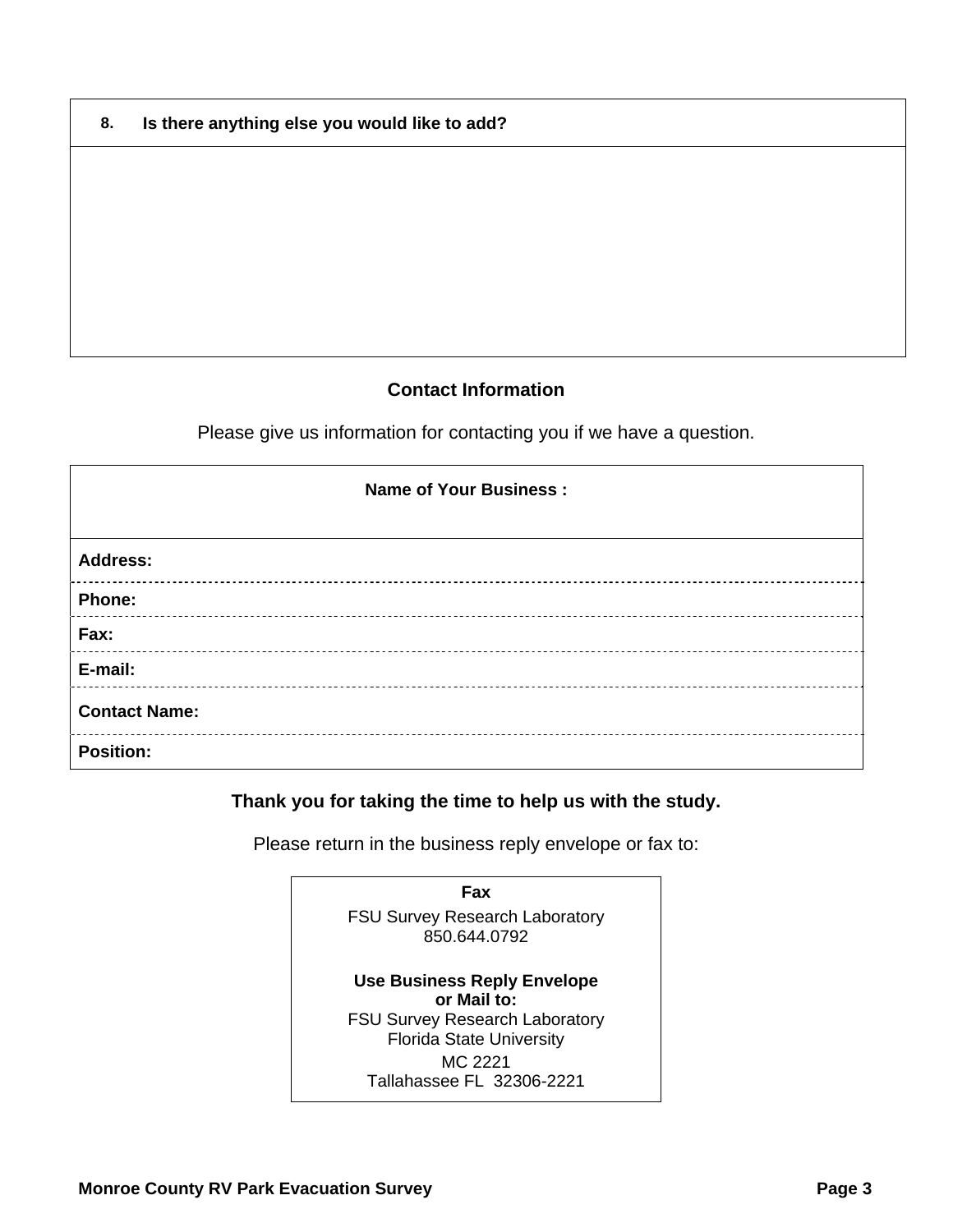## **Methodology of Hurricane Evacuation Study in the Monroe County**

The Florida Department of Community Affairs, through Florida State University, conducted a study to gather data on hurricane visitor evacuations in the Florida Keys. A list of lodging accommodations and RV parks provided by the Monroe County Tourist Development council served as the sampling frame for this effort . A total of 368 establishments located in Monroe County were contacted for the study (see Table 1).

| Type of<br><b>Establishment</b> | Largo | <b>Islamorada</b> | <b>Marathon</b> | Lower<br><b>Keys</b> | Key<br>West | <b>Monroe</b><br>County |
|---------------------------------|-------|-------------------|-----------------|----------------------|-------------|-------------------------|
| Hotel-Motel                     | 36    | 39                | 41              | 9                    | 56          | 181                     |
| B&B                             | 2     | $\overline{2}$    | 5               | 2                    | 71          | 82                      |
| Seasonal rental-<br>Realtor     | 6     | 18                | 33              | 11                   | 17          | 85                      |
| Campground/RV Park              | 4     | 2                 | 5               | 9                    | 0           | 20                      |
| <b>Total Surveys Sent</b>       | 48    | 61                | 84              | 31                   | 144         | 368                     |

## **Table 1 Tourist Accommodations in Monroe County**

**Fieldwork.** The study of 368 lodging establishments located in Monroe county began in June 2009 and continued through July 2009. The establishments were contacted by fax, phone and mail in an effort to gather information about evacuation of tourists in Monroe County. The Monroe Tourist County emailed or faxed its members to solicit their cooperation with the study effort. The FSU Survey Research Laboratory then attempted to reach the general manager of the establishment by telephone and fax a copy of the survey to them. For those wanting to receive the survey by mail, a copy was sent. Those establishments not faxing back their surveys within a week were mailed a copy of the survey instrument. From these efforts, 36 percent (n=132) of the lodging establishments responded. Sixty-one percent returned the survey by fax while 39 percent mailed it back.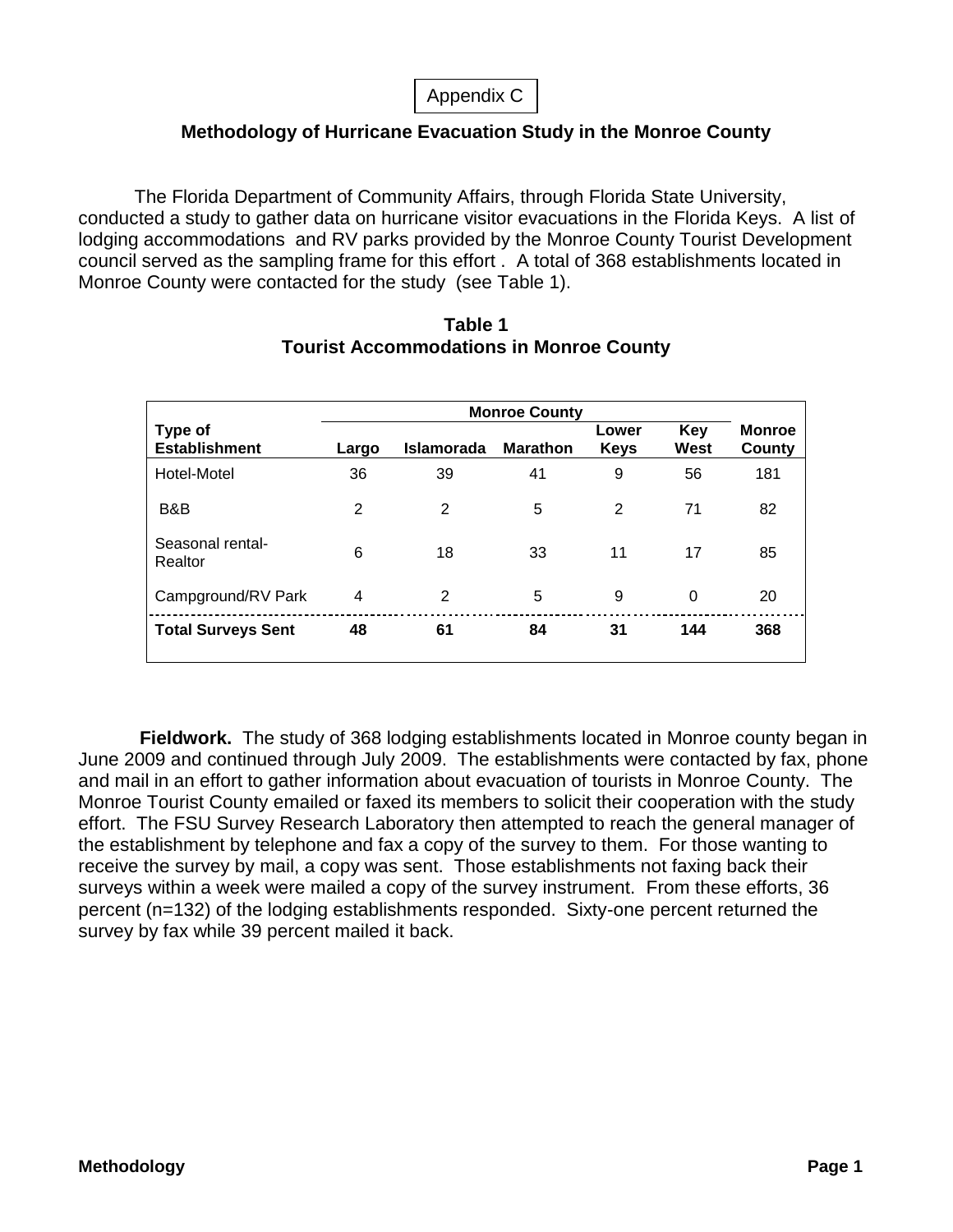**Location**. From these efforts, 36 percent of the 368 establishments returned a survey. Nearly half (39%) of the establishments sent a survey were located in Key West (see Table 2). Only 8 percent of the establishments targeted in the survey effort were located in the Lower Keys. The establishments in the Key West had the highest response rate—nearly half (44%) of those receiving a survey completed it. In contrast, only 23 percent of the establishments in Largo completed the survey.

| Key                  | <b>Total</b><br><b>Establishments</b> | $%$ of<br><b>Establishments</b> | # of Returned<br><b>Survey</b> | % Returned by<br>Key |
|----------------------|---------------------------------------|---------------------------------|--------------------------------|----------------------|
| Largo                | 48                                    | 13%                             | 11                             | 23%                  |
| <b>Islamorada</b>    | 61                                    | 17%                             | 22                             | 36%                  |
| <b>Marathon</b>      | 84                                    | 23%                             | 27                             | 32%                  |
| <b>Lower Keys</b>    | 31                                    | 8%                              | 9                              | 29%                  |
| <b>Key West</b>      | 144                                   | 39%                             | 63                             | 44%                  |
| <b>Monroe County</b> | 368                                   | 100%                            | 132                            | 36%                  |

#### **Table 2 Completions by Location**

**Type**. Table 3 displays; the completions by the type of establishment: Hotel-Motel, Bed and Breakfast (B&B), Seasonal Rental-Realtor, and Campground/ RV park. Here, Hotels/Motels account for the largest proportion (41%) of the establishments surveyed while Campgrounds and RV parks account for only 5 percent of the establishments located in Monroe County. Managers of Hotels/Motels responded the most (41%) compared to those managing other types of establishments.

| <b>Type of Establishment</b>              | Total # of<br><b>Establishments</b> | % of Returned<br><b>Surveys</b> | # of Returned<br><b>Surveys</b> | % Returned by<br>Type |
|-------------------------------------------|-------------------------------------|---------------------------------|---------------------------------|-----------------------|
| <b>Hotel-Motel</b>                        | 181                                 | 57%                             | 75                              | 41%                   |
| <b>B&amp;B</b>                            | 82                                  | <b>20%</b>                      | 27                              | 33%                   |
| <b>Seasonal Rental-</b><br><b>Realtor</b> | 85                                  | 17%                             | 23                              | 27%                   |
| <b>Campground/RV Park</b>                 | 20                                  | 5%                              | 7                               | 35%                   |
| <b>Monroe County</b>                      | 368                                 | 100%                            | 132                             | 36%                   |

## **Table 3 Completions by Type of Establishment**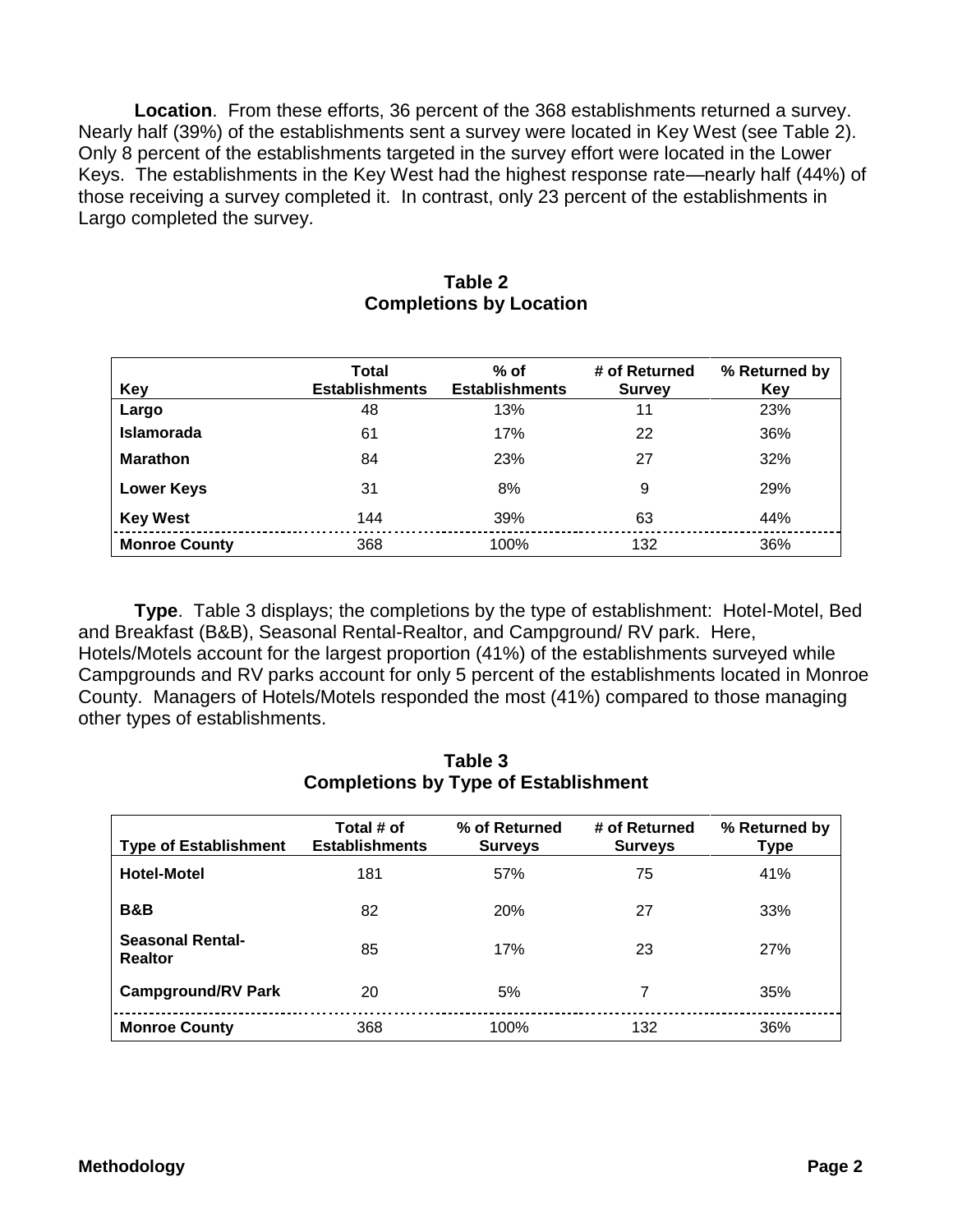**Size of Establishments**. A majority (51%) of the lodging establishments located in Monroe County consist of less than 20 units. Table 4 breaks the lodging establishments into three size categories. Information about the number of units was missing for 10 of the establishments. Establishments with 95 or more lodging units account for only 14 percent of the 358 establishments while those under 20 units account for about half (51%). More than half (56%) of the managers of the large units returned the survey. Only 31 percent of the small and 37% of the medium-sized establishments returned a survey.

| <b>Size</b>   | Total<br><b>Establishments</b> | % of<br><b>Establishments</b> | Returned<br><b>Survey</b> | %<br><b>Returned</b><br>by Size |
|---------------|--------------------------------|-------------------------------|---------------------------|---------------------------------|
| $Small--20$   | 183                            | 51%                           | 57                        | 31%                             |
| Medium--      | 125                            | 35%                           | 46                        | 37%                             |
| Large--95 $+$ | 50                             | 14%                           | 28                        | 56%                             |
| Total         | 358                            | 100%                          | 131                       |                                 |

## **Table 4 Completions by the Size of Establishment**

**Number of Units**. The 358 establishments included in the study represent 14,751 lodging units. (Information about the number of units was missing for 10 of the establishments). Overall, the establishments returning a survey represent 46 percent of all the lodging units (6,738) located in Monroe County. Table 5 depicts the number of lodging units located in each Key and the proportion of units represented by completed surveys. Key West has the most lodging units (3,526) while the Lower Keys has the fewest units (1,748). Key West also has the highest response rate—59 percent of the mangers returned the survey.

| <b>Completions by Number of Lodging Units</b> |                         |                              |                                                |                                              |  |
|-----------------------------------------------|-------------------------|------------------------------|------------------------------------------------|----------------------------------------------|--|
| Key                                           | Total #<br><b>Units</b> | <b>Total Sum</b><br>of Units | <b>Sum of Units</b><br><b>Returning Survey</b> | % of Units<br>Represented in<br><b>Study</b> |  |
| Largo                                         | 46                      | 2,092                        | 605                                            | 29%                                          |  |
| <b>Islamorada</b>                             | 59                      | 2,180                        | 700                                            | 32%                                          |  |
| <b>Marathon</b>                               | 82                      | 2,736                        | 1,019                                          | 37%                                          |  |
| <b>Lower Keys</b>                             | 30                      | 1.748                        | 888                                            | 51%                                          |  |
| <b>Key West</b>                               | 141                     | 5,995                        | 3,526                                          | 59%                                          |  |
| <b>Monroe County</b>                          | 358                     | 14.751                       | 6,738                                          | 46%                                          |  |

## **Table 5 Completions by Number of Lodging Units**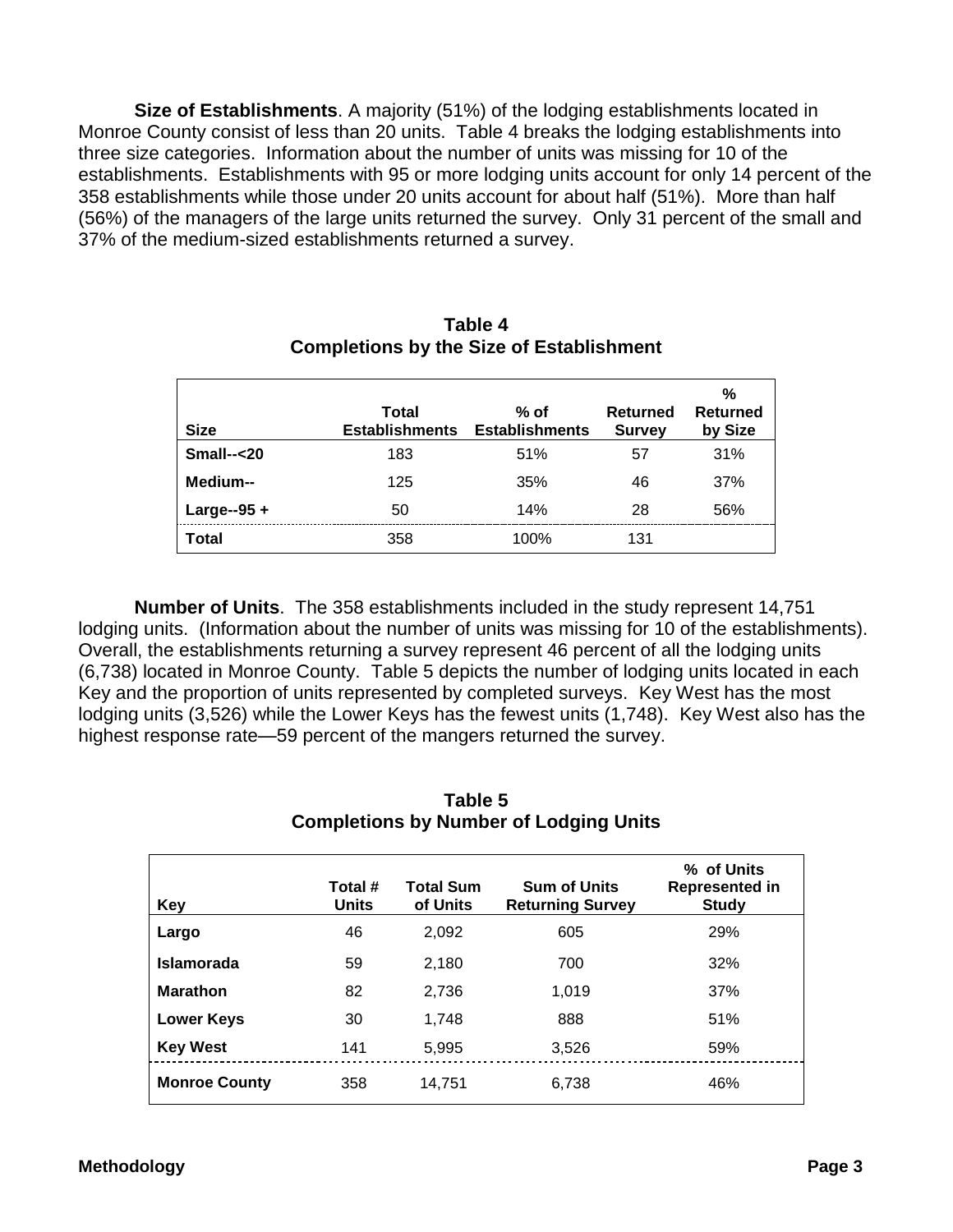Appendix D



# **MONROE COUNTY MOBILE HOME PARK EVACUATION SURVEY**



For hurricane planning Florida uses computer models. The models require data about how many nonresidents and visitors will evacuate, when they will leave, and how many vehicles they will use, among other things. To ensure that the models use the most accurate data that is possible, we are asking you to indicate what you believe your residents would do and what you would do in certain situations. We realize that no one can say with certainty what would happen, but please provide your best estimate, based on your experience in past evacuations, your knowledge of your residents, and your own operating policies. **Your answers will be used only for evacuation modeling** and will be confidential to the extent allowed by law. The contact information is for follow-up only and will be deleted from the data.

This information will be used to better understand and develop the assumptions for the hurricane planning models used by Florida. If you have any questions, please contact the Department of Community Affairs at (850) 922-1766.

Thank you for your help.

|    |                                                                                                                                     | <b>Mobile Home Park Characteristics</b>                                           |                            |  |  |  |
|----|-------------------------------------------------------------------------------------------------------------------------------------|-----------------------------------------------------------------------------------|----------------------------|--|--|--|
|    | Before we start with the questions about hurricane evacuations we have just a few<br>background questions about your establishment. |                                                                                   |                            |  |  |  |
| 1. | seasonal residences?                                                                                                                | What percentage of the mobile home units in your park are permanent as opposed to |                            |  |  |  |
|    | <b>Permanently Occupied Units</b>                                                                                                   | %                                                                                 |                            |  |  |  |
|    | <b>Seasonally Occupied Units</b>                                                                                                    |                                                                                   |                            |  |  |  |
| 2. |                                                                                                                                     | Approximately, what are your typical occupancy rates during hurricane season?     |                            |  |  |  |
|    | Permanent Units -<br><b>Typical Occupancy Rate</b>                                                                                  | June 1 to mid-August<br>Mid-August to mid-October<br>Mid-October to November 30   | ℅<br>$\%$<br>$\%$          |  |  |  |
|    | Seasonal Units-<br><b>Typical Occupancy Rate</b>                                                                                    | June 1 to mid-August<br>Mid-August to mid-October<br>Mid-October to November 30   | %<br>$\%$<br>$\frac{0}{0}$ |  |  |  |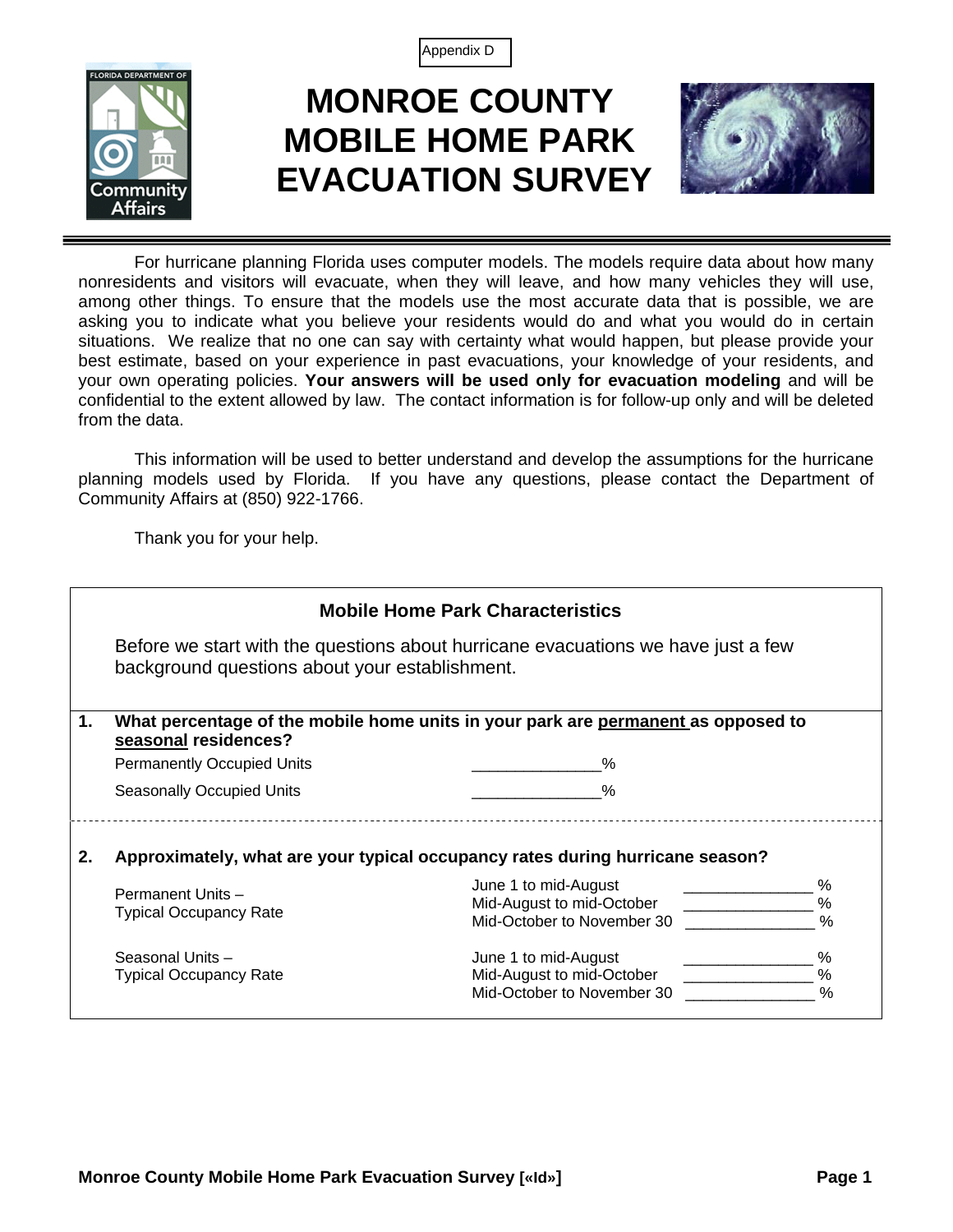|    | <b>EVACUATION SITUATION</b><br>Major Hurricane, 11 AM Evacuation Order, Fair Weather                                                                                                                                                                                                                                                                                    |                 |                                                                      |               |                                                                                                  |               |                                                                                                                                                                                                                 |
|----|-------------------------------------------------------------------------------------------------------------------------------------------------------------------------------------------------------------------------------------------------------------------------------------------------------------------------------------------------------------------------|-----------------|----------------------------------------------------------------------|---------------|--------------------------------------------------------------------------------------------------|---------------|-----------------------------------------------------------------------------------------------------------------------------------------------------------------------------------------------------------------|
|    | For the following questions, please assume the following situation.                                                                                                                                                                                                                                                                                                     |                 |                                                                      |               |                                                                                                  |               |                                                                                                                                                                                                                 |
|    |                                                                                                                                                                                                                                                                                                                                                                         |                 |                                                                      |               | There is a <b>major hurricane</b> threatening the Keys $-$ a category 3, 4, or 5 storm.          |               |                                                                                                                                                                                                                 |
|    | п                                                                                                                                                                                                                                                                                                                                                                       |                 |                                                                      |               |                                                                                                  |               | The National Hurricane Center has issued a <b>hurricane watch</b> for the Keys, but not a hurricane warning.                                                                                                    |
|    | п                                                                                                                                                                                                                                                                                                                                                                       |                 | The weather is <i>fair</i> (not overcast, no rain, no strong winds). |               | The forecast track of the storm is close to your location in the Keys (within 50 miles).         |               |                                                                                                                                                                                                                 |
|    | ٠                                                                                                                                                                                                                                                                                                                                                                       |                 |                                                                      |               |                                                                                                  |               | The County has issued a mandatory evacuation order for nonresidents, visitors, RV's and mobile homes                                                                                                            |
|    | for all of the Keys.                                                                                                                                                                                                                                                                                                                                                    |                 |                                                                      |               |                                                                                                  |               |                                                                                                                                                                                                                 |
|    | The order was issued at 11 AM.                                                                                                                                                                                                                                                                                                                                          |                 |                                                                      |               |                                                                                                  |               |                                                                                                                                                                                                                 |
| 3. | was issued?                                                                                                                                                                                                                                                                                                                                                             |                 |                                                                      |               |                                                                                                  |               | What percentage of your residents would have already evacuated on their own, before the order                                                                                                                   |
|    |                                                                                                                                                                                                                                                                                                                                                                         | $\Box$ 0%       | 20%                                                                  | 40%           | 60%                                                                                              | $\perp$ 80%   | 100%                                                                                                                                                                                                            |
| 4. | What percentage of your residents would <b>eventually evacuate</b> , after the order was issued?                                                                                                                                                                                                                                                                        |                 |                                                                      |               |                                                                                                  |               |                                                                                                                                                                                                                 |
|    |                                                                                                                                                                                                                                                                                                                                                                         | 0%              | 20%                                                                  | 40%           | 60%                                                                                              | 80%           | 100%                                                                                                                                                                                                            |
| 5. | <b>How soon</b> following the time the county issues a mandatory evacuation order would<br>your residents depart?<br>Listed below are periods of time following the time the evacuation order is issued.<br>What total (cumulative) percentage of your residents would have left by each of those times,<br>including those who had left on their own before the order. |                 |                                                                      |               |                                                                                                  |               |                                                                                                                                                                                                                 |
|    |                                                                                                                                                                                                                                                                                                                                                                         |                 |                                                                      |               | check 40% to the right of "12 hours" in addition to the previous box to the right of "6 hours."] |               | [For example, if 20% of your residents would be gone within 6 hours after the time of the evacuation<br>order, check 20% to the right of "6 hours." If an additional 10% to 20% would leave in the next 3 hours |
|    | <b>Hours After</b><br><b>Evacuation</b><br>Order                                                                                                                                                                                                                                                                                                                        |                 |                                                                      |               | <b>Cumulative Percentage of Residents Who Have Left</b>                                          |               |                                                                                                                                                                                                                 |
|    | By                                                                                                                                                                                                                                                                                                                                                                      |                 |                                                                      |               | The percentage of residents who left is $\dots$                                                  |               |                                                                                                                                                                                                                 |
|    | 6 hours                                                                                                                                                                                                                                                                                                                                                                 | 0%              | 20%                                                                  | 40%           | 60%                                                                                              | 80%           | 100%                                                                                                                                                                                                            |
|    | 12 hours                                                                                                                                                                                                                                                                                                                                                                | 0%              | 20%                                                                  | 40%           | 60%                                                                                              | 80%           | 100%                                                                                                                                                                                                            |
|    | 24 hours                                                                                                                                                                                                                                                                                                                                                                | 0%              | 20%                                                                  | 40%           | 60%                                                                                              | 80%           | 100%                                                                                                                                                                                                            |
|    | 36 hours                                                                                                                                                                                                                                                                                                                                                                | 0%              | 20%                                                                  | 40%           | 60%                                                                                              | 80%           | 100%                                                                                                                                                                                                            |
|    | 48 hours                                                                                                                                                                                                                                                                                                                                                                | 0%              | 20%                                                                  | 40%           | 60%                                                                                              | 80%           | 100%                                                                                                                                                                                                            |
| 6. | Would you tell your residents that they must leave your park and evacuate their homes?                                                                                                                                                                                                                                                                                  |                 |                                                                      |               |                                                                                                  |               |                                                                                                                                                                                                                 |
|    |                                                                                                                                                                                                                                                                                                                                                                         | Yes             | No                                                                   |               |                                                                                                  |               |                                                                                                                                                                                                                 |
| 7. | Keys, such as a motel or the home of a friend or relative, instead of leaving the Keys entirely?<br>none                                                                                                                                                                                                                                                                | Less than<br>5% | 5%<br>to10%                                                          | 10% to<br>15% | 15% to<br>20%                                                                                    | 20% to<br>25% | Approximately what percentage of your residents who evacuate would go someplace else in the<br>More<br>than 25%                                                                                                 |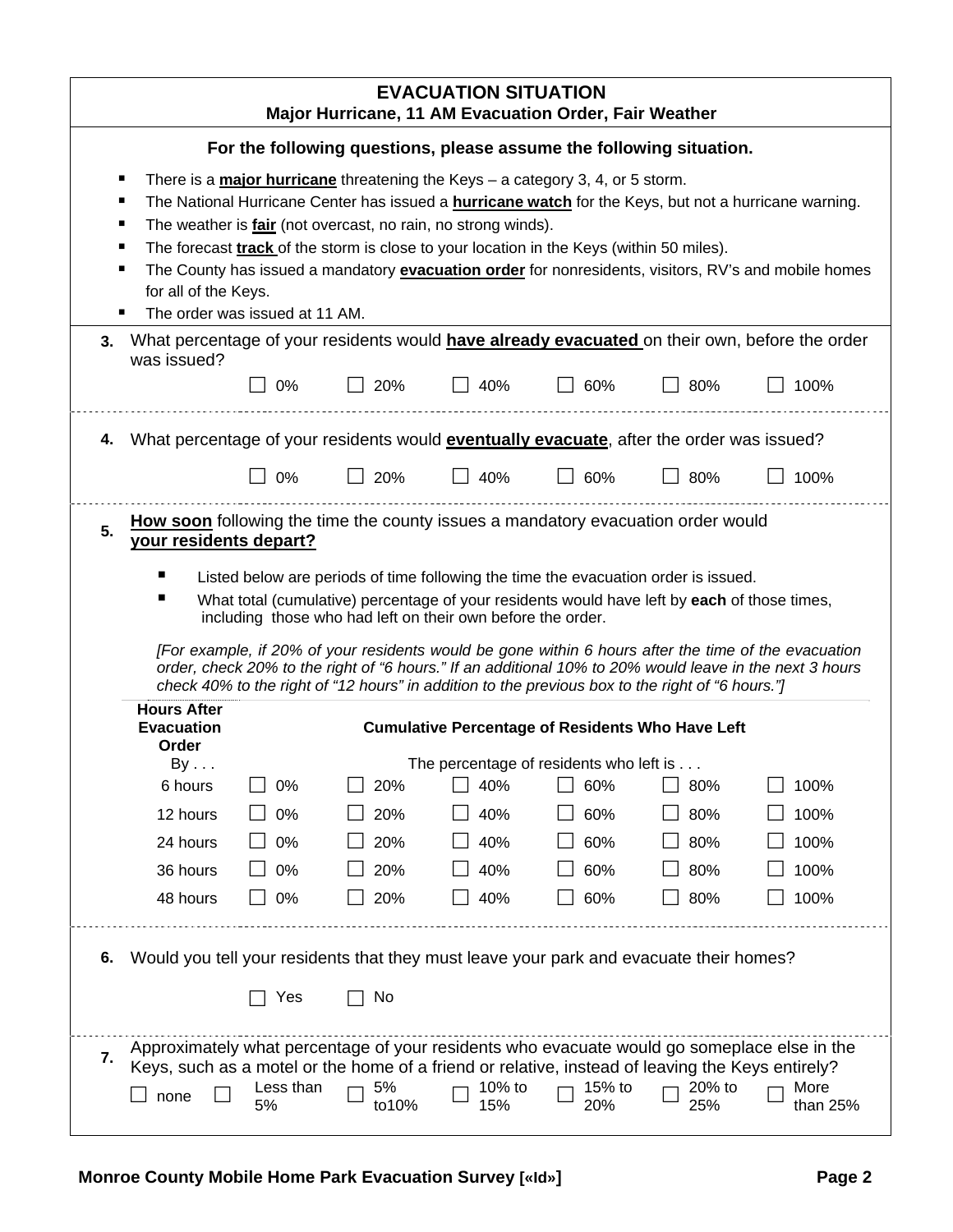| 8. | Is there anything else you would like to add? |
|----|-----------------------------------------------|
|----|-----------------------------------------------|

## **Contact Information**

Please give us information for contacting you if we have a question.

| <b>Name of Your Business:</b> |
|-------------------------------|
| <b>Address:</b>               |
| Phone:                        |
| Fax:                          |
| E-mail:                       |
| <b>Contact Name:</b>          |
| <b>Position:</b>              |

## **Thank you for taking the time to help us with the study.**

Please return in the business reply envelope or fax to:

**Fax**  FSU Survey Research Laboratory 850.644.0792 **Use Business Reply Envelope or Mail to:** FSU Survey Research Laboratory Florida State University MC 2221 Tallahassee FL 32306-2221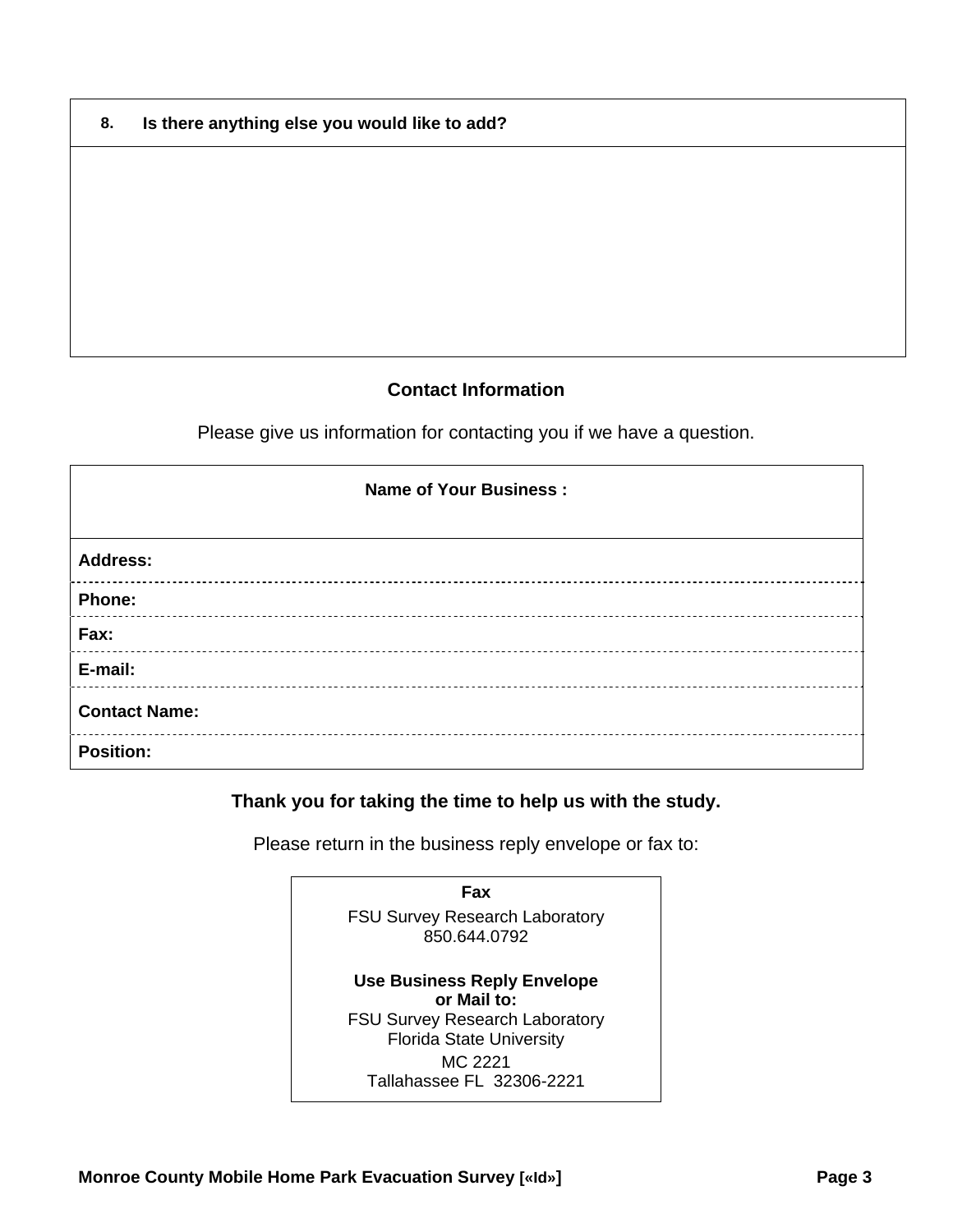

# **MONROE COUNTY ACCOMMODATIONS EVACUATION SURVEY**



Appdendix <sup>E</sup>

# **Open Ended Comments**

**August 13, 2009** 



FLORIDA STATE UNIVERSITY -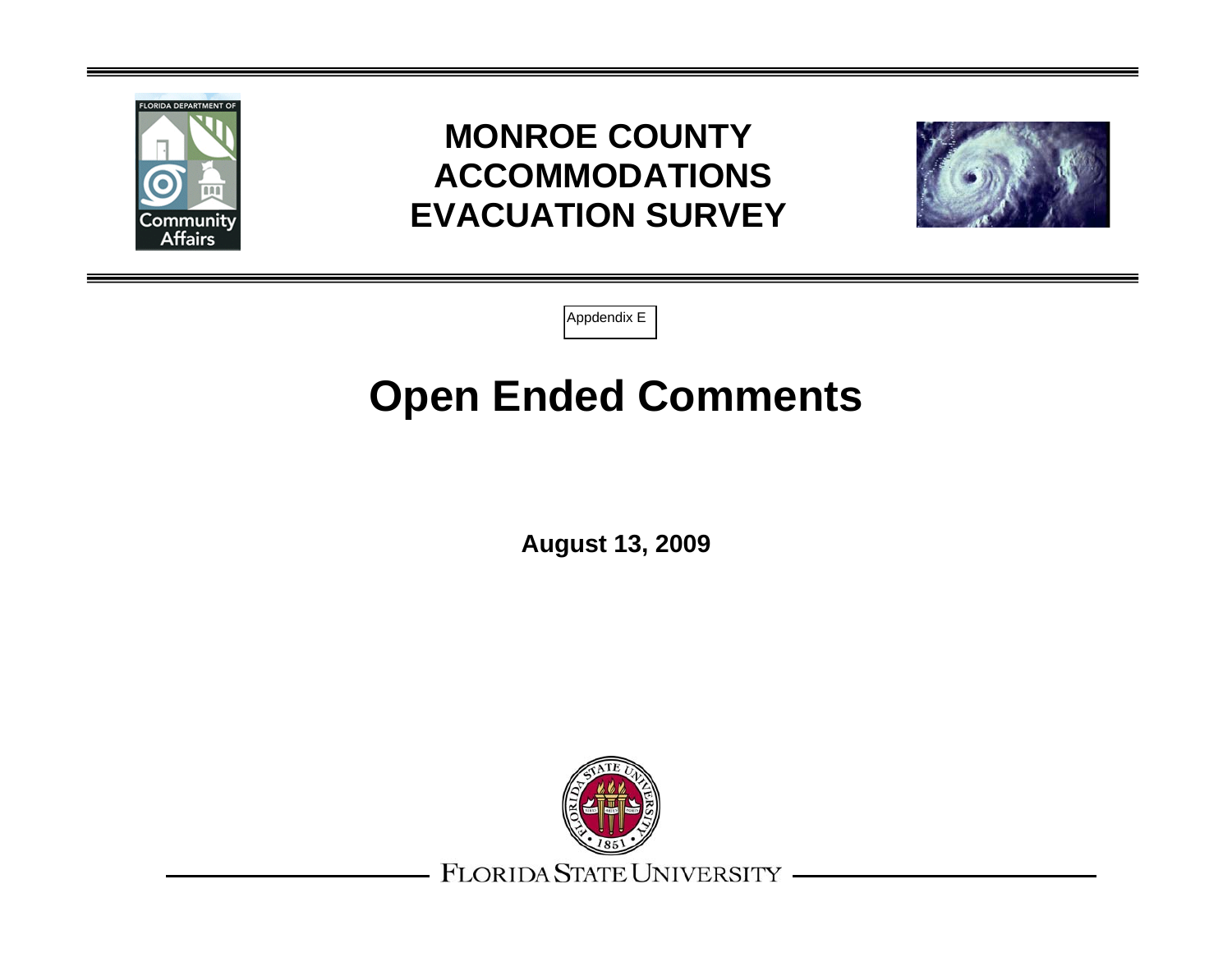## **Key Largo**

| <b>KEY</b> | <b>TYPE</b>                    | <b>SIZE</b>           | <b>COMMENT</b>                                                                                                                                                                                                                                                   |
|------------|--------------------------------|-----------------------|------------------------------------------------------------------------------------------------------------------------------------------------------------------------------------------------------------------------------------------------------------------|
| Key Largo  | <b>Hotel/ Motel/ Resort</b>    | Small--Under 20 Units | WE URGE GUESTS TO EVACUATE DURING DAYTIME HOURS AS EARLY<br>AS POSSIBLE DUE TO TRAFFIC. EACH GUEST'S TIME TABLE IS<br>INDIVIDUAL AND HARD TO ESTIMATE. WE EVACUATE IF WE HEAR JIM<br>CANTORE IS COMING. WE CALCULATE MONTHLY OCCUPANCY NOT<br><b>HAI F-MONTH</b> |
| Key Largo  | <b>Sesonal Rental/ Realtor</b> | Large--95 Plus Units  | WE ARE A VACATION RENTAL BUSINESS SO SOME OF THE QUESTIONS<br>WERE HARD TO APPLY.                                                                                                                                                                                |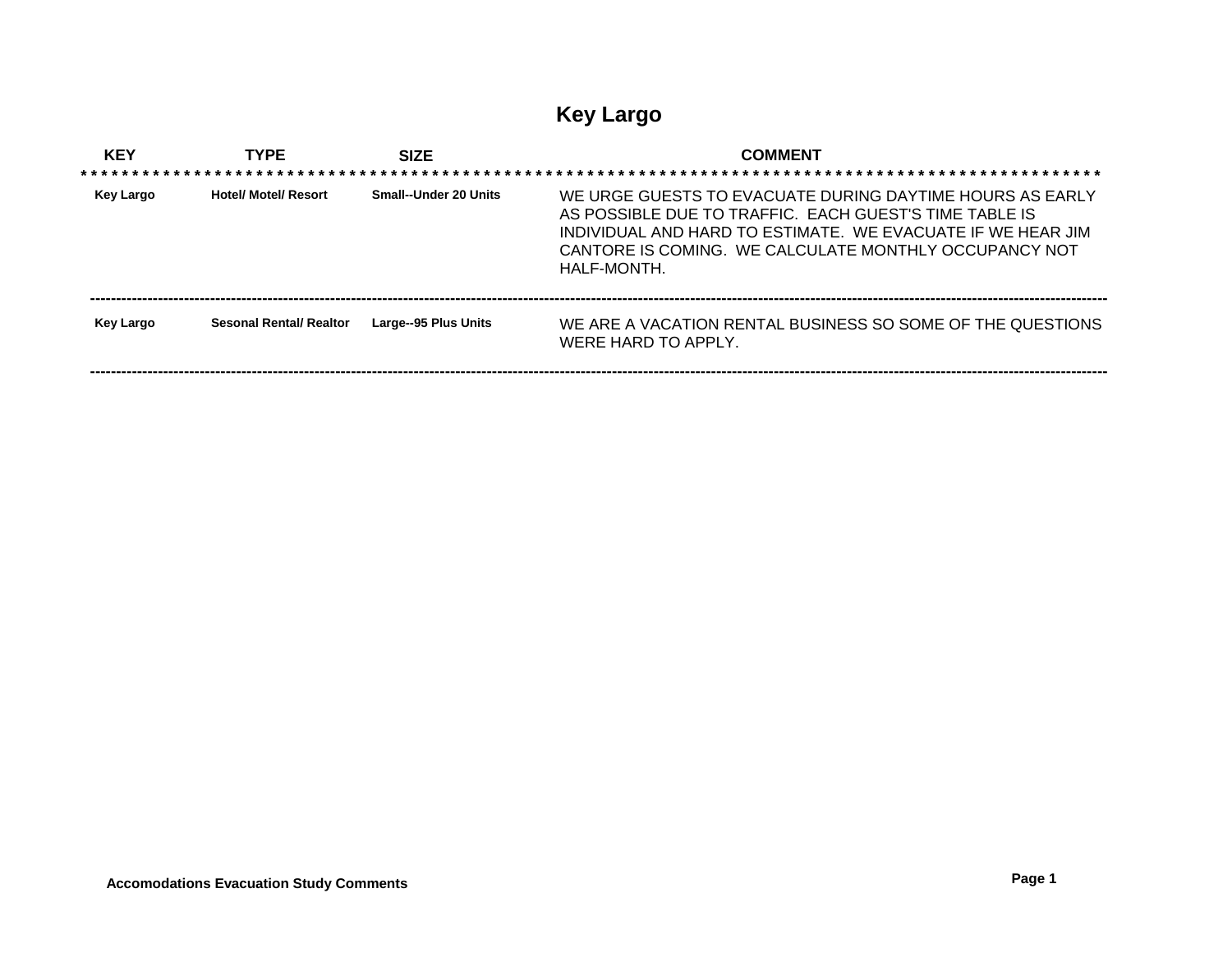## **Islamorada**

| <b>KEY</b>        | <b>TYPE</b>                 | <b>SIZE</b>           | <b>COMMENT</b>                                                                                                                                                                                                                                                |
|-------------------|-----------------------------|-----------------------|---------------------------------------------------------------------------------------------------------------------------------------------------------------------------------------------------------------------------------------------------------------|
| Islamorada        | <b>Hotel/ Motel/ Resort</b> | Medium--20 - 94 Units | WE THINK 5 DAYS MAY BE TOO FARLY OF A WARNING TO ISSUE<br>EVACUATIONS. TWICE LAST YEAR OUR RESORT SAT EMPTY WHILE THE<br>STORMS WEAKENED AND/OR CHANGED TRACK. WE LOST A LOT OF<br>REVENUE.                                                                   |
| Islamorada        | <b>Hotel/ Motel/ Resort</b> | Medium--20 - 94 Units | ONCE AN EVACUATION ORDER HAS BEEN ISSUED, WE CALL ALL<br>INCOMING GUESTS AND TELL THEM NOT TO COME. WE ALSO CLOSE<br>OUR DOORS TO ALL ROAD WALKINS. SO TO SAY THAT WE ARE OPEN<br>FOR 12 HOURS FOLLOWING EVACUATION ORDERS IS NOT ENTIRELY<br>TRUE.           |
| Islamorada        | <b>Hotel/ Motel/ Resort</b> | Medium--20 - 94 Units | <b>ISLAMORADA ISSUES FINES TO HOTELS THAT DO NOT EVACUATE</b><br>GUESTS. WE DO ALLOW A FEW TRAILER PARK RESIDENTS SHELTER IF<br>NEEDED PER THE OWNER.                                                                                                         |
| <b>Islamorada</b> | <b>Hotel/ Motel/ Resort</b> | Medium--20 - 94 Units | WE HAVE FOUND DURING MANDATORY EVACUATIONS SOME HOTELS<br>REMAIN OPEN. IT IS OUR OPINION THAT ALL VISITORS SHOULD BE MADE<br>TO LEAVE THE KEYS.                                                                                                               |
| <b>Islamorada</b> | <b>Hotel/ Motel/ Resort</b> | Medium--20 - 94 Units | Q.4 IS CONFUSING. IF A BIG STORM IS HEADING OUR WAY MOST<br>PEOPLE LEAVE TO TAKE CARE OF BUSINESS (THEIR HOMES). MOST<br>GUESTS DURING HURRICANE SEASON ARE FROM FLORIDA, SO THEY<br>WANT TO PUT UP SHUTTERS, ETC THEY ARE AHEAD OF THE<br>EVECAUATION ORDER. |
| Islamorada        | <b>Hotel/ Motel/ Resort</b> | Medium--20 - 94 Units | ONCE AN EVACUATION ORDER HAS BEEN ISSUED WE CALL ALL<br>INCOMING GUESTS AND TELL THEM NOT TO COME. WE ALSO CLOSE<br>OUR DOORS TO ALL ROAD WALK-INS. SO TO SAY THAT WE ARE OPEN<br>FOR 12 HRS IS NOT EXACTLY TRUE.                                             |

**---------------------------------------------------------------------------------------------------------------------------------------------------------------------------------------------------**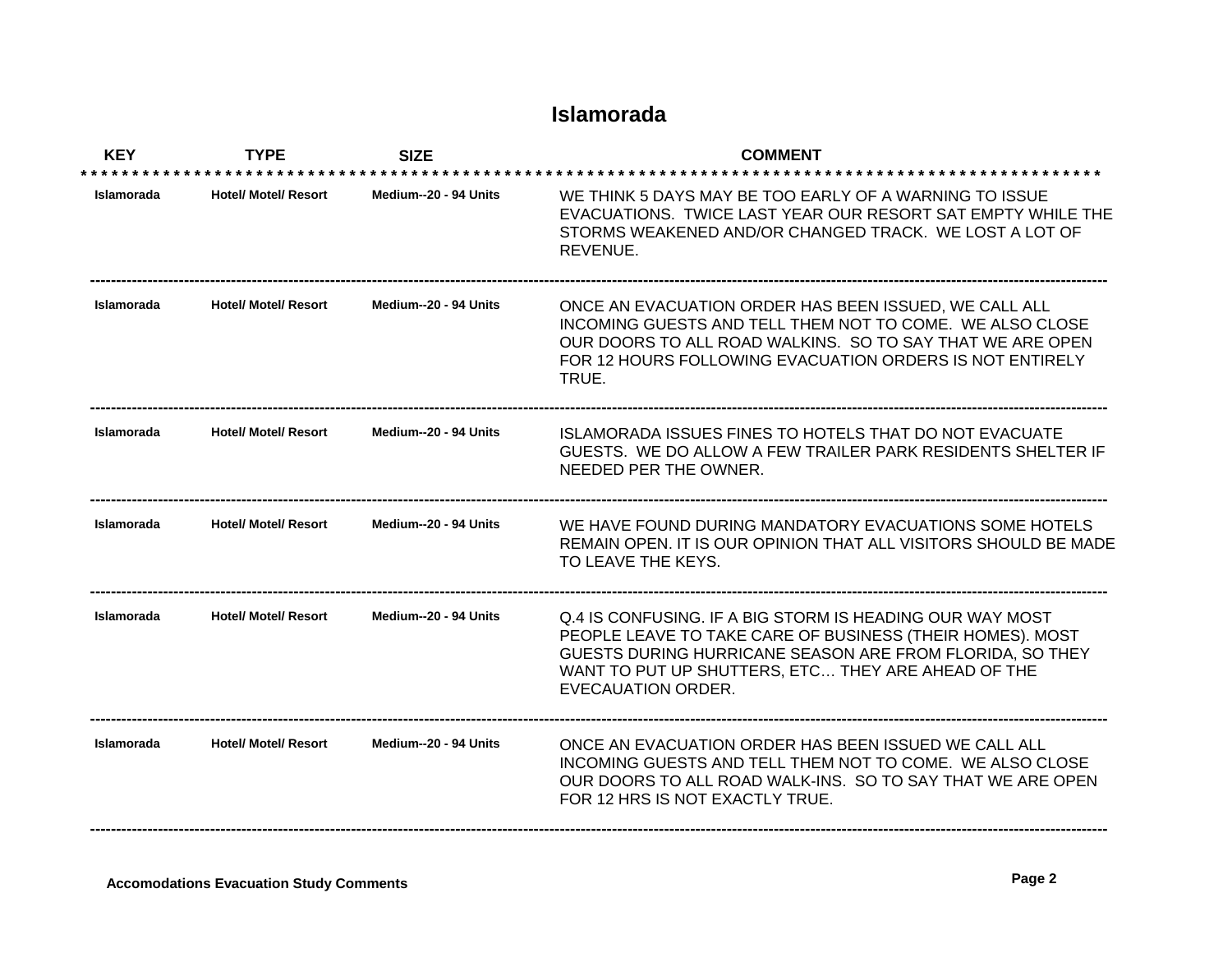| Islamorada | <b>Hotel/ Motel/ Resort</b> | <b>Small--Under 20 Units</b> | I DON'T TRUST D.C.A., THEY ARE GOVERNMENT AT ITS BEST.                                                                                                                                                                                               |
|------------|-----------------------------|------------------------------|------------------------------------------------------------------------------------------------------------------------------------------------------------------------------------------------------------------------------------------------------|
| Islamorada | <b>Hotel/ Motel/ Resort</b> | <b>Small--Under 20 Units</b> | FULL REFUND IS GIVEN WHEN MANDATORY EVACUATION FOR ALL<br>VISITORS TO LEAVE ON REMAINDER OF THEIR STAY.                                                                                                                                              |
| Islamorada | Seasonal Rental/ Realtor    | Medium--20 - 94 Units        | I REPRESENT 20 INDIVIDUALLY OWNED PROPERTIES. 7 CONDO UNITS.<br>13 SINGLE FAMILY HOMES. I HAVE NOT HAD ANYONE STAYING IN ANY<br>OF THESE PROPERTIES WHEN AN EVACUATION ORDER HAS BEEN<br>ISSUED. MY ANSWERS ARE BASED ON WHAT I THINK THEY WOULD DO. |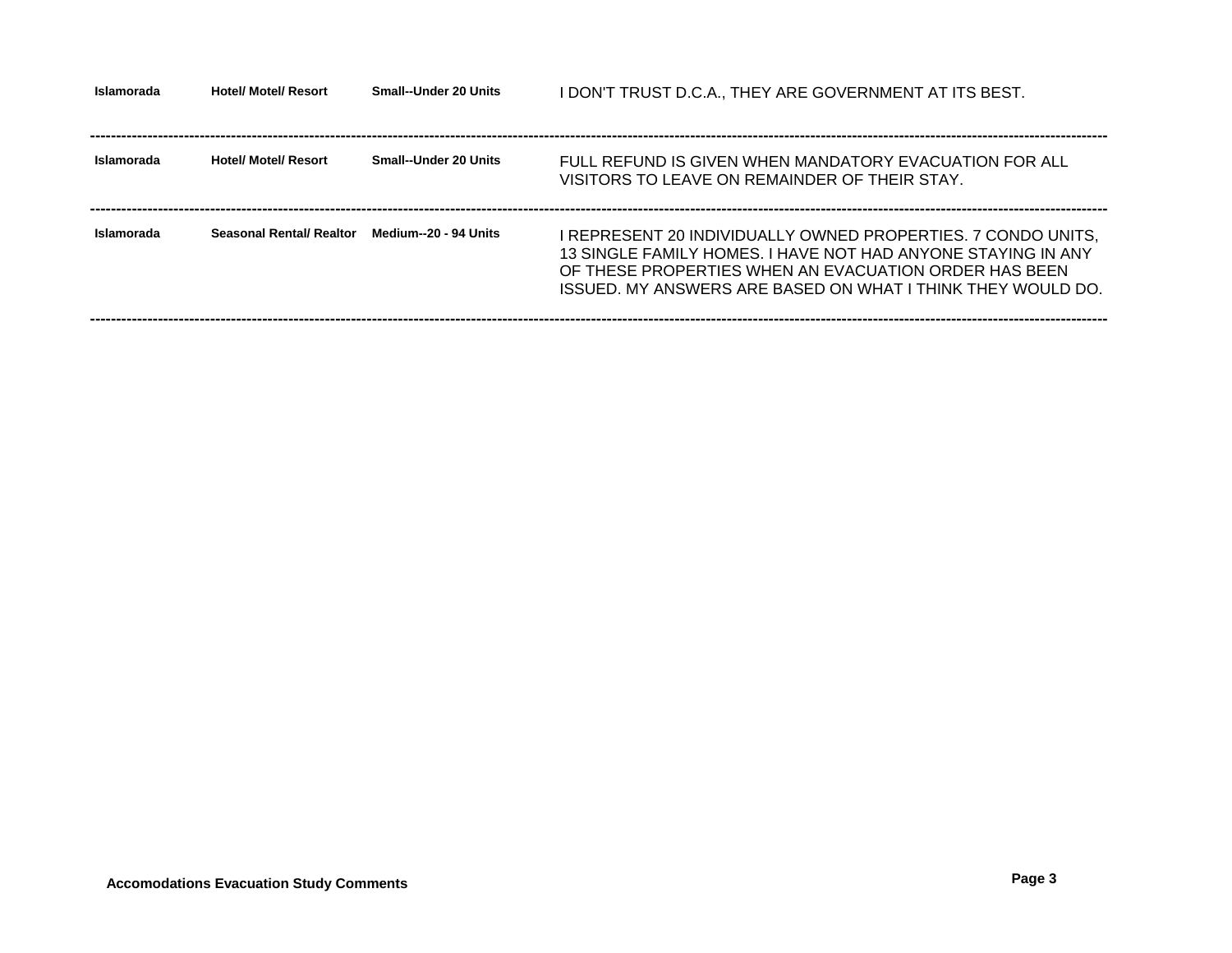## **Marathon**

| <b>KEY</b>      | <b>TYPE</b>                 | <b>SIZE</b>                  | <b>COMMENT</b>                                                                                                                                                                                                                                                                                                                           |
|-----------------|-----------------------------|------------------------------|------------------------------------------------------------------------------------------------------------------------------------------------------------------------------------------------------------------------------------------------------------------------------------------------------------------------------------------|
| <b>Marathon</b> | <b>Hotel/ Motel/ Resort</b> | Large--95 Plus Units         | IT IS IMPORTANT TO PREPARE THE POOL AREA AND SAFEGUARD ALL<br>OF THE BOATS IN THE MARINA.                                                                                                                                                                                                                                                |
| <b>Marathon</b> | <b>Hotel/ Motel/ Resort</b> | Large--95 Plus Units         | THIS HOTEL WILL BE CLOSED FOR REDEVELOPMENT. WILL RE-OPEN IN<br>SUMMER 2010 AS HOLIDAY INN EXPRESS.                                                                                                                                                                                                                                      |
| <b>Marathon</b> | <b>Hotel/ Motel/ Resort</b> | Medium--20 - 94 Units        | THANK YOU FOR THE INFORMATION FAXESON STORM UPDATES YOU<br>SEND TO KEEP US CURRENT ON THE STORM AND RELATIVE<br><b>INFORMATION.</b>                                                                                                                                                                                                      |
| <b>Marathon</b> | <b>Hotel/ Motel/ Resort</b> | Medium--20 - 94 Units        | WE TAKE HURRICANE EVACUATION AND PREPERATION AS A VERY<br>SERIOUS ISSUE. WE DON'T WANT TO PUT OUR EMPLOYEES OR<br>EMERGENCY WORKERS IN HARMS WAY. 4 HOUR EVACUATION POLICY.                                                                                                                                                              |
| Marathon        | <b>Hotel/ Motel/ Resort</b> | Medium--20 - 94 Units        | LETS NOT PUT IT ON THE INFO HWY UNTIL WE NEED FOR THE SAFETY<br>OF OUR PEOPLE.                                                                                                                                                                                                                                                           |
| <b>Marathon</b> | <b>Hotel/ Motel/ Resort</b> | Medium--20 - 94 Units        | BEING A TRANSIENT PROPERTY, WE FOCUS ON ORDERLY<br>EVACUATIONS. THE EARLIER THE EVACUATION IS GIVEN, THE MORE<br>ORDERLY WE CAN ASSIST OUR GUESTS. IF THERE WAS A WAY TO SET<br>UP EMAIL AND TEXT MESSAGE NOTIFICATIONS THIS MAY ALLOW<br><b>GREATER EFFICIENCY WITH FUTURE EVACUATIONS.</b>                                             |
| <b>Marathon</b> | <b>Hotel/ Motel/ Resort</b> | <b>Small--Under 20 Units</b> | WHEN IT BECOMES MANDITORY TO CLOSE OUR BUSINESS ALL<br>INCOMING TRAFFIC SHOULD BE STOPPED IN FLORIDA CITY. I HAVE<br>LEFT MY BUSINESS CLOSED UP AND TAKEN MY INVALID MOTHER<br>HAVING TO SIT IN TRAFFIC WHEN THERE WAS ALMOST AS MANY<br>INCOMING VEHICLES AS THERE WAS LEAVING. IT MAY NOT BE SAFE TO<br>STAY, BUT IS IT SAFE TO LEAVE. |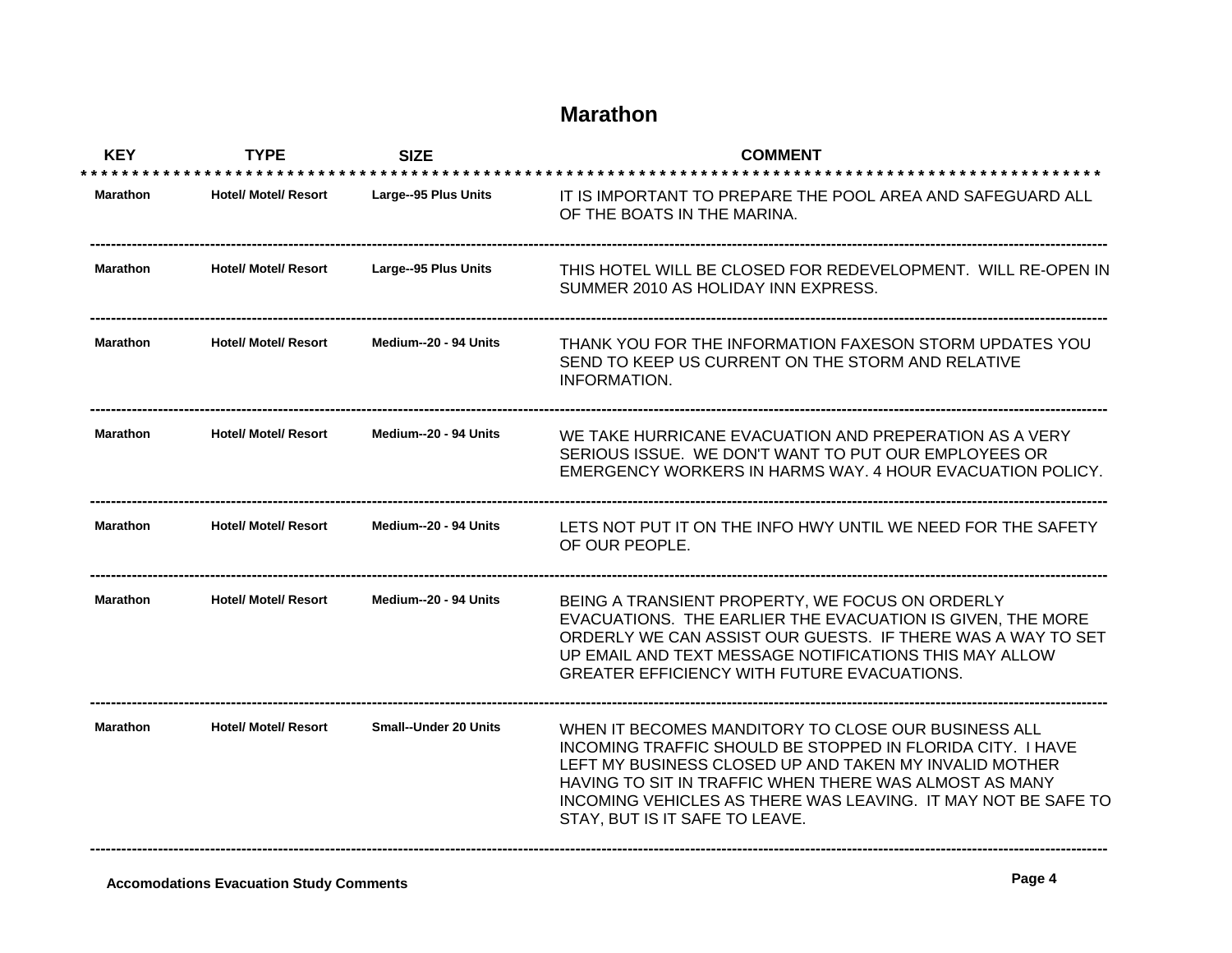| <b>Marathon</b> | <b>Hotel/ Motel/ Resort</b>    | Small--Under 20 Units        | 100 PERCENT OF GUESTS WOULD EVACUATE AFTER 30 HOURS. 100<br>PERCENT AFTER 24 HOURS IF WEATHER WAS BAD.                                                                                                                                             |
|-----------------|--------------------------------|------------------------------|----------------------------------------------------------------------------------------------------------------------------------------------------------------------------------------------------------------------------------------------------|
| <b>Marathon</b> | <b>Hotel/ Motel/ Resort</b>    | <b>Small--Under 20 Units</b> | WE ARE STRONG, FORTIFIED CBS BUILDINGS. MANY LOCALS COME<br>HERE TO STAY DURING A STORM.                                                                                                                                                           |
| <b>Marathon</b> | <b>B&amp;B</b>                 | <b>Small--Under 20 Units</b> | WE ASK OUR GUESTS TO LEAVE SO THAT WE CAN BOARD UP THE<br>WINDOWS. WE USE PLYWOOD SHUTTERS ON THE MOTEL, MAKING THE<br>ROOMS UNSAFE PER INSURANCE. PLUS, WE NEED TO HAVE TIME TO<br>GET OURSELVES READY FOR A STORM AND NOT WORRY ABOUT<br>OTHERS. |
| <b>Marathon</b> | <b>Sesonal Rental/ Realtor</b> | Large--95 Plus Units         | DESPITE THE LOST REVENUES, LIFE OF TOURISTS AND EMPLOYEES<br>MORE IMPORTANT TO US AND VACATION RENTAL HOME OWNERS.<br>THEY WANT THEIR HOMES SHUTTERED AND PROTECTED.                                                                               |
| <b>Marathon</b> | <b>Campground/RV Park</b>      | Large--95 Plus Units         | WHEN AN EVACUATION IS ORDERED WE GO TO ALL OUR GUESTS AND<br>GIVE THEM AMOUNT OF TIME WITHIN THEY NEED TO LEAVE.                                                                                                                                   |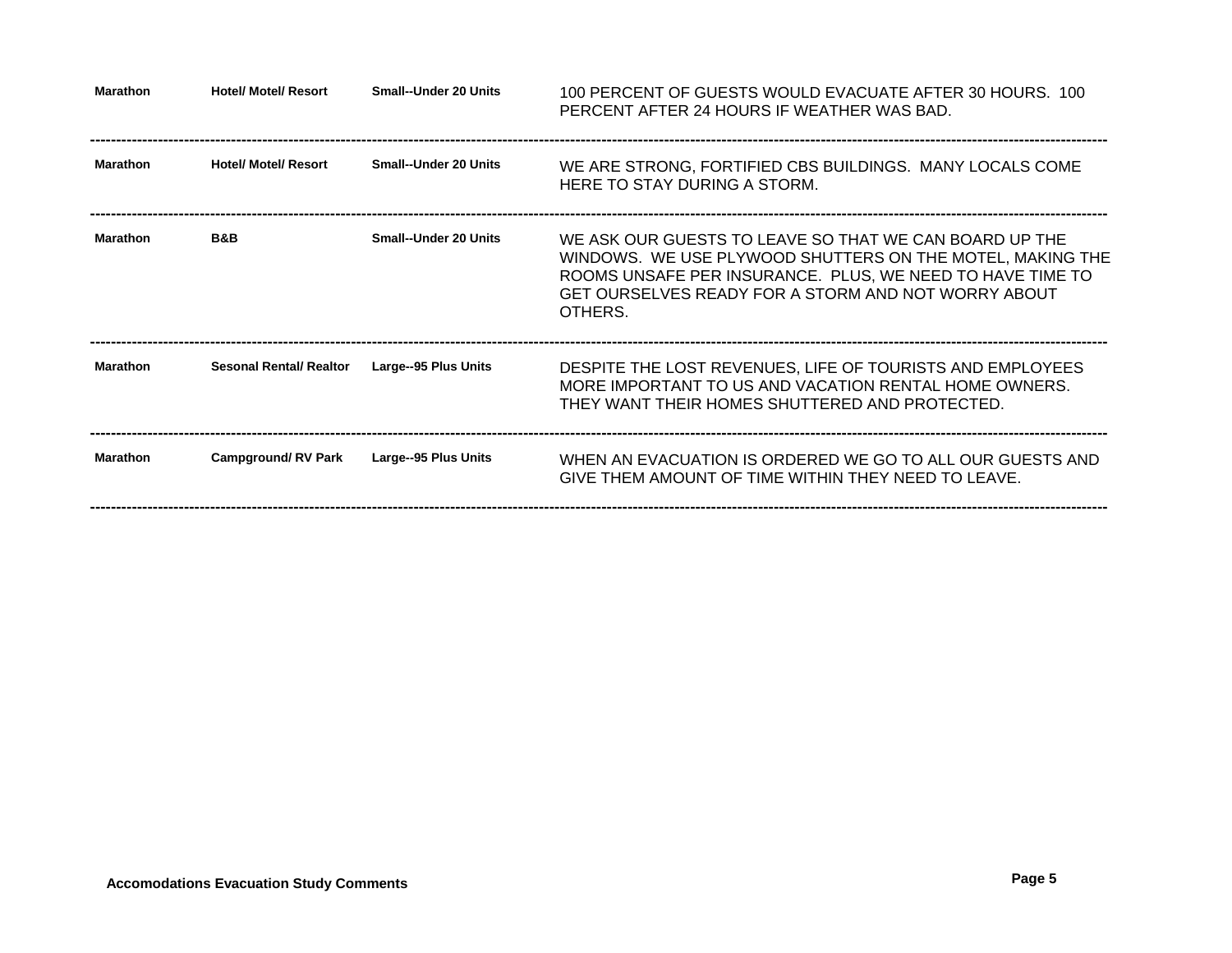# **Lower Keys**

| <b>KEY</b>        | <b>TYPE</b>               | <b>SIZE</b>           | <b>COMMENT</b>                                                                                                                                                                                                                      |
|-------------------|---------------------------|-----------------------|-------------------------------------------------------------------------------------------------------------------------------------------------------------------------------------------------------------------------------------|
| <b>Lower Kevs</b> | <b>Campground/RV Park</b> | Large--95 Plus Units  | COMMUNICATION IS KEY. IN THE PAST IF A HURRICANE IS PLANNING TO<br>ARRIVE ON THE WEEKEND COMMUNICATION IS VERY SLOW. ONE YEAR<br>THE COUNTY ISSUED EVACUATION FOR TOURISTS AND WE DID NOT<br>RECEIVE A FAX UNTIL THREE HOURS LATER. |
| <b>Lower Kevs</b> | <b>Campground/RV Park</b> | Medium--20 - 94 Units | OUR RV PARK CLOSES DOWN AS SOON AS THE LAST GUEST LEAVES.<br>OUR REST STAY OPEN AS LONG AS POSSIBLE AND RE-OPENS AS SOON<br>AS POSSIBLE AFTER                                                                                       |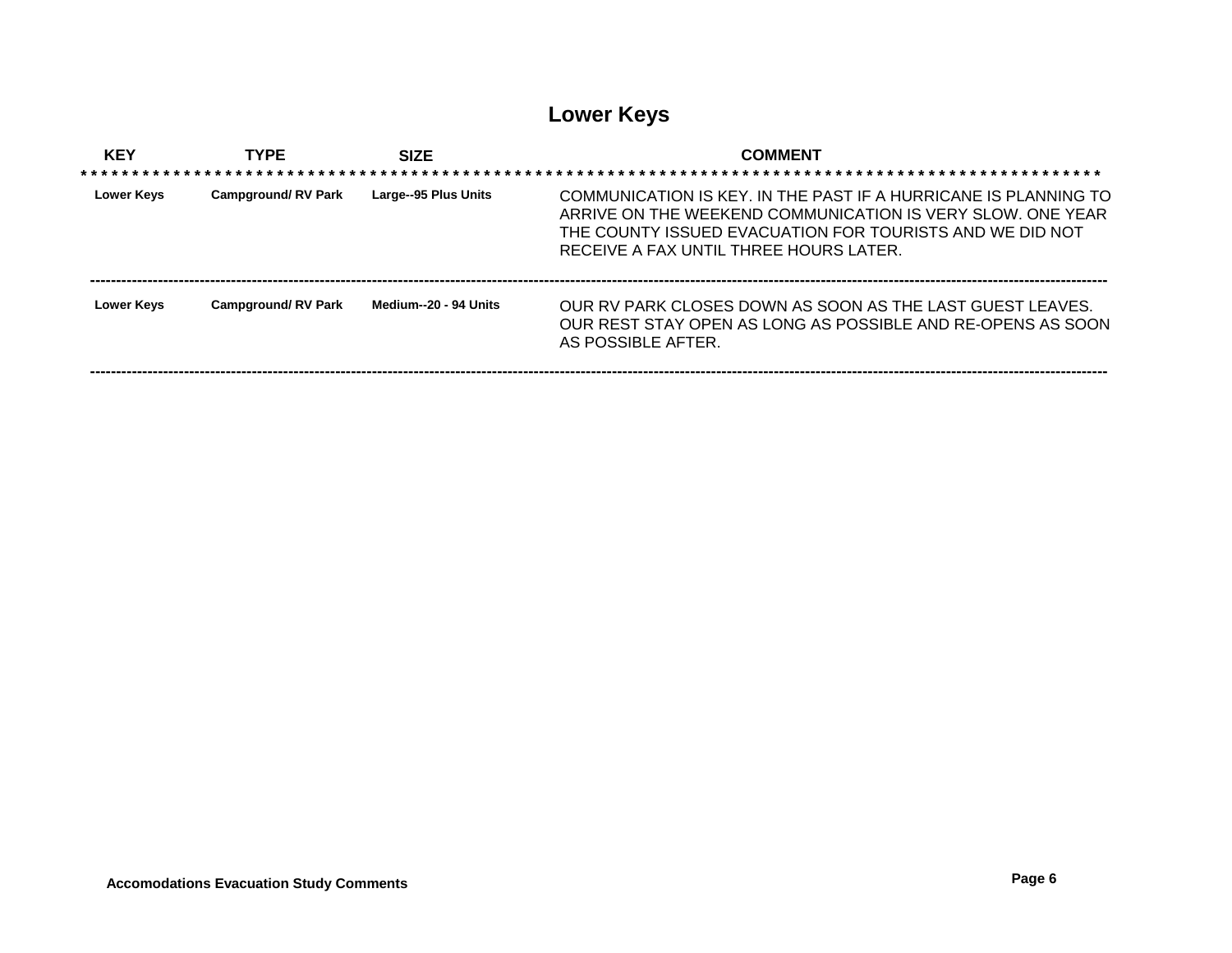## **Key West**

| <b>KEY</b>      | <b>TYPE</b>                 | <b>SIZE</b>           | <b>COMMENT</b>                                                                                                                                                                                                                                                  |
|-----------------|-----------------------------|-----------------------|-----------------------------------------------------------------------------------------------------------------------------------------------------------------------------------------------------------------------------------------------------------------|
| <b>Key West</b> | <b>Hotel/ Motel/ Resort</b> | Large--95 Plus Units  | WHENEVER THERE IS A HURRICANE IN THE CARIBBEAN, PEOPLE START<br>CANCELLING RESERVATIONS AND CHECK OUT OF THE HOTEL.                                                                                                                                             |
| <b>Key West</b> | <b>Hotel/ Motel/ Resort</b> | Large--95 Plus Units  | WE ARE ON THE ATLANTIC OCEAN AND DO NOT WANT THE<br>RESPONSIBILITY.                                                                                                                                                                                             |
| <b>Key West</b> | <b>Hotel/ Motel/ Resort</b> | Large--95 Plus Units  | THIS SURVEY IS FILLED OUT TO COVER BOTH CASA MARINA AND THE<br><b>BEACH RESORTS.</b>                                                                                                                                                                            |
| <b>Key West</b> | <b>Hotel/ Motel/ Resort</b> | Large--95 Plus Units  | THE CROWNE PLAZA LA CONCHA IS CONSIDERED A REFUGE OF LAST<br>RESORT. WE STAY OPEN AND NEVER CLOSE. THE BUILDING HAS BEEN<br>HERE SINCE 1926. THE NEWS MEDIA AND LOCALS USUALLY STAY AT<br>THE HOTEL.                                                            |
| <b>Key West</b> | <b>Hotel/ Motel/ Resort</b> | Large--95 Plus Units  | WE HOUSE EMERGENCY PERSONEL AND LOCALS.                                                                                                                                                                                                                         |
| <b>Key West</b> | <b>Hotel/ Motel/ Resort</b> | Large--95 Plus Units  | SO MANY PEOPLE ARE WIRED IN WITH COMPUTERS OR PHONES OR<br>TUNED IN TO THE WEATHER CHANNEL, NEWS, AND SPORTS THAT A<br>MAJORITY OF OUR GUESTS DO NOT WANT TO BE HERE IN ANY TYPE OF<br>HURRICANE FROM 1-5 AND THE MAJORITY CHECK OUT BEFORE WE CAN<br>ASK THEM. |
| <b>Key West</b> | <b>Hotel/ Motel/ Resort</b> | Medium--20 - 94 Units | MANAGE 42 VACATION RENTALS OWNED BY 42 DIFFERENT PEOPLE.<br>NOT 1 OWNER LIKE HOTEL SCENARIO.                                                                                                                                                                    |
| <b>Key West</b> | <b>Hotel/ Motel/ Resort</b> | Medium--20 - 94 Units | CERTAIN MANAGEMENT CONTINUE WORK FOR THE BUSINESS<br>ALTHOUGH WE ARE CONSIDERED CLOSED.                                                                                                                                                                         |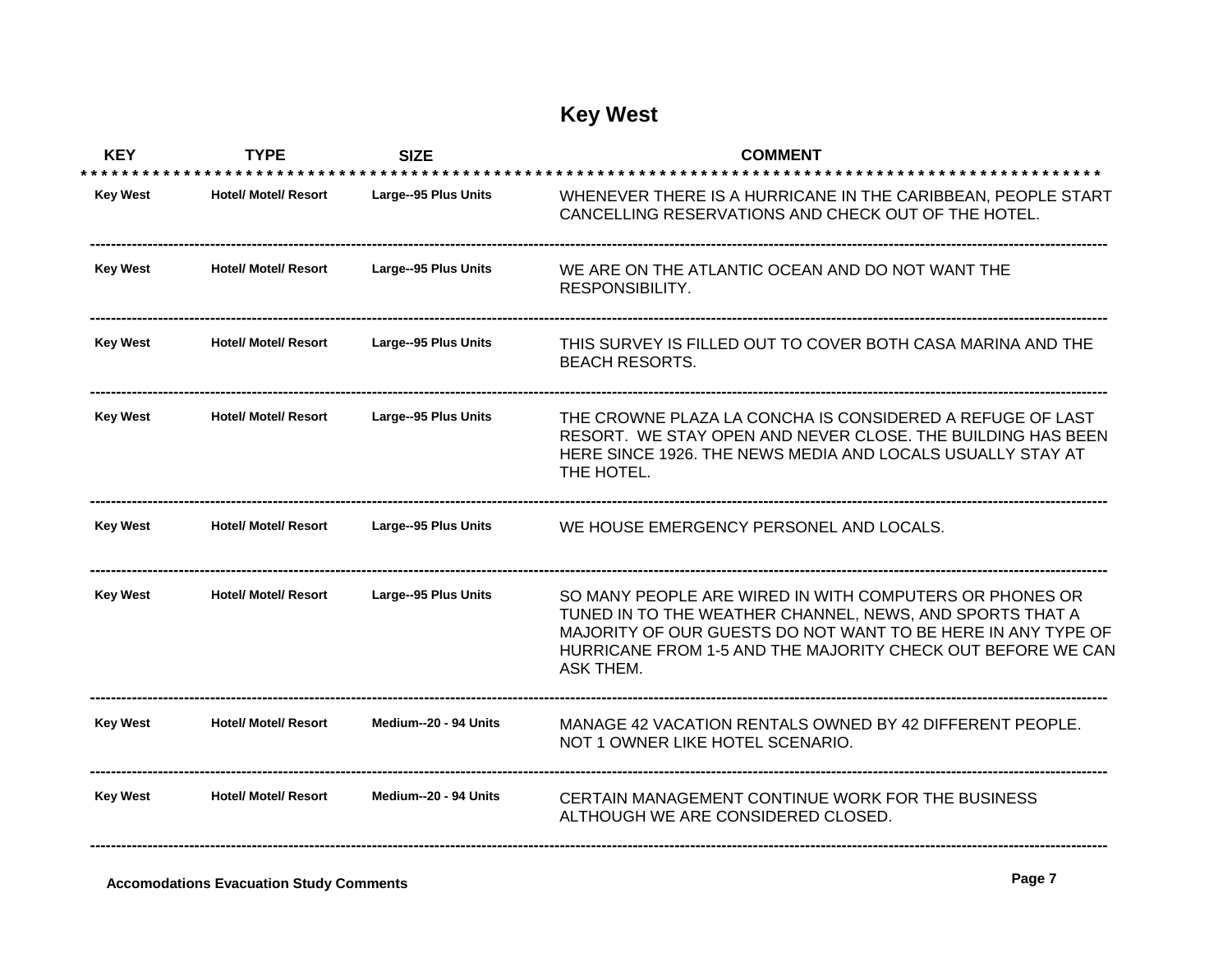| <b>Key West</b> | <b>Hotel/ Motel/ Resort</b> | Medium--20 - 94 Units        | WE TELL OUR GUESTS THAT WE RECOMMEND LEAVING THE KEYS AND<br>THOUGH WE CAN'T MAKE THEM LEAVE, THE ISLAND RESORT WILL<br>CLOSE.                                                                                                        |
|-----------------|-----------------------------|------------------------------|---------------------------------------------------------------------------------------------------------------------------------------------------------------------------------------------------------------------------------------|
| <b>Key West</b> | <b>Hotel/ Motel/ Resort</b> | Medium--20 - 94 Units        | I BELIEVE THERE IS A NEED FOR CONSISTENCY WITH REGARD TO<br>EVACUATION ENFORCEMENT. IT IS DIFFICULT TO TELL MY GUESTS<br>THEY NEED TO EVACUATE WHEN A FACILITY DOWN THE ROAD OS<br>ACCEPTING THEM FOR CHECK-IN.                       |
| <b>Key West</b> | <b>Hotel/ Motel/ Resort</b> | Medium--20 - 94 Units        | SSK IS ONE OF THE FIRST PROPERTIES TO CLOSE IN THIS SITUATION<br>BECAUSE COAST GUARD WILL SHUT DOWN OUR CHANNEL,<br>ESSENTIALLY CUTTING ALL TRANSPORTATION TO AND FROM OUR<br>ESTABLISHMENT.                                          |
| <b>Key West</b> | <b>Hotel/ Motel/ Resort</b> | <b>Small--Under 20 Units</b> | WE HAVE BEEN MANAGING THE COTTAGES FOR ONLY SIX MONTHS. WE<br>HAVE NO EXPERIENCE WITH A HURRICANE SEASON.                                                                                                                             |
| <b>Key West</b> | B&B                         | Medium--20 - 94 Units        | IT ALL REALLY DEPENDS ON THE STORM. WE WILL ALWAYS TELL<br>GUESTS THEY MUST LEAVE IF A VISITOR EVACUATION IS ORDERED. WE<br>GIVE THEM A DEADLINE, OTHERWISE THEY ARE NOT MOTIVATED.<br>ROUGHLY ONE-THIRD OF OUR GUESTS TRAVEL BY CAR. |
| <b>Key West</b> | <b>B&amp;B</b>              | <b>Small--Under 20 Units</b> | A MANDATORY EVACUATION FOR KW IS THE ONLY TIME WE WOULD<br>OFFER GUESTS ANY TYPE OF CREDIT.                                                                                                                                           |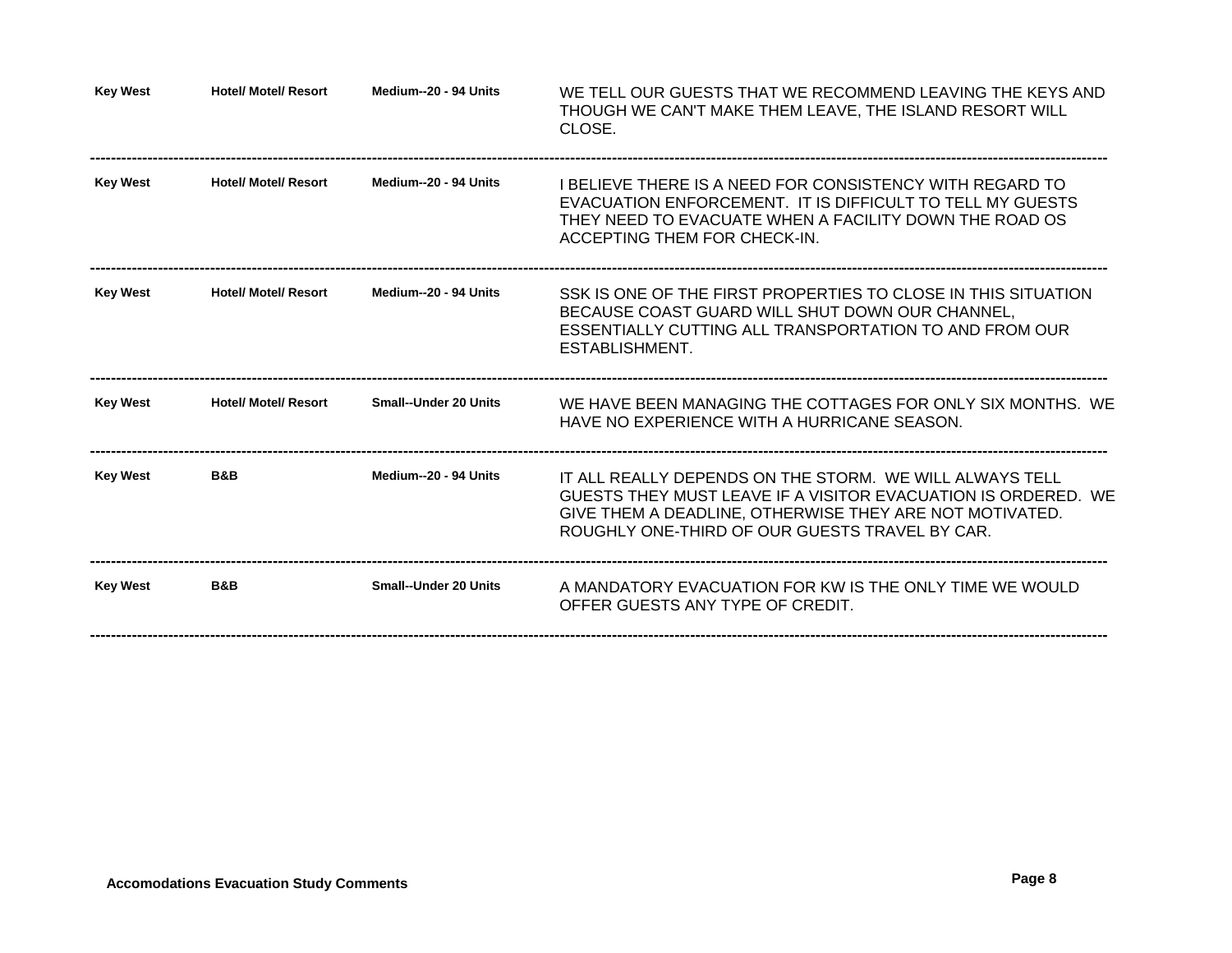| <b>Key West</b> | B&B | <b>Small--Under 20 Units</b> | PLEASE TAKE INTO CONSIDERATION THAT THE AVERAGE LENGTH OF<br>STAY FOR TOURISTS VISITING KEY WEST IS ONLY 2-3 NIGHTS, SO ONCE<br>THERE IS A RUMOR OF A STORM COMING GUESTS CANCEL THEIR<br>RESERVATIONS. THEY DO NOT WANT TO BE HERE FOR BAD WEATHER.<br>BY THE TIME AN EVACUATION IS ORDERED OCCUPANCY IS ALREADY<br>DOWN TO 30%. THIS SHOULD BE CONSIDERED WHEN CALCULATING<br>THE NUMBER BEING EVACUATED. YOU CANNOT BASE THE NUMBER ON<br>THE TYPICAL OCCUPANCY FOR THE MONTH IN QUESTION. THIS IS WITH<br>20 YEARS OF EXPERIENCE LIVING AND MANAGING HOTELS OF ALL<br>SIZES IN KEY WEST. I FIRMLY BELIEVE THAT ONCE AN EVACUATION<br>ORDER IS ISSUED IT SHOULD BE MANDATORY. I DO NOT BELIEVE,<br>HOWEVER, THAT AN EVACUATION ORDER SHOULD PREEMPT THE<br>NATIONAL HURRICANE CENTER ISSUING A WATCH OR WARNING. |
|-----------------|-----|------------------------------|---------------------------------------------------------------------------------------------------------------------------------------------------------------------------------------------------------------------------------------------------------------------------------------------------------------------------------------------------------------------------------------------------------------------------------------------------------------------------------------------------------------------------------------------------------------------------------------------------------------------------------------------------------------------------------------------------------------------------------------------------------------------------------------------------------------------|
| <b>Key West</b> | B&B | <b>Small--Under 20 Units</b> | WHEN A HURRICANE IS ANYWHERE IN THE AREA THEY GET OUT OF<br>TOWN ON THEIR OWN. THEY DO NOT WANT TO GET STUCK.                                                                                                                                                                                                                                                                                                                                                                                                                                                                                                                                                                                                                                                                                                       |
| <b>Key West</b> | B&B | <b>Small--Under 20 Units</b> | CATEGORY 1 OR 2 WOULD NOT BE CLOSE AND WOULD GIVE GUESTS<br>THE OPTION OF STAYING OR LEAVING. IT IS VERY IMPORTANT NOT TO<br>HYPE HURRICANES. OUR BUSINESS IS GREATLY AFFECTED BY MEDIA<br>HYPE.                                                                                                                                                                                                                                                                                                                                                                                                                                                                                                                                                                                                                    |
| <b>Key West</b> | B&B | <b>Small--Under 20 Units</b> | I THINK YOUR EXAMPLE IS TERRIBLE. IF THE FORECAST TRACK MEANS<br>THE CENTER OF THE CONE, 50 MILES IS WAY TOO CLOSE TO BE<br>WAITING UNTIL 36 HOURS. IF YOU MEAN ONE EDGE OF THE CONE.<br>WHICH DIRECTION IS THE CLOSENESS TRENDING. IF IT WAS 10 MILES<br>AND NOW ITS 50 MILES I MIGHT NOT SUGGEST EVACUATION. BY 24<br>HOURS IT COULD BE 150 MILES. WHAT DIRECTION IS THE STORM<br>COMING FROM? ARE WE 50 MILES RIGHT OF THE EYE OR 50 MILES<br>LEFT OF THE EYE?                                                                                                                                                                                                                                                                                                                                                   |
| <b>Key West</b> | B&B | <b>Small--Under 20 Units</b> | THIS IS OUR FIRST HURRICAN SEASON, WE OPENED IN NOVEMBER<br>2008. WE DO NOT OFFER PARKING.                                                                                                                                                                                                                                                                                                                                                                                                                                                                                                                                                                                                                                                                                                                          |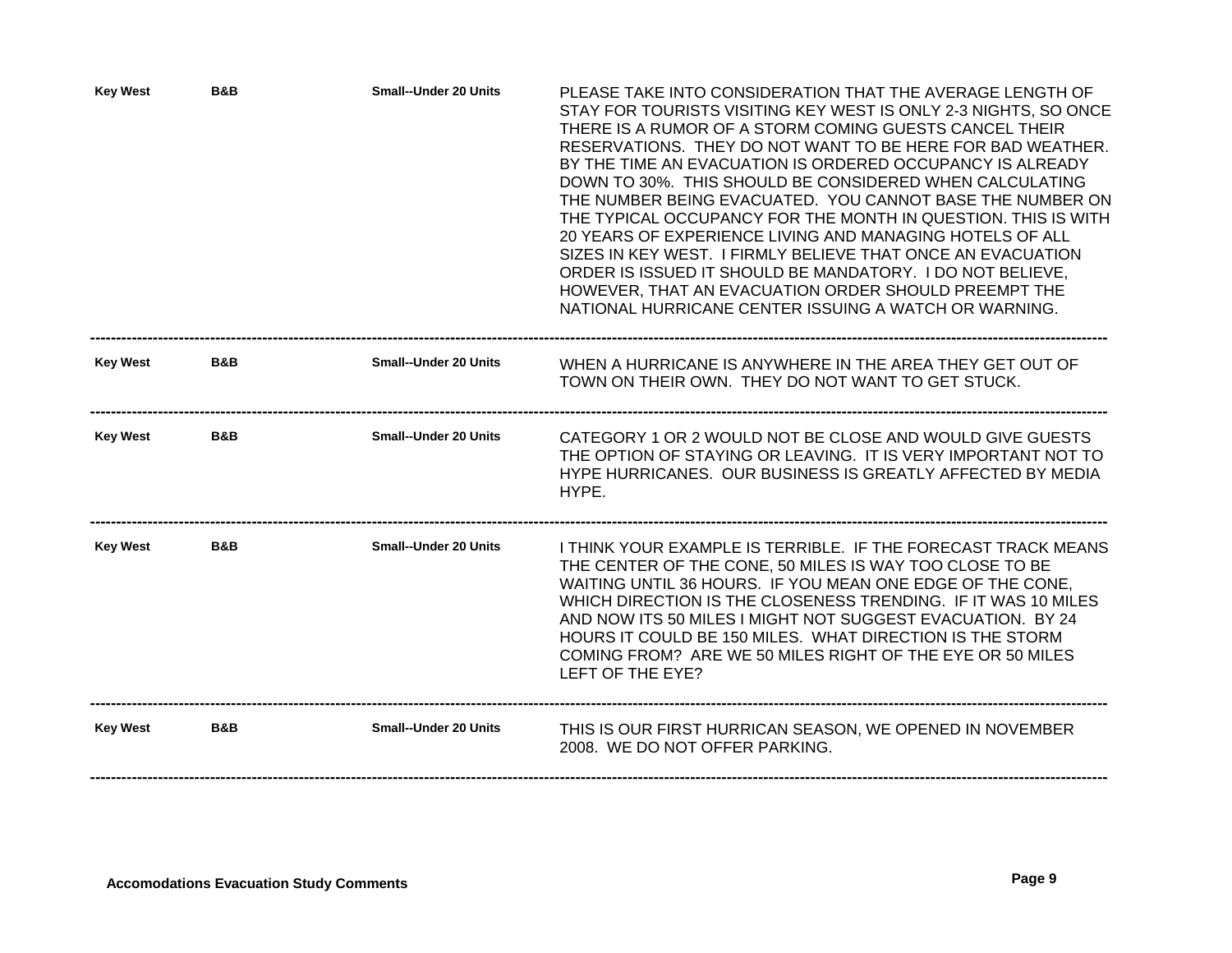| <b>Key West</b> | <b>B&amp;B</b>                 | Small--Under 20 Units        | EVACUATIONS FOR TROPICAL STORMS NEED TO BE SERIOUSLY<br>RECONSIDERED. UNNECESSARY EVACUATIONS HAVE DEVASTATING<br>CONSEQUENCES TO BUSINESSES. |
|-----------------|--------------------------------|------------------------------|-----------------------------------------------------------------------------------------------------------------------------------------------|
| <b>Key West</b> | B&B                            | Small--Under 20 Units        | EVACUATION TIMES DEPEND SOLELY ON HOW QUICKLY MY GUESTS<br>CAN SECURE FUTURE ACCOMODATIONS OUTSIDE OF THE KEYS.                               |
| <b>Key West</b> | <b>Sesonal Rental/ Realtor</b> | <b>Small--Under 20 Units</b> | WE RETURNED THE DEPOSIT OR NIGHTS NOT OCCUPIED IF THERE IS A<br>HURRICANE EVACUATION ORDER. MORE LENIENT THAN MOST.                           |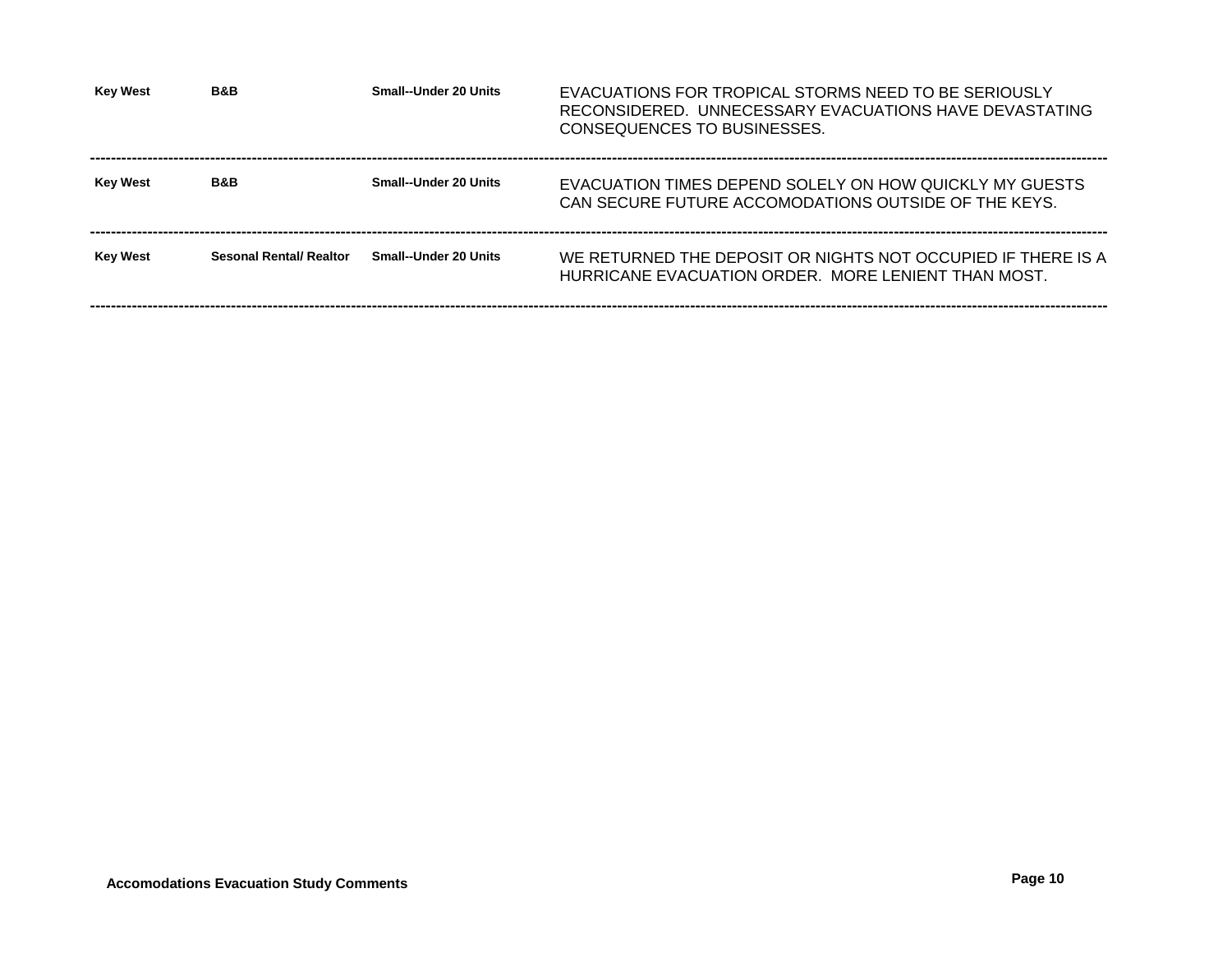## **Key West** Medium--20-94 units Hotel, Bed and Breakfast

#### Comments on the Evacuation Order Survey:

I believe that storm events do not unfold as you have portrayed them in your Evacuation Situation. As a result, the survey responses you receive may not be predictive of evacuation actions during actual storm events. Let me explain what I mean.

You describe a situation where a Monroe County non-resident evacuation order has just been called (as of 11am). You also indicate that at this same time we know the track and intensity of the storm (cat 3 or higher, tracking within 50 miles of our location), and that a hurricane watch is in effect from the National Hurricane Center. It has been my experience that this amount of clarity is rarely evident at the time a non-resident evacuation is called. More likely, when Monroe County calls for a non-resident evacuation - a decision made 72 or more hours in advance of storm arrival - all we know is that there is a tropical storm developing and we are "in the cone". The storm is probably 500 miles away at this 72 hour time-point. The National Hurricane Center will not have issued a watch or warning for the Keys. The ultimate track and strength of the storm will still be developing. And while the Keys may be "in the cone", so might Cuba and the entire state of Florida. At the early timeframe that the County issues a nonresident evacuation order it is usually still unclear whether the storm presents a danger to us, or, where a safe evacuation location would be.

The scenario you give, where a major storm is predicted to track within 50 miles of us, would make any prudent person skedaddle in a hurry! But we usually don't have that clarity until about 24 to 36 hours in advance of an approaching storm. That leaves 36 hours+ of time during which many will second-guess the necessity of the evacuation, but visitors will be required to bear it. The financial cost and emotional anxiety of it is high. Compliance with the first evacuation each year is usually pretty good. But, when evacuations are ordered so early, there will be many "false alarms". Be prepared for diminishing compliance with each subsequent event due to fatigue, skepticism, and the heavy financial burden caused by evacuations.

With those concerns expressed, here is my experience of how a storm scenario plays out with respect to the evacuation of hotel guests.

**Landfall minus 6 Days**  $-$  A Tropical Storm develops in the Atlantic.

Reaction: – The National Hurricane Center will name the storm, and it will be widely reported and tracked by the news media.

Effect: – Hotels throughout the Florida Keys will begin receiving cancellations of existing reservations for arrivals throughout the next two week period as future guests anticipate poor weather (or worse) during their planned vacation. Business suffers dramatically with news coverage of any tropical storm, regardless of the location of the storm. Normal occupancy levels drop by 20%+.